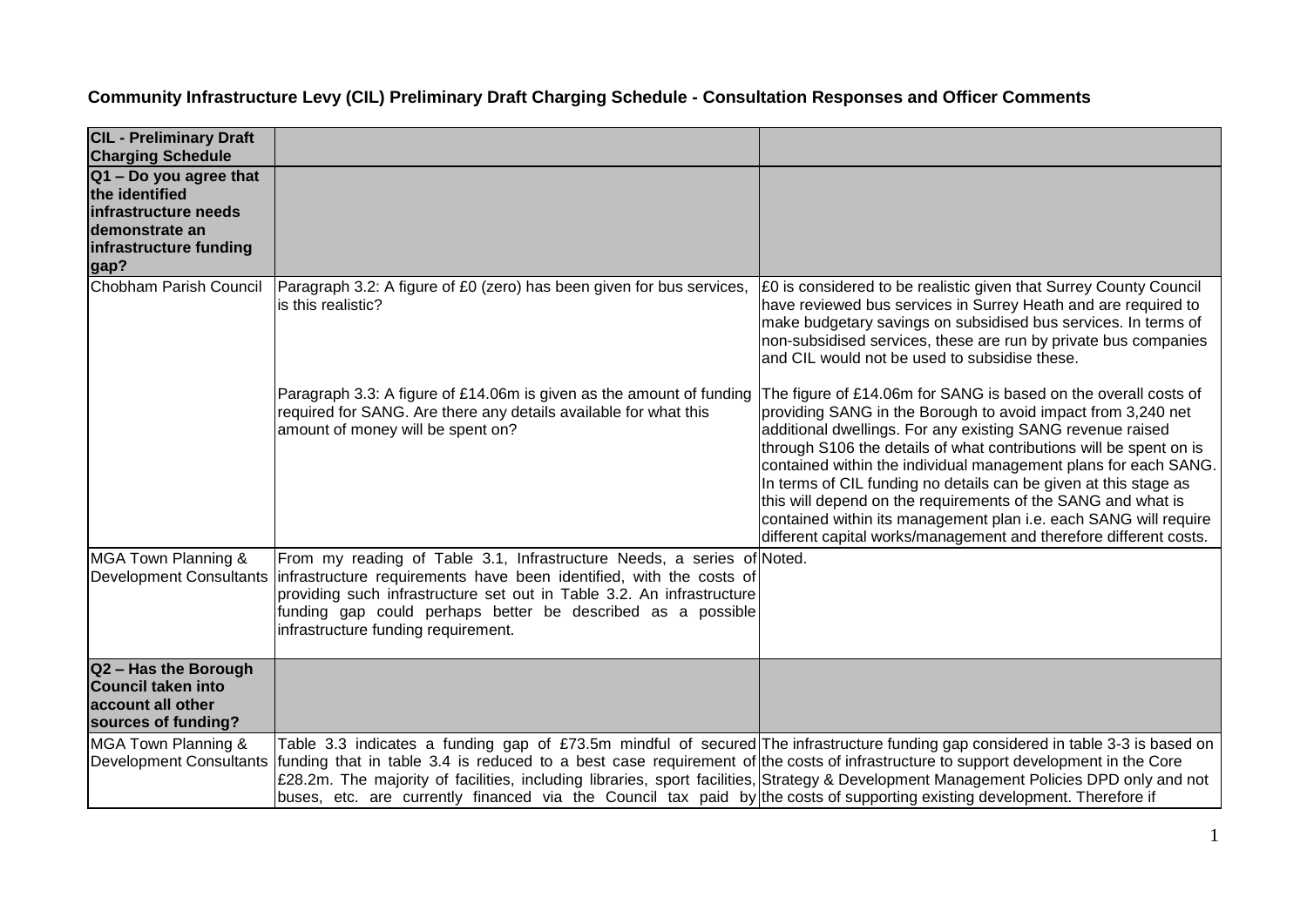| <b>CIL - Preliminary Draft</b><br><b>Charging Schedule</b>                                                                      |                                                                                                                                                                                                                                                                                                                                                                                                                                                                                                                                                                                                                                                                                                                                                                                                                                                                                                                                                                                                                                                                                                                                                                            |                                                                                                                                                                                                                                                                                                                                                                                                                                                                                                                                                                                                                                                                                                                                                                                                                                                                                                                                                                                                                                                                                                                                                                                                                                                                                                                     |
|---------------------------------------------------------------------------------------------------------------------------------|----------------------------------------------------------------------------------------------------------------------------------------------------------------------------------------------------------------------------------------------------------------------------------------------------------------------------------------------------------------------------------------------------------------------------------------------------------------------------------------------------------------------------------------------------------------------------------------------------------------------------------------------------------------------------------------------------------------------------------------------------------------------------------------------------------------------------------------------------------------------------------------------------------------------------------------------------------------------------------------------------------------------------------------------------------------------------------------------------------------------------------------------------------------------------|---------------------------------------------------------------------------------------------------------------------------------------------------------------------------------------------------------------------------------------------------------------------------------------------------------------------------------------------------------------------------------------------------------------------------------------------------------------------------------------------------------------------------------------------------------------------------------------------------------------------------------------------------------------------------------------------------------------------------------------------------------------------------------------------------------------------------------------------------------------------------------------------------------------------------------------------------------------------------------------------------------------------------------------------------------------------------------------------------------------------------------------------------------------------------------------------------------------------------------------------------------------------------------------------------------------------|
|                                                                                                                                 | residents in Surrey Heath, together with funding from Central additional infrastructure were funded through local taxation this<br>Government. In the past such funds have paid for infrastructure would mean increases in the level of Council Tax at a time when<br>capital investment and subsequent maintenance; surely this should central government advice is to limit Council Tax increases and<br>continue, albeit that the contribution from Central Government is funding from central to local government is being reduced. As<br>reduced! Facilities to be provided that require funding will surely also such, funding additional infrastructure through Council Tax is<br>be used by existing residents. The majority of visitors to a SANG will unrealistic.<br>be the occupiers of existing properties in Surrey Heath Borough. The<br>occupiers of new properties that might be erected within the plan<br>period up to 2028 will be significant minority users of any facilities that<br>require funding within the plan period. It is totally unreasonable to<br>expect new development to fund new infrastructure.                                    |                                                                                                                                                                                                                                                                                                                                                                                                                                                                                                                                                                                                                                                                                                                                                                                                                                                                                                                                                                                                                                                                                                                                                                                                                                                                                                                     |
| Q3 - Do you agree that<br>the CIL charging rates<br>would not put at serious<br>risk the overall<br>development of the<br>area? |                                                                                                                                                                                                                                                                                                                                                                                                                                                                                                                                                                                                                                                                                                                                                                                                                                                                                                                                                                                                                                                                                                                                                                            |                                                                                                                                                                                                                                                                                                                                                                                                                                                                                                                                                                                                                                                                                                                                                                                                                                                                                                                                                                                                                                                                                                                                                                                                                                                                                                                     |
| CgMs Ltd on behalf of<br>Goldcrest Land (UK)                                                                                    | The proposed Western Zone CIL figure for residential development<br>does not reflect the CIL regulations, principally those within<br>Regulation 14 which requires a Local Authority to make a balanced<br>judgement between the desirability of using CIL to (part) fund<br>infrastructure and the potential effects of CIL (taken as a whole) upon<br>economic viability of development.<br>The Viability Study (referred to in detail below) demonstrates that the<br>majority of residential schemes tested within this zone show negative<br>viability results, and the draft Charging Schedule (Paragraphs 5.8 and sites will have to avoid impact to the Thames Basin Heaths SPA<br>5.9) acknowledge that housing delivery will be prejudiced through<br>application of the proposed CIL rate (£140-£200) and that "this may<br>place the delivery of some development at risk." This level of impact<br>on development delivery is unacceptable and conflicts with national<br>guidance. The draft figures appear to be driven by the SANGS<br>contribution requirement, rather than a true assessment of the likely<br>impact upon deliverability of development. | The CIL Regulations state that it is for the charging authority to<br>strike what appears to it to be a balance between economic<br>viability and funding of infrastructure through CIL. The Borough<br>Council's draft viability assessment sets out in table 4-1 the<br>potential ranges of CIL that could be generated by residential<br>development in different value point areas of the Borough. The<br>viability assessment shows that development within VP2 for all<br>sites barring single dwellings and sites of 10+ units in VP4 may<br>struggle to reach a £200 per sqm charge. However, residential<br>and CIL must be set at a level which recognises this otherwise the<br>Borough Council would not be meeting its obligations under the<br>Habitats Regulations and would have to refuse permission. As<br>such a balance has to be struck between the requirements of<br>meeting the Habitat Regulations and scheme viability. Therefore<br>the Borough Council has taken the view that in order to ensure the<br>majority of development avoids impact to the SPA and is granted<br>permission, some development will have to be put at risk. This<br>balance is preferable to placing all residential development at risk.<br>Further, in exceptional circumstances, paragraphs 4.14 - 4.19 of |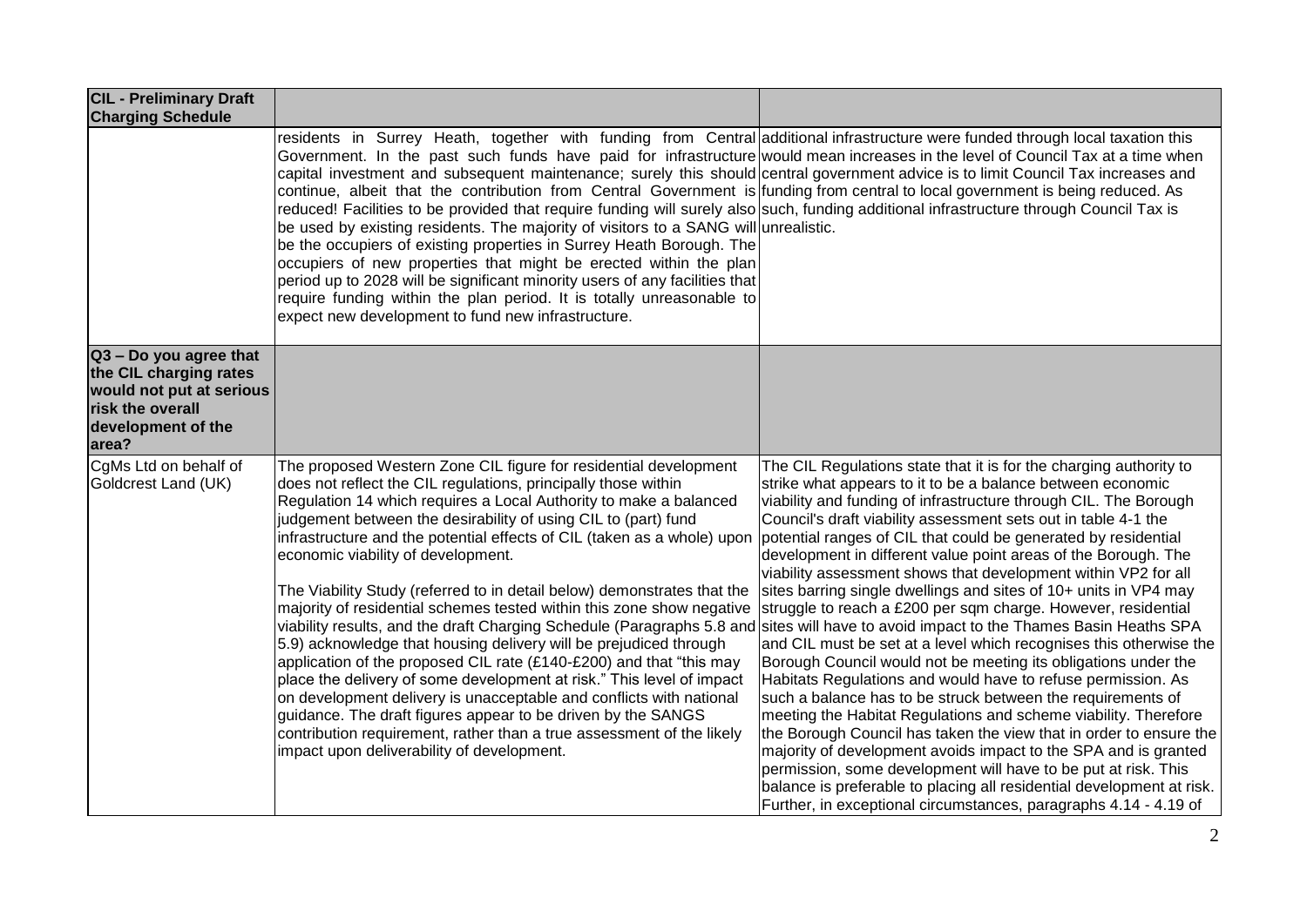| <b>CIL - Preliminary Draft</b><br><b>Charging Schedule</b>                        |                                                                                                                                                                                                                                                                                                                                                                                                                                                                                                                                                                                                                                                                                                                                                                                                                                                     |                                                                                                                                                                                                                                                                                                                                                                                                                                                                                                                                                                                                                                                                                                                                                                                       |
|-----------------------------------------------------------------------------------|-----------------------------------------------------------------------------------------------------------------------------------------------------------------------------------------------------------------------------------------------------------------------------------------------------------------------------------------------------------------------------------------------------------------------------------------------------------------------------------------------------------------------------------------------------------------------------------------------------------------------------------------------------------------------------------------------------------------------------------------------------------------------------------------------------------------------------------------------------|---------------------------------------------------------------------------------------------------------------------------------------------------------------------------------------------------------------------------------------------------------------------------------------------------------------------------------------------------------------------------------------------------------------------------------------------------------------------------------------------------------------------------------------------------------------------------------------------------------------------------------------------------------------------------------------------------------------------------------------------------------------------------------------|
|                                                                                   |                                                                                                                                                                                                                                                                                                                                                                                                                                                                                                                                                                                                                                                                                                                                                                                                                                                     | the viability assessment set out that other factors can be<br>negotiated to ensure development remains viable. Nevertheless,<br>CIL charges may be adjusted after updates to the viability<br>assessment.                                                                                                                                                                                                                                                                                                                                                                                                                                                                                                                                                                             |
|                                                                                   | In this regard, the proposed Charging Schedule does not comply with<br>Paragraph 173 of the NPPF which states 'Pursuing sustainable<br>development requires careful attention to viability and costs in<br>plan-making and decision-taking. Plans should be deliverable. 'It<br>goes on to state 'To ensure viability, the costs of any requirements to<br>be applied to development, such as requirements for affordable<br>housing, standards, infrastructure contributions or other requirements<br>should, when taking account of the normal costs of development and<br>mitigation, provide competitive returnsto enable the development to<br>be deliverable'.                                                                                                                                                                                | The Borough Council has had regard to economic viability when<br>considering the proposed tariffs including the imposition of<br>adopted affordable housing policies, open space standards and<br>developers profit. As stated above it is considered preferable to<br>place some development at risk rather than all development<br>because it cannot avoid impact to the Thames Basin Heaths SPA.<br>It should be noted that paragraph 119 of the NPPF states that<br>The presumption in favour of sustainable development does not<br>apply where development requiring appropriate assessment under<br>the birds or habitats directive is being considered, planned or<br>determined'. This would apply to all net residential development<br>within the Borough of Surrey Heath. |
|                                                                                   | In order that the Charging Schedule can be considered sound with<br>respect to development deliverability, a reduced charging rate for<br>residential schemes in the western zone in particular is required.<br>Reference is made below to specific impact upon housing delivery<br>within areas of the Borough, and fully demonstrates that the proposed<br>CIL rate is unviable. On balance it is considered that serious risk to<br>overall housing delivery would occur should the current CIL rates be<br>adopted. This situation is exaggerated where values are reduced by<br>10% (Output 'area' VP1). The proposed rates cannot be supported as<br>they are unsound in that they conflict with the NPPF and Core<br>Strategy (referred in further detail below) and do not allow sufficient<br>flexibility in a worsening economic context. | Noted. An updated viability assessment will be required to support<br>a draft charging schedule and this may include adjustments to<br>proposed tariffs and whether any refinement to charging zones is<br>are required.                                                                                                                                                                                                                                                                                                                                                                                                                                                                                                                                                              |
| <b>Gregory Gray Associates</b><br>on behalf of Windlesham<br><b>Garden Centre</b> | The Draft Schedule states in paragraph 5.1 that, "CIL should not<br>make up the entire funding gap and neither should it push the<br>margins of viability. Regulation 14(1) of the CIL Regulations (as<br>amended) states that in setting rates an authority must aim to strike<br>what appears to the charging authority to be an appropriate balance<br>between the desirability of funding infrastructure from CIL and<br>potential imposition of CIL on economic viability of development<br>across its area."                                                                                                                                                                                                                                                                                                                                  |                                                                                                                                                                                                                                                                                                                                                                                                                                                                                                                                                                                                                                                                                                                                                                                       |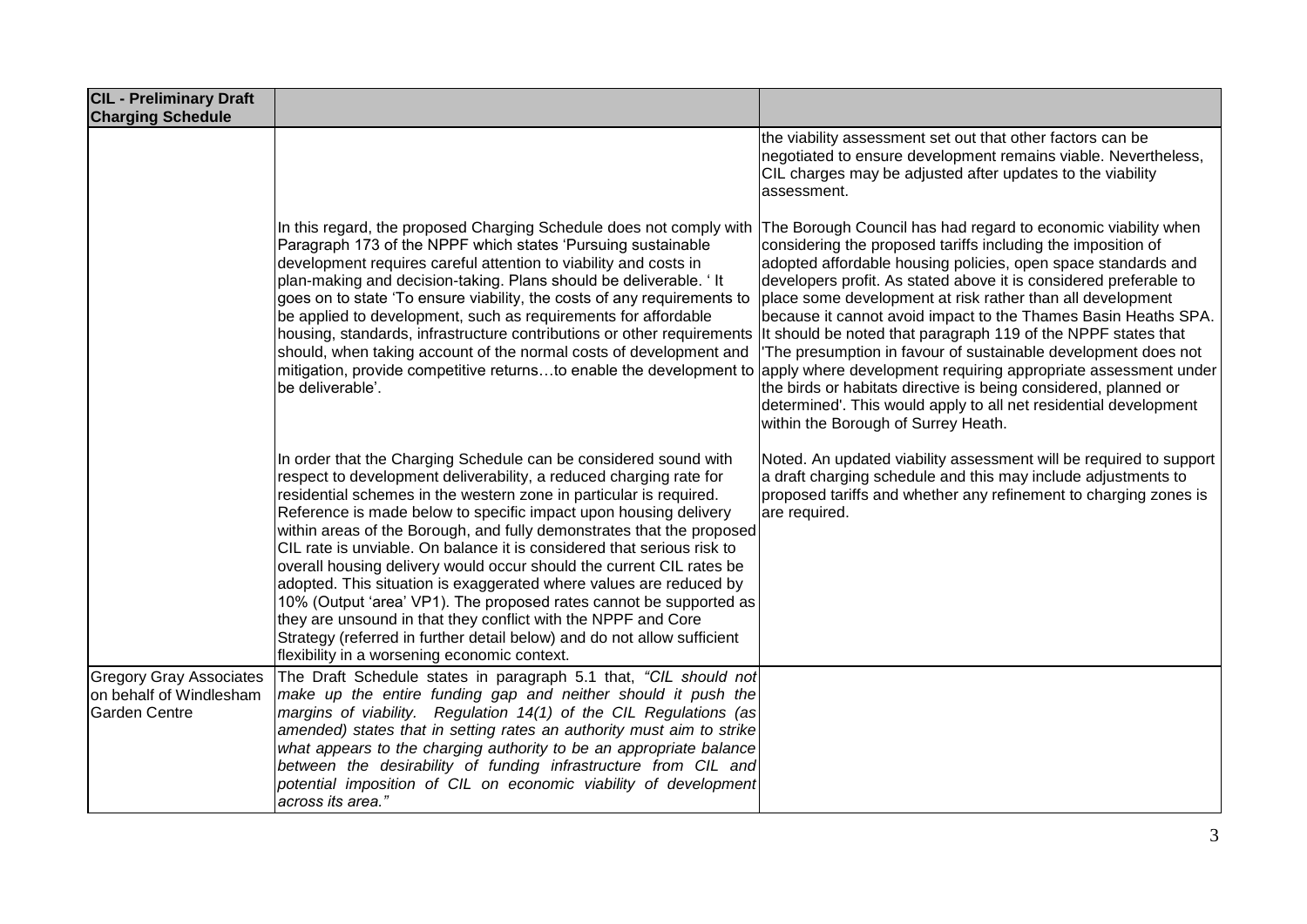| <b>CIL - Preliminary Draft</b><br><b>Charging Schedule</b> |                                                                                                                                                                                                                                                                                                                                                                                                                                                                                                                                                                                                                                                                                                                                                                                                                                                                                                                                                                                                                                     |                                                                                                                                                                                                                                                                                                                                                                                                                                                                                                                                                                                                                                                                                                                                                                                                                                                                                                                                                                                                                                                                     |
|------------------------------------------------------------|-------------------------------------------------------------------------------------------------------------------------------------------------------------------------------------------------------------------------------------------------------------------------------------------------------------------------------------------------------------------------------------------------------------------------------------------------------------------------------------------------------------------------------------------------------------------------------------------------------------------------------------------------------------------------------------------------------------------------------------------------------------------------------------------------------------------------------------------------------------------------------------------------------------------------------------------------------------------------------------------------------------------------------------|---------------------------------------------------------------------------------------------------------------------------------------------------------------------------------------------------------------------------------------------------------------------------------------------------------------------------------------------------------------------------------------------------------------------------------------------------------------------------------------------------------------------------------------------------------------------------------------------------------------------------------------------------------------------------------------------------------------------------------------------------------------------------------------------------------------------------------------------------------------------------------------------------------------------------------------------------------------------------------------------------------------------------------------------------------------------|
|                                                            | For the reasons set out above, the inclusion of Garden Centres and The CIL rate does not have to be set so that all development in<br>nurseries under the A1 charging schedule is considered to fail that the Borough is viable. Providing CIL charges do not place at<br>balance, materially impacting upon viability and will being into serious risk the delivery of the majority of development across the<br>question further and new garden centre investment within the Borough then the CIL Regulations allow a charging authority to<br>Borough. This will lead to less jobs and growth and thus fail to meet strike a balance between economic viability and the desire to fund<br>the economic requirements of the National Planning Policy infrastructure through CIL. Nevertheless, no evidence of viability<br>Framework Mar 2012.<br>Development at Garden Centres/Nurseries should be considered to<br>fall under the 'All other uses' category and not be liable to pay any<br>form of contribution under the CIL. | has been submitted which suggests the proposed garden centre<br>charge is not viable.                                                                                                                                                                                                                                                                                                                                                                                                                                                                                                                                                                                                                                                                                                                                                                                                                                                                                                                                                                               |
| Indigo Planning on behalf<br>of Valad Europe Ltd           | DCLG guidance from 2010 (Charge setting and charging schedule<br>procedures) is clear in stating that charging authorities:<br>'must aim to strike an appropriate balance between the desirability<br>of funding infrastructure from CILand the potential effects of the<br>imposition of CIL on the economic viability of development across its<br>area'                                                                                                                                                                                                                                                                                                                                                                                                                                                                                                                                                                                                                                                                          |                                                                                                                                                                                                                                                                                                                                                                                                                                                                                                                                                                                                                                                                                                                                                                                                                                                                                                                                                                                                                                                                     |
|                                                            | Significantly, the Council's draft consultation document at para 5.2<br>interprets this need to find a balance as follows:<br>'the Borough Council can set CIL charges so that not all development<br>within Surrey Heath is viable, however, this should not place the<br>overall delivery of development at serious risk.'<br>On the basis of evidence within the accompanying Draft Viability<br>Assessment it is our contention that Section 27 of the DCLG<br>guidance has not been fully considered. Section 27 requires a<br>charging authority to use appropriate available evidence to inform the<br>draft charging schedule and that the proposed CIL rate should appear<br>reasonable given the available evidence.                                                                                                                                                                                                                                                                                                      | The Borough Council's interpretation is taken from paragraph 7 of<br>the CLG guidance which also notes that 'In view of the wide<br>variation in local charging circumstances, it is for charging<br>authorities to decide on the appropriate balance for their area and<br>"how much" potential development they are willing to put at risk<br>through the imposition of CIL'.<br>It is noted that paragraph 27 of the CLG guidance also states that<br>there is no requirement for a proposed rate to exactly mirror the<br>evidence'. Further, paragraph 10 of the CLG guidance states<br>that 'In considering whether the Development Plan and its targets<br>have been put at serious risk, the examiner should only be<br>concerned with whether the proposed CIL rate will make a<br>material or significant difference to the level of risk. It may be that<br>the Development Plan and its targets would be at serious risk in<br>the absence of CIL'. As such, when setting rates the Borough<br>Council has been mindful of the need to ensure avoidance |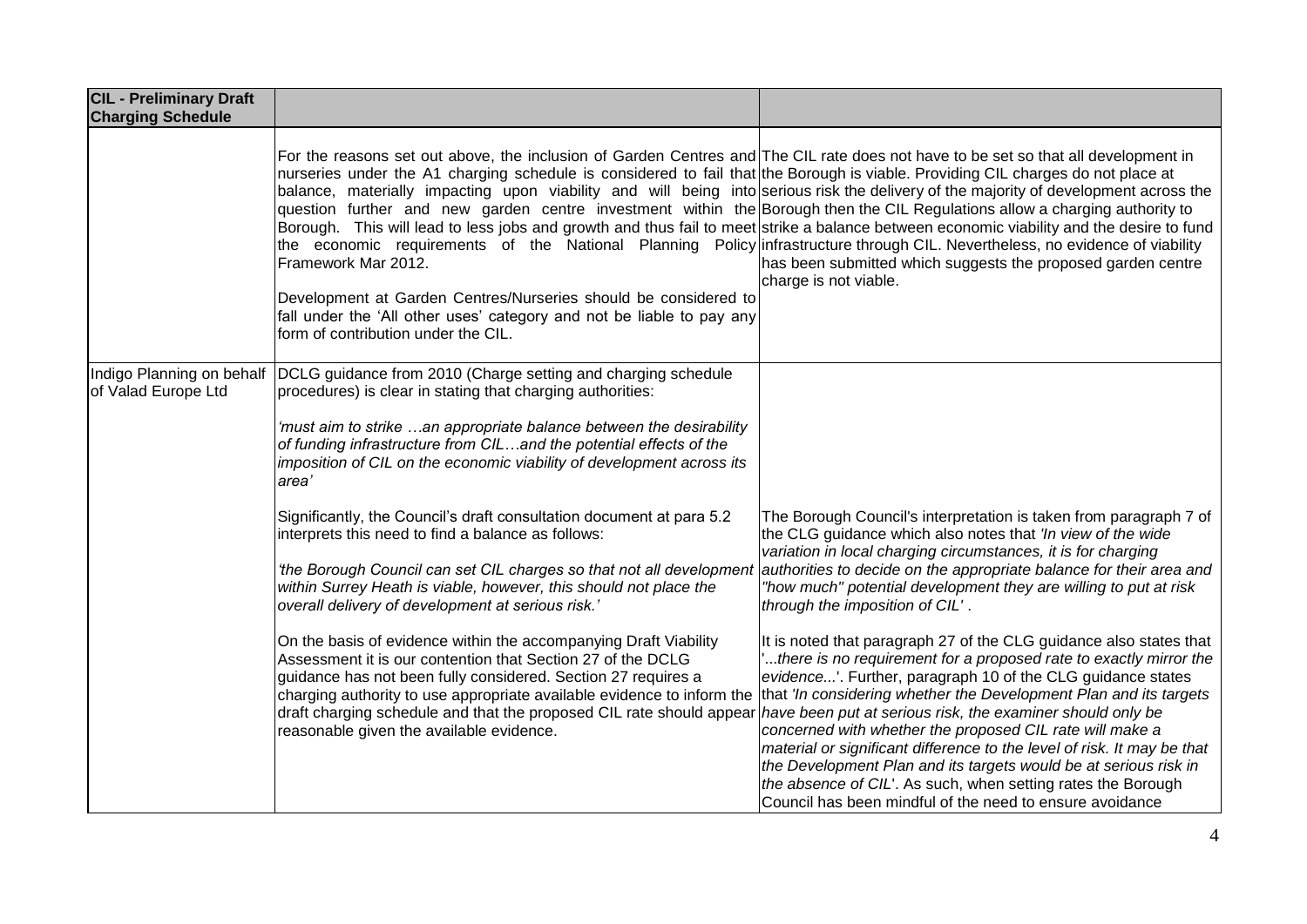| <b>CIL - Preliminary Draft</b><br><b>Charging Schedule</b> |                                                                                                                                                                                                                                                                                                                                                                                                                                                                                                                                                                                                                                                                                                                         |                                                                                                                                                                                                                                                                                                                                                                                                                                                                                                                                        |
|------------------------------------------------------------|-------------------------------------------------------------------------------------------------------------------------------------------------------------------------------------------------------------------------------------------------------------------------------------------------------------------------------------------------------------------------------------------------------------------------------------------------------------------------------------------------------------------------------------------------------------------------------------------------------------------------------------------------------------------------------------------------------------------------|----------------------------------------------------------------------------------------------------------------------------------------------------------------------------------------------------------------------------------------------------------------------------------------------------------------------------------------------------------------------------------------------------------------------------------------------------------------------------------------------------------------------------------------|
|                                                            |                                                                                                                                                                                                                                                                                                                                                                                                                                                                                                                                                                                                                                                                                                                         | measures for the Thames Basin Heaths SPA can be fully funded<br>through CIL. Whilst this may place some development within the<br>Borough at risk it is not considered to place the overall majority of<br>development at serious risk. In coming to this conclusion the<br>Borough Council has to consider the potential impact on the<br>delivery of development should CIL not fully fund SANG i.e. all net<br>residential development would have to be refused which in<br>essence is placing all residential development at risk. |
|                                                            | The Draft Viability Assessment at 4.14 in commenting on an<br>appropriate residential charge states that:<br>'Setting a charge in the west of the Borough (Value Point 2-Value<br>Point 4) is slightly more problematic as these areas show more varied residential. As such the Borough Council has considered the risk<br>CIL results. VP3 could support a charge of £140 per square metre in<br>the majority of development scenarios, although some developments<br>at VP4 (Camberley Town Centre) may struggle to realise this.'<br>The evidence document therefore clearly demonstrates that even a<br>charge of £140 per square metre for residential development may not<br>be viable in Camberley Town Centre. | The viability assessment also sets out in paragraphs 4.16 - 4.19<br>that whilst some developments in VP2 and VP4 may struggle<br>there are other factors which could reduce development costs e.g.<br>affordable housing or lower build costs for conversion of offices to<br>to development within areas VP2 and VP4. However, CIL charges<br>may be adjusted depending on the outcome of an updated viability<br>assessment.                                                                                                         |
|                                                            | Camberley Town Centre is, as we highlight below, one of the areas<br>within the Core Strategy identified for major residential development.<br>The Council's Strategic Housing Land Availability Assessment<br>(SHLAA) estimates around 427 dwellings within VP4 (15.5% of<br>housing development) including 200 dwellings within Camberley<br>Town Centre. The Draft Viability Assessment itself<br>acknowledges that the Town Centre:                                                                                                                                                                                                                                                                                 |                                                                                                                                                                                                                                                                                                                                                                                                                                                                                                                                        |
|                                                            | is an area of the Borough expected to bring forward a reasonable<br>level of development and its delivery should not be placed at risk.'<br>We therefore contend that the proposed rate of £200 per square<br>metre for Western Zone residential development is too high and will<br>potentially jeopardise key objectives within the Local Plan. Paragraph<br>175 of the National Planning Policy Framework document (2012)<br>states that:                                                                                                                                                                                                                                                                            |                                                                                                                                                                                                                                                                                                                                                                                                                                                                                                                                        |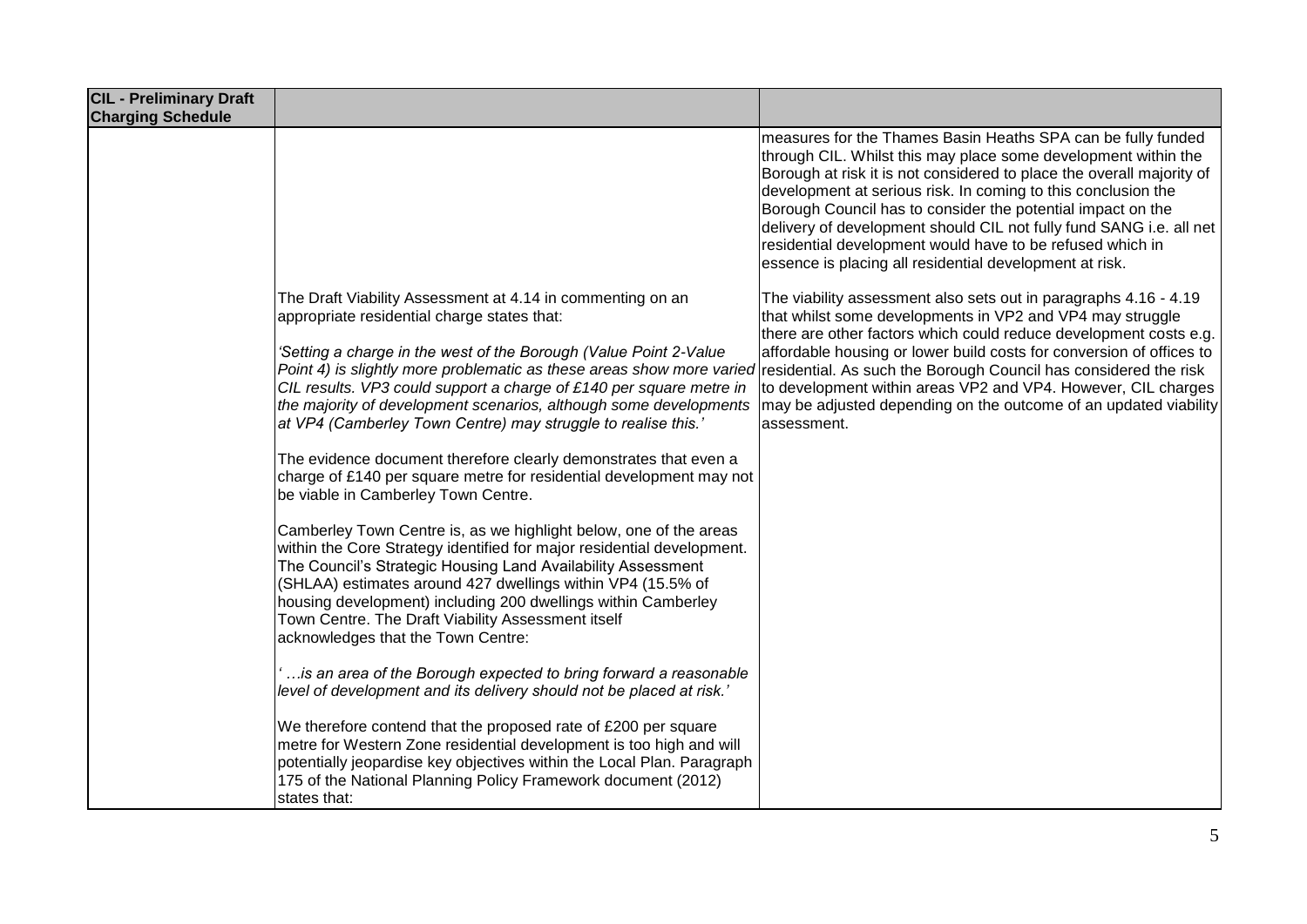| 'Community Infrastructure Levy charges should be worked up and<br>tested alongside the Local Plan. The Community Infrastructure Levy<br>should support and incentivise new development'                                                                                                                                                                                                                                                                                                                                                                                                                                                                                                                                                                                                                                                                                                                                                                                                                                                                                                                                                                                                                                                                                                                                                                                                                                                                                                                                                                                                                                                                                                                                                                                                                                                                                                                                                                                                                                                                                              |                                                                                                                                                                                                                                                                |
|--------------------------------------------------------------------------------------------------------------------------------------------------------------------------------------------------------------------------------------------------------------------------------------------------------------------------------------------------------------------------------------------------------------------------------------------------------------------------------------------------------------------------------------------------------------------------------------------------------------------------------------------------------------------------------------------------------------------------------------------------------------------------------------------------------------------------------------------------------------------------------------------------------------------------------------------------------------------------------------------------------------------------------------------------------------------------------------------------------------------------------------------------------------------------------------------------------------------------------------------------------------------------------------------------------------------------------------------------------------------------------------------------------------------------------------------------------------------------------------------------------------------------------------------------------------------------------------------------------------------------------------------------------------------------------------------------------------------------------------------------------------------------------------------------------------------------------------------------------------------------------------------------------------------------------------------------------------------------------------------------------------------------------------------------------------------------------------|----------------------------------------------------------------------------------------------------------------------------------------------------------------------------------------------------------------------------------------------------------------|
| We are mindful of the Council's desire to consolidate and build on the<br>successful regeneration that has already occurred in Camberley<br>Town Centre. The recently consulted exercise regarding the Town<br>Centre Area Action Plan acknowledges that this will occur through an<br>increased offer of shops, leisure facilities, high quality office premises<br>and residential opportunities. We note that<br>one of the key objectives in the Area Action Plan is to                                                                                                                                                                                                                                                                                                                                                                                                                                                                                                                                                                                                                                                                                                                                                                                                                                                                                                                                                                                                                                                                                                                                                                                                                                                                                                                                                                                                                                                                                                                                                                                                          |                                                                                                                                                                                                                                                                |
| enhance Camberley Town Centre's role as a residential area<br>including the<br>provision of new homes.'                                                                                                                                                                                                                                                                                                                                                                                                                                                                                                                                                                                                                                                                                                                                                                                                                                                                                                                                                                                                                                                                                                                                                                                                                                                                                                                                                                                                                                                                                                                                                                                                                                                                                                                                                                                                                                                                                                                                                                              |                                                                                                                                                                                                                                                                |
| With this is mind we reiterate our concern that the proposed levy for<br>the Western Charging Zone, in addition to potential Section 106<br>obligations (even after April 2014), will be too onerous for developers<br>and will materially affect delivery of residential development.                                                                                                                                                                                                                                                                                                                                                                                                                                                                                                                                                                                                                                                                                                                                                                                                                                                                                                                                                                                                                                                                                                                                                                                                                                                                                                                                                                                                                                                                                                                                                                                                                                                                                                                                                                                               |                                                                                                                                                                                                                                                                |
| There can be little doubt that the proposed CIL charging rates will put The Borough Council's viability assessment indicates that a<br>at serious risk the overall development of this area. In April this year I charge of £200 per sqm (in the west of the Borough) should be<br>secured planning permission to demolish an existing bungalow and viable in the majority of circumstances. The viability assessment<br>erect two detached five-bedroom houses on a site in Camberley. The took into consideration the costs of applying Policies CP5 & CP6<br>applicant entered into a unilateral undertaking, requiring the payment of the Core Strategy as well as future improvements in building<br>of £30,782 to the Council. On the basis that the Council are sustainability. Whilst the scenario set out by the proponent may<br>proposing a CIL charge of £200 per sqm of net internal additional indicate non-viability for one particular site, the viability<br>floor space and the approved development resulted in an additional assessment takes a strategic level view of development viability<br>308.7sqm; the CIL charge would be £61740. Following discussions across the Borough and cannot consider individual sites. As such<br>with my client he advised me that such a charge if applied now would the Borough Council consider that the level of charge set out<br>make it commercially non-viable to demolish the existing bungalow. It would not put at serious risk the overall development of the area.<br>is inevitable that a CIL charge of £200 per sqm would similarly make Further, no evidence has been submitted in terms of land values,<br>many potential development sites non-viable. On top of this developer profit or build costs in relation to the example set out<br>affordable housing contributions required pursuant to Core Strategy and no evidence has been submitted to support the view that a<br>Policies CP5 and CP6, together with significant increased building charge should not exceed £100psm. However, the Borough |                                                                                                                                                                                                                                                                |
|                                                                                                                                                                                                                                                                                                                                                                                                                                                                                                                                                                                                                                                                                                                                                                                                                                                                                                                                                                                                                                                                                                                                                                                                                                                                                                                                                                                                                                                                                                                                                                                                                                                                                                                                                                                                                                                                                                                                                                                                                                                                                      | costs associated with a likely future requirement to construct Council will need to update the viability assessment when it<br>dwellings to the Code for Sustainable Homes levels 4 & 5 and later publishes its draft charging schedule. As such any change in |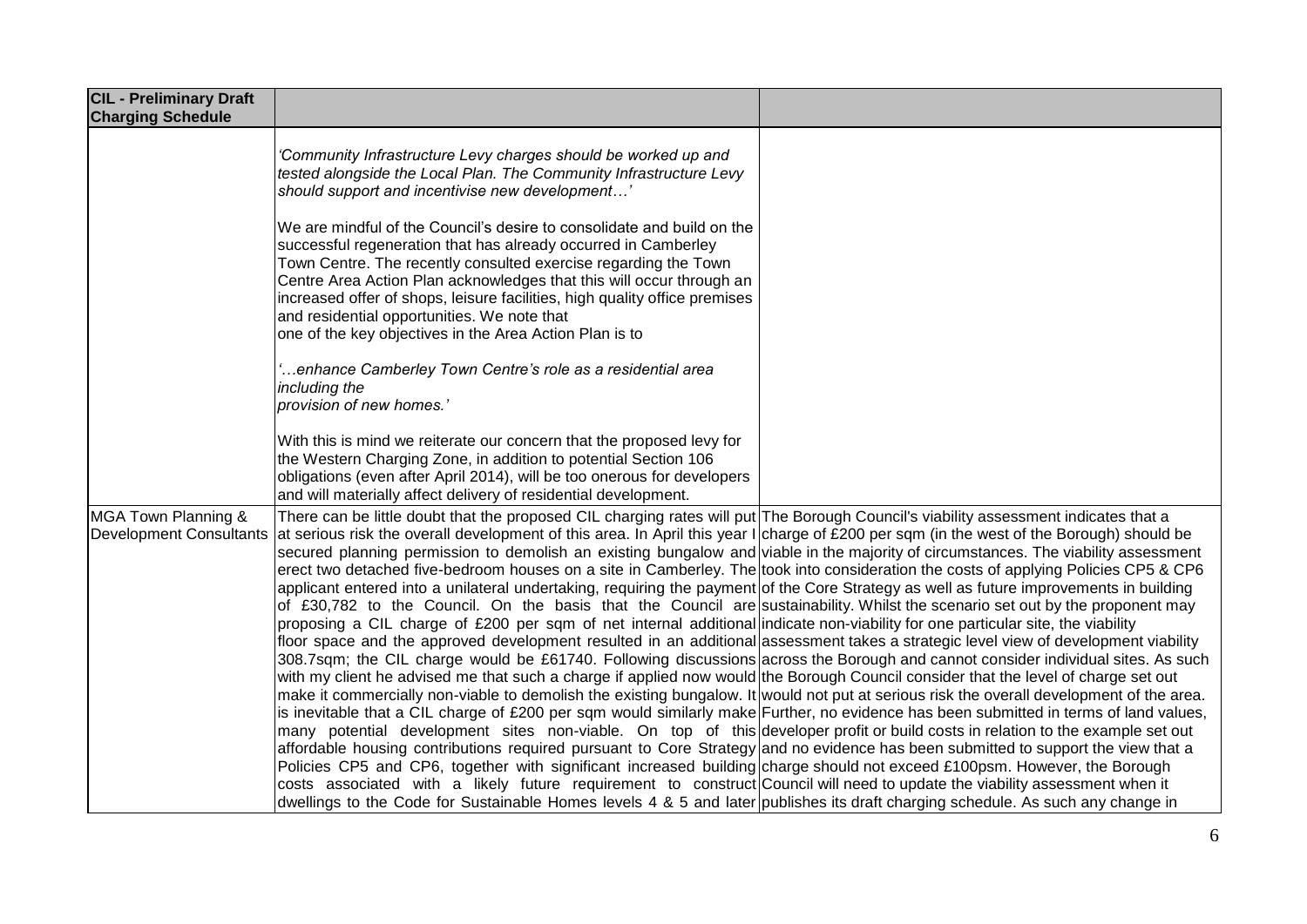| <b>CIL - Preliminary Draft</b><br><b>Charging Schedule</b> |                                                                                                                                                                                                                                                                                                                                                                                                                                                                                                                                                                                                                                                                                                                                                                                                                                                  |                                                                                                                                                                                                                                                                                                                                                                                                                                                                                                                                            |
|------------------------------------------------------------|--------------------------------------------------------------------------------------------------------------------------------------------------------------------------------------------------------------------------------------------------------------------------------------------------------------------------------------------------------------------------------------------------------------------------------------------------------------------------------------------------------------------------------------------------------------------------------------------------------------------------------------------------------------------------------------------------------------------------------------------------------------------------------------------------------------------------------------------------|--------------------------------------------------------------------------------------------------------------------------------------------------------------------------------------------------------------------------------------------------------------------------------------------------------------------------------------------------------------------------------------------------------------------------------------------------------------------------------------------------------------------------------------------|
|                                                            | level 6 will add to development costs, making it less likely that a viability may require adjustments to the final level of charge set.<br>development will be viable.                                                                                                                                                                                                                                                                                                                                                                                                                                                                                                                                                                                                                                                                           |                                                                                                                                                                                                                                                                                                                                                                                                                                                                                                                                            |
|                                                            | In a situation where potential home owners have a choice to<br>purchase homes within a specified price range, only a significant<br>minority of which will be new properties, they will not be prepared to<br>pay more for a property simply because local authorities require the<br>developer to make a totally disproportionate and unreasonable CIL<br>contribution and provide subsidised affordable housing. Indeed, the<br>inclusion of affordable and in particular social housing within a<br>development could deter purchaser and will reduce the sale value of<br>the open-market housing. In my view a CIL payment above £100 per<br>sqm is unreasonable. Identified SANG costs in particular are<br>ridiculous mindful that such green spaces, if provided, might be used<br>by every resident of the borough as well as visitors! |                                                                                                                                                                                                                                                                                                                                                                                                                                                                                                                                            |
| behalf of Wm Morrisons                                     | Peacock and Smith Ltd on We write on behalf of our client Wm Morrison Supermarkets Plc, to<br>strongly object to the proposed Community Infrastructure Levy (CIL)<br>preliminary draft charging schedule and its proposed Borough wide<br>rate of £250/sqm for convenience retail development.                                                                                                                                                                                                                                                                                                                                                                                                                                                                                                                                                   |                                                                                                                                                                                                                                                                                                                                                                                                                                                                                                                                            |
|                                                            | Whilst we acknowledge that the preliminary draft charging schedule<br>has been devised in light of the Council's Infrastructure Delivery Plan,<br>and informed by a viability assessment, our client is concerned that<br>the proposed charge will have a significant adverse impact on the<br>deliverability and viability of retail development in the borough in the<br>future. We do not believe that a fair balance has been found between<br>infrastructure funding requirements and viability.<br>The draft charge will put undue additional risk on the delivery of any                                                                                                                                                                                                                                                                  | The CIL Regulations (Reg 14(1)) state that in setting rates a<br>charging authority must aim to strike what appears to the charging<br>authority to be an appropriate balance between the desire to fund<br>infrastructure through CIL and economic viability.<br>The Borough Council's viability evidence supports a CIL tariff of<br>£250psm which could raise £1.1m from convenience retailing over<br>the Core Strategy period. This represents 1.5% of the overall<br>funding gap or in the best case scenario 4% of the funding gap. |
|                                                            | such proposals and will be an 'unrealistic' financial burden. This in<br>turn poses a significant threat to potential new investment and job<br>creation in the local area at a time of economic recession and low<br>levels of development activity.                                                                                                                                                                                                                                                                                                                                                                                                                                                                                                                                                                                            | As such this is not considered to be an unfair balance. Further, the<br>Borough Council's draft viability study supports a tariff of £250psm<br>within the area of the Borough which would see the highest land<br>values for retail development (Camberley Town Centre). No<br>viability evidence has been submitted to show that this level of<br>tariff cannot be supported.<br>Nevertheless, updates to the viability study will be required to                                                                                        |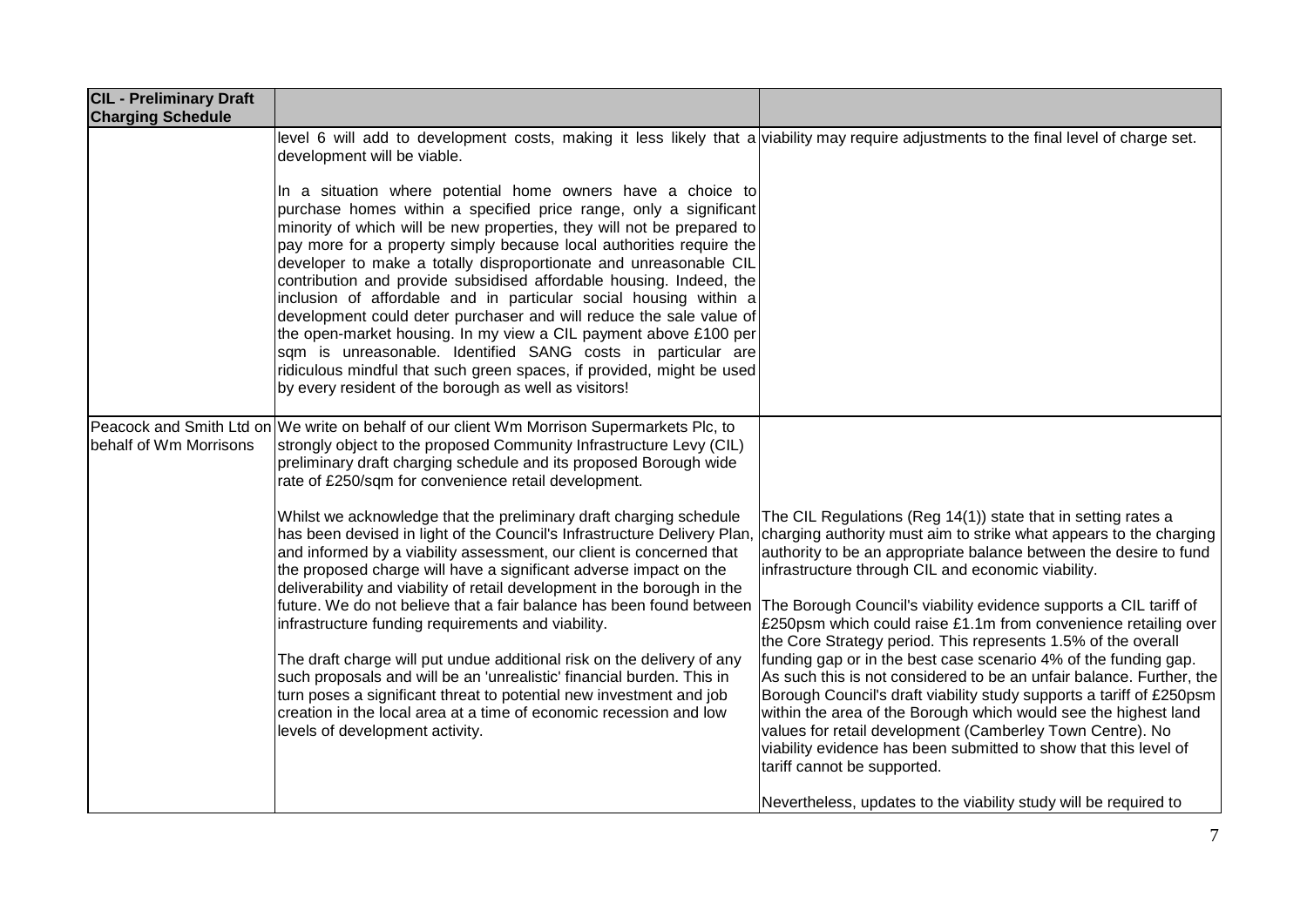| <b>CIL - Preliminary Draft</b><br><b>Charging Schedule</b> |                                                                                                                                                                                                                                                                                                                                                                                                                                                                                                                                                                                                                                                                                                                                                                                                        |                                                                                                                                                                                                                                                                                                                                                                                                                                                                                                                                                                                                                                                                                                                                                                                                                                                                                                                                                                                                                                                                                                                                                                                                                                                                                                                                                                                                                                                                        |
|------------------------------------------------------------|--------------------------------------------------------------------------------------------------------------------------------------------------------------------------------------------------------------------------------------------------------------------------------------------------------------------------------------------------------------------------------------------------------------------------------------------------------------------------------------------------------------------------------------------------------------------------------------------------------------------------------------------------------------------------------------------------------------------------------------------------------------------------------------------------------|------------------------------------------------------------------------------------------------------------------------------------------------------------------------------------------------------------------------------------------------------------------------------------------------------------------------------------------------------------------------------------------------------------------------------------------------------------------------------------------------------------------------------------------------------------------------------------------------------------------------------------------------------------------------------------------------------------------------------------------------------------------------------------------------------------------------------------------------------------------------------------------------------------------------------------------------------------------------------------------------------------------------------------------------------------------------------------------------------------------------------------------------------------------------------------------------------------------------------------------------------------------------------------------------------------------------------------------------------------------------------------------------------------------------------------------------------------------------|
|                                                            |                                                                                                                                                                                                                                                                                                                                                                                                                                                                                                                                                                                                                                                                                                                                                                                                        | support the draft charging schedule and as such tariffs may be<br>adjusted.                                                                                                                                                                                                                                                                                                                                                                                                                                                                                                                                                                                                                                                                                                                                                                                                                                                                                                                                                                                                                                                                                                                                                                                                                                                                                                                                                                                            |
| Thomas Eggar LLP on<br>behalf of Asda Stores Ltd           | Under Regulation 14 of the Community Infrastructure<br>Regulations 2010 ("CIL Regulations"), the Council's primary duty should strike what appears to the charging authority to be an<br>when setting the level of CIL charges is to strike an appropriate appropriate balance between a) the desirability of funding from<br>balance between the desirability of funding the cost of infrastructure CIL and b) the potential effects on the economic viability of<br>required to support development from CIL and its potential effects on development across its area. It is considered that the Borough<br>the economic viability of development.<br>In our view, the approach taken to assessing the Charging Schedule<br>does not achieve an appropriate balance between these two<br>objectives. | Levy Regulation 14 states that in setting rates the charging authority<br>Council, as the charging authority, has struck a balance between<br>economic viability and the desire to fund infrastructure through<br>CIL. As is set out in the Technical Background Document the total<br>funds estimated from CIL over the Core Strategy period are some<br>£13m - £16m which account for around 50% of the best case<br>infrastructure funding gap for that period. Estimated CIL funding<br>from convenience retail over the Core Strategy period is £1.1m<br>which equates to 1.5% of the overall funding gap or in the best<br>case scenario 4% of the funding gap.<br>In proposing CIL charges the Borough Council has taken into<br>account the economic viability of development including<br>convenience retailing. Economic viability is the only basis on<br>which the Borough Council can consider setting CIL charges.<br>Whilst it is appreciated that any charges set should not push the<br>margins of viability, deliberately lowering charges or setting zero<br>rates to encourage certain types of development could be<br>tantamount to State aid. As such the Borough Council has<br>proposed what it considers to be appropriate charges based on<br>economic viability within Surrey Heath. However, the viability<br>assessment will be updated prior to the consultation of the draft<br>charging schedule and as such charges may be adjusted. |
|                                                            | The Council's Core Strategy is underpinned by the need to promote lt is not considered that raising CIL funds from convenience retail<br>sustainable development and support Surrey Heath's local economy.<br>It is our view that if the charges set out in the Charging Schedule are<br>adopted, there will inevitably be several consequences across the<br>district, that will put the Council's ability to deliver these objectives at<br>risk. For example:                                                                                                                                                                                                                                                                                                                                       | would subsidise other forms of development in the Borough<br>neither is it considered that the charges proposed would act as a<br>disincentive for development, if set at the right level.                                                                                                                                                                                                                                                                                                                                                                                                                                                                                                                                                                                                                                                                                                                                                                                                                                                                                                                                                                                                                                                                                                                                                                                                                                                                             |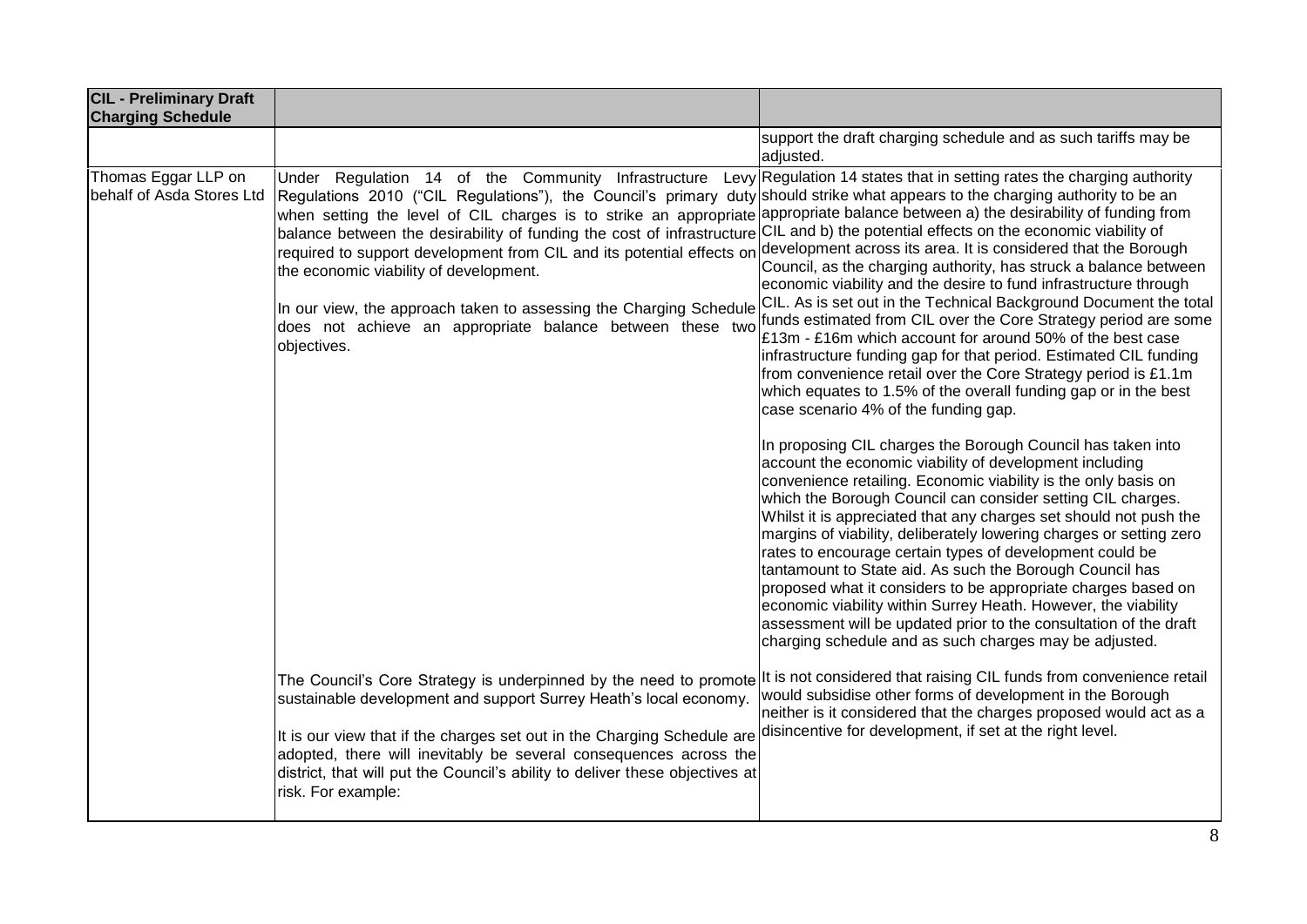| <b>CIL - Preliminary Draft</b><br><b>Charging Schedule</b> |                                                                                                                                                                                                                                                                                                                                                                                                                                                                                                                                                                                                      |                                                                                                                                                                                                                                                                                                                                           |
|------------------------------------------------------------|------------------------------------------------------------------------------------------------------------------------------------------------------------------------------------------------------------------------------------------------------------------------------------------------------------------------------------------------------------------------------------------------------------------------------------------------------------------------------------------------------------------------------------------------------------------------------------------------------|-------------------------------------------------------------------------------------------------------------------------------------------------------------------------------------------------------------------------------------------------------------------------------------------------------------------------------------------|
|                                                            | all other forms of development will receive a massive<br>a)<br>subsidy at the expense of convenience retail; and<br>there will be a corresponding disincentive (and market<br>b)<br>distortion accordingly) to investment in this sector of the<br>economy.                                                                                                                                                                                                                                                                                                                                          |                                                                                                                                                                                                                                                                                                                                           |
|                                                            | The Government is keen to encourage the creation of additional<br>employment across the economy and the retail sector is one of the<br>largest employers and the largest creator of new jobs at the present<br>time as well as being one of the most dynamic and innovative sectors<br>within the UK economy.                                                                                                                                                                                                                                                                                        |                                                                                                                                                                                                                                                                                                                                           |
|                                                            | ASDA has a proven track record of investing in local communities<br>and of creating jobs within these areas. For example, of the<br>colleagues recruited for the ASDA store in Tunbridge Wells, 76<br>colleagues live within 5 miles of the store and 87 colleagues were<br>previously unemployed.                                                                                                                                                                                                                                                                                                   |                                                                                                                                                                                                                                                                                                                                           |
|                                                            | The supporting papers do not acknowledge this trend, nor do they<br>fully assess the role of convenience retail within the national<br>economy, save for a reference that large format retail continues<br>to be one of the best performing sectors in the UK and that<br>operators within it have the capacity to pay potentially very large<br>sums of Community Infrastructure Levy.                                                                                                                                                                                                              |                                                                                                                                                                                                                                                                                                                                           |
|                                                            | The Council acknowledges the importance of retail-led regeneration The Borough Council's adopted Core Strategy sets out in Policy<br>schemes in its Charging Schedule and the Viability Report; and whilst<br>we welcome the Council's admission that the factors affecting the forward over the Core Strategy period, specifically within<br>viability of a large scale retail-led regeneration scheme are very Camberley Town Centre. Policy CP10 sets the principle for<br>different to those of other retail developments, it cannot justify<br>applying them solely to comparison based retail. | CP10 the anticipated quantum of retail floor space to come<br>39,500sqm of comparison retail floorspace to be delivered up to<br>2028 out of a total of 41,000sqm of retail floorspace overall. As<br>such, when considering a notional major regeneration scheme in                                                                      |
|                                                            | Asda stores regularly rejuvenate and regenerate existing centres, and<br>the surrounding areas, and draw new shoppers to them, which<br>benefits the existing retailers, and those who open stores in<br>Asda-anchored centres in their wake. For example:                                                                                                                                                                                                                                                                                                                                           | the viability assessment the Borough Council has based its<br>appraisals on the direction given by Core Strategy Policy CP10<br>i.e. that the only location for major retail led regeneration will be<br>Camberley Town Centre and that it will be comparison led. As<br>such it is not accepted that the Borough Council should appraise |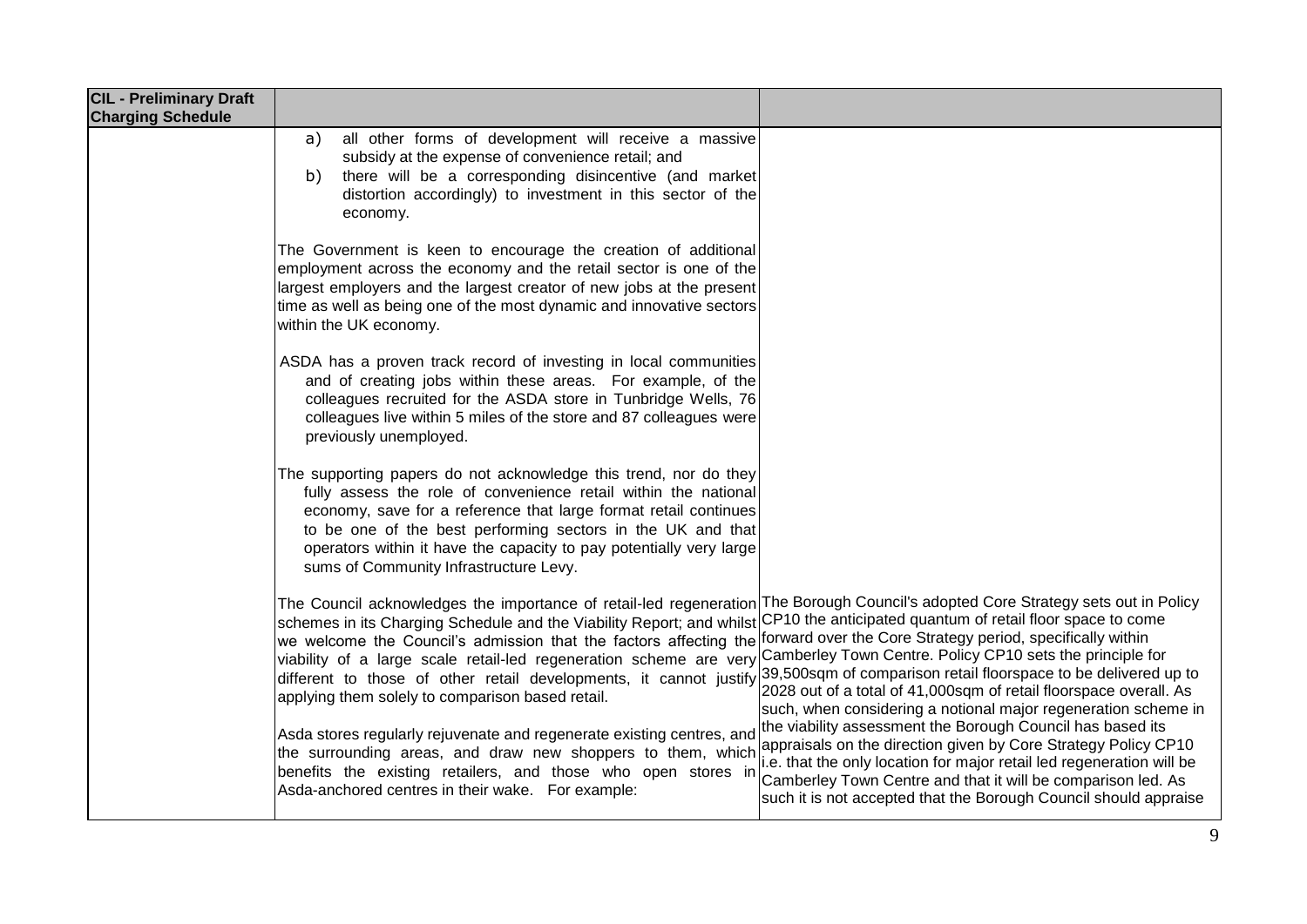| <b>CIL - Preliminary Draft</b><br><b>Charging Schedule</b>                    |                                                                                                                                                                                                                                                                                                                                                                                                                                                      |                                                                                                                                                                                                                                                                                                                                                                                  |
|-------------------------------------------------------------------------------|------------------------------------------------------------------------------------------------------------------------------------------------------------------------------------------------------------------------------------------------------------------------------------------------------------------------------------------------------------------------------------------------------------------------------------------------------|----------------------------------------------------------------------------------------------------------------------------------------------------------------------------------------------------------------------------------------------------------------------------------------------------------------------------------------------------------------------------------|
|                                                                               | In 2006, Asda opened a store in Romford, transforming a convenience led regeneration as this is not set out within the<br>$\bullet$<br>the success of the store in attracting more footfall to that part likely to come forward over the Core Strategy period.<br>of the town's Primary Shopping Area, the local authority<br>redrew the town centre boundary to include the edge of<br>centre Asda store into the heart of the Romford town centre. | derelict brownfield site through an extension of an existing adopted Core Strategy. Further, the Borough Council cannot<br>retail mall and creating 347 jobs. This helped to propel appraise every type or mix of developments within the viability<br>Romford into the top 50 UK retailing cities. Indeed, due to study, but instead focuses on those types of development most |
|                                                                               | If the Council is going to take the viability of retail-led regeneration<br>schemes into account when settings its CIL charges, the viability<br>assessments need to include both comparison and convenience<br>retail-led developments.                                                                                                                                                                                                             |                                                                                                                                                                                                                                                                                                                                                                                  |
|                                                                               | For these reasons, we would ask that the Council undertakes a<br>fundamental rethink of its position, and substantially alters its<br>Charging Schedule in so far as it relates to retail development in<br>general, and supermarket retailing in particular.                                                                                                                                                                                        |                                                                                                                                                                                                                                                                                                                                                                                  |
|                                                                               | And accordingly, we would request that the Council:                                                                                                                                                                                                                                                                                                                                                                                                  |                                                                                                                                                                                                                                                                                                                                                                                  |
|                                                                               | boundaries; and/or                                                                                                                                                                                                                                                                                                                                                                                                                                   | Adopts a single flat rate levy across all development within its CIL charges should be based on economic viability evidence. With<br>variation in viability across the Borough it is considered<br>appropriate to apply differential charges.                                                                                                                                    |
|                                                                               | Reduces the CIL charges for convenience retail units to the The viability evidence may not support this.<br>٠<br>same level proposed for comparison retail;                                                                                                                                                                                                                                                                                          |                                                                                                                                                                                                                                                                                                                                                                                  |
|                                                                               | Introduces exceptional circumstances relief; and<br>٠                                                                                                                                                                                                                                                                                                                                                                                                | The Borough Council is considering its policy with respect to<br>exceptional circumstances relief and a payment instalment policy.                                                                                                                                                                                                                                               |
|                                                                               | Produces a draft staged payments policy that ensures that<br>٠<br>developers are not disadvantaged by submitting an<br>application for full, rather than outline planning permission.                                                                                                                                                                                                                                                                |                                                                                                                                                                                                                                                                                                                                                                                  |
| <b>Woolf Bond Planning LLP</b><br>on behalf of Taylor<br><b>Wimpey UK Ltd</b> | As the LPA are aware the development industry is presently suffering The charging rates proposed are based on viability evidence<br>from depressed economic conditions and it is vital that an appropriate specific to Surrey Heath. The Technical Background Document<br>balance is struck when determining CIL requirements. All of the clearly sets out the costs of delivering avoidance measures for the                                        |                                                                                                                                                                                                                                                                                                                                                                                  |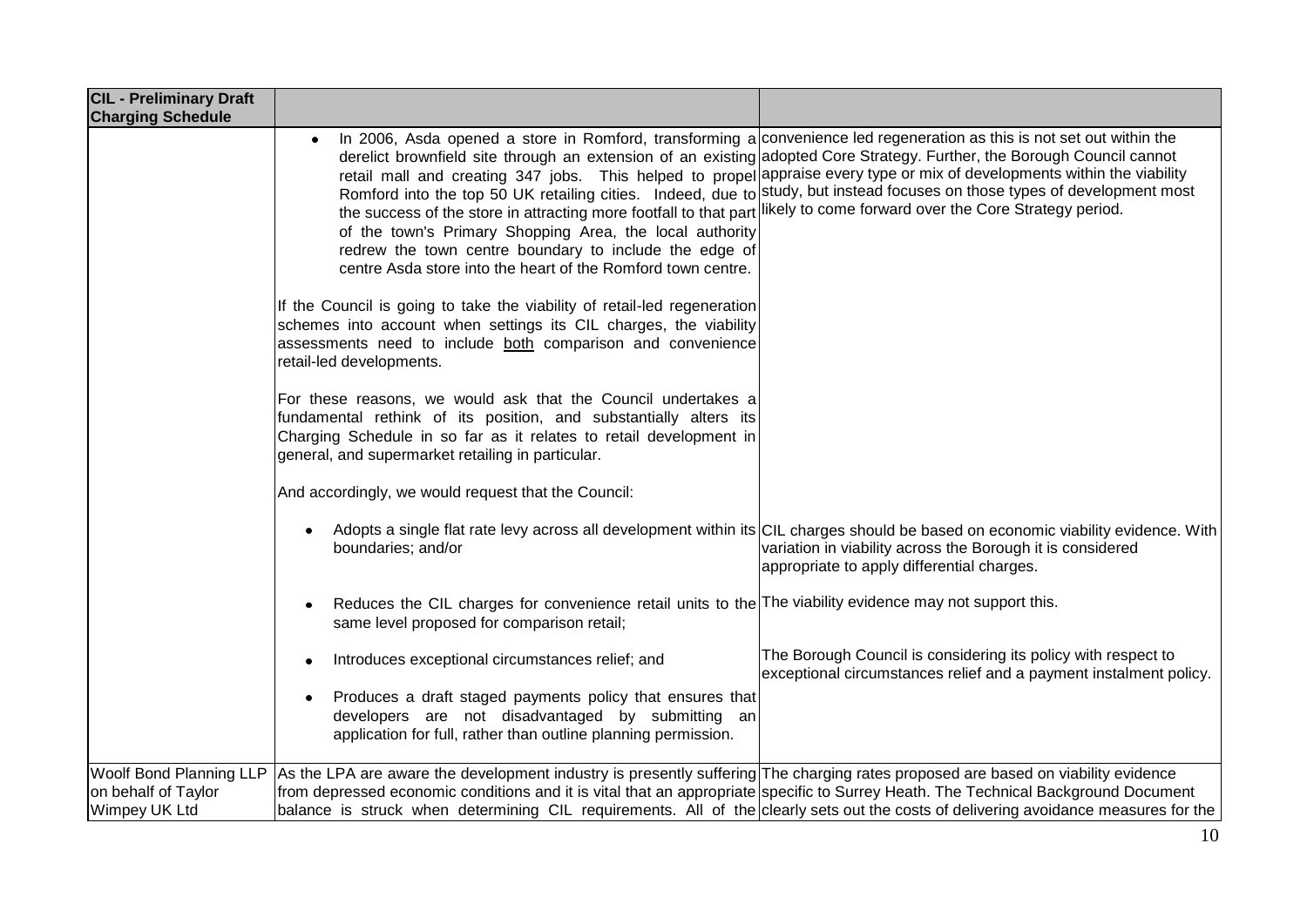| <b>CIL - Preliminary Draft</b><br><b>Charging Schedule</b>                                            |                                                                                                                                                                                                                                                                                                                                                                                                                                                                                                                                                                                                                                                                                                                                                                                                                                                                                                                                                                                                                                                                                                                                                                                                                                                                                                                                                                                                                                                                                                                                                                                                                                                                                                                                                        |                                                                                                                                                                                                                                                                                                                                                                                                     |
|-------------------------------------------------------------------------------------------------------|--------------------------------------------------------------------------------------------------------------------------------------------------------------------------------------------------------------------------------------------------------------------------------------------------------------------------------------------------------------------------------------------------------------------------------------------------------------------------------------------------------------------------------------------------------------------------------------------------------------------------------------------------------------------------------------------------------------------------------------------------------------------------------------------------------------------------------------------------------------------------------------------------------------------------------------------------------------------------------------------------------------------------------------------------------------------------------------------------------------------------------------------------------------------------------------------------------------------------------------------------------------------------------------------------------------------------------------------------------------------------------------------------------------------------------------------------------------------------------------------------------------------------------------------------------------------------------------------------------------------------------------------------------------------------------------------------------------------------------------------------------|-----------------------------------------------------------------------------------------------------------------------------------------------------------------------------------------------------------------------------------------------------------------------------------------------------------------------------------------------------------------------------------------------------|
|                                                                                                       | above evidence, points towards the need for housing to get the Thames Basin Heaths SPA in the form of SANG (Section 4). This<br>economy moving, whilst this is yet more relevant to a Borough where estimates that £168 of the CIL charge will be required to fully fund<br>a five year housing land supply shortfall exists and historic delivery is SANG. This is the basis for setting higher charges as the Borough<br>poor. Despite this, the proposed charging schedule constitutes a rate Council has to meet its obligations under the Habitats<br>approximately two to two and a half times above the proposed tariff in Regulations. Therefore the Borough Council has to strike a<br>other Local Planning Authorities. Clearly this will deter the balance between the need to provide avoidance for the SPA and<br>development industry yet further from developing in the Borough and viability. Placing some development at risk to fully fund SANG is<br>encourage developers to go elsewhere. Throughout the consultation seen as preferable to setting an insufficient figure which places all<br>and draft viability assessment documents reference is made to a residential development at risk as it account demonstrate it has<br>range of charges within the western and eastern zones, yet there is avoided impact. It should also be noted that the eastern zone<br>limited explanation as to why the LPA have chosen charges at the charge has not been set at the highest rate.<br>higher end of each scale. For these reasons we do not consider that<br>the proposed rates meet the legal requirements of Regulation 14<br>discussed above and will accentuate present under delivery against<br>set housing requirements. |                                                                                                                                                                                                                                                                                                                                                                                                     |
|                                                                                                       | As the LPA is aware the most up to date available SHMA shows an Core Strategy Policy CP5 is already sufficiently flexible to deal<br>annual net shortfall of 632 affordable housing units within the with lower affordable expectations due to viability issues. The<br>Borough. This further highlights the importance of setting the tariff at charging schedule does not have to cross refer to this policy.<br>a sufficiently viable rate so to not jeopardise an essential element of<br>viability that will remain negotiable. It is therefore recommended that<br>the rate is not only reduced but that the charging schedule also<br>includes clear linkage to Policy CP5 (Affordable Housing) of the<br>CSDMP such that where a scheme is not viable due to CIL rates,<br>affordable housing can be reduced accordingly such that overall<br>housing delivery within the Borough is not further restrained.                                                                                                                                                                                                                                                                                                                                                                                                                                                                                                                                                                                                                                                                                                                                                                                                                                   |                                                                                                                                                                                                                                                                                                                                                                                                     |
| $Q4 - Is there$<br>justification for setting<br>differential rates for<br>residential<br>development? |                                                                                                                                                                                                                                                                                                                                                                                                                                                                                                                                                                                                                                                                                                                                                                                                                                                                                                                                                                                                                                                                                                                                                                                                                                                                                                                                                                                                                                                                                                                                                                                                                                                                                                                                                        |                                                                                                                                                                                                                                                                                                                                                                                                     |
| CgMs Ltd on behalf of<br>Goldcrest Land (UK)                                                          | Representation response to Q3 above confirms that with particular<br>regard to the area around Camberley town centre, the proposed CIL<br>rate cannot be viably supported. The Draft Charging Schedule and<br>supporting viability evidence confirm this position (paragraph 5.9 of<br>the Charging Schedule and Table 4.1 of the viability evidence). It is<br>therefore necessary to add a further Charging Zone for residential                                                                                                                                                                                                                                                                                                                                                                                                                                                                                                                                                                                                                                                                                                                                                                                                                                                                                                                                                                                                                                                                                                                                                                                                                                                                                                                     | The CIL Regulations do not state that CIL should be set at a level<br>whereby all development is viable, but that the majority of<br>development should not be placed at serious risk of delivery. The<br>supporting viability evidence acknowledges that some<br>developments in VP2 may not come forward as a result of the CIL<br>charges, although it does set out that this is estimated at 72 |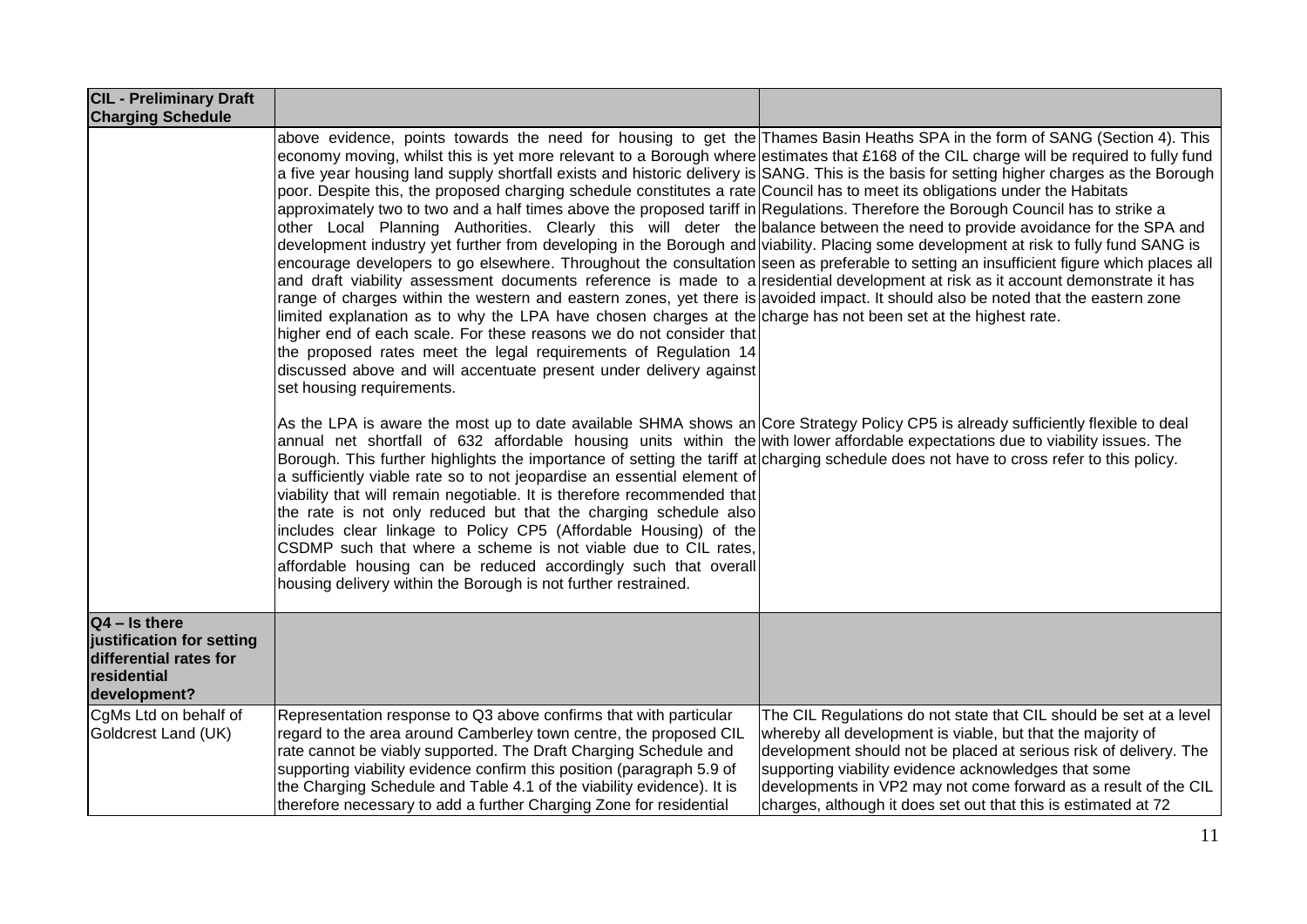| <b>CIL - Preliminary Draft</b><br><b>Charging Schedule</b> |                                                                                                                                                                                                                                                                                                                                                                                                                                                                                                                                                                                                                                                                                                                                                                                       |                                                                                                                                                                                                                                                                                                                                                                                                                                                                                                                                                                                                                                                                                                                                                                                                                                                                                                                                                                                                                                                                                                                                                                                                                                                                                                                                                                                                                      |
|------------------------------------------------------------|---------------------------------------------------------------------------------------------------------------------------------------------------------------------------------------------------------------------------------------------------------------------------------------------------------------------------------------------------------------------------------------------------------------------------------------------------------------------------------------------------------------------------------------------------------------------------------------------------------------------------------------------------------------------------------------------------------------------------------------------------------------------------------------|----------------------------------------------------------------------------------------------------------------------------------------------------------------------------------------------------------------------------------------------------------------------------------------------------------------------------------------------------------------------------------------------------------------------------------------------------------------------------------------------------------------------------------------------------------------------------------------------------------------------------------------------------------------------------------------------------------------------------------------------------------------------------------------------------------------------------------------------------------------------------------------------------------------------------------------------------------------------------------------------------------------------------------------------------------------------------------------------------------------------------------------------------------------------------------------------------------------------------------------------------------------------------------------------------------------------------------------------------------------------------------------------------------------------|
|                                                            | development within test areas VP2 and VP4 in particular – e.g.<br>including large areas of Camberley - with a reduced Charging Rate,<br>taking account of the specific viability issues within these areas.                                                                                                                                                                                                                                                                                                                                                                                                                                                                                                                                                                           | dwellings or some 2.5% of the Core Strategy target to 2025.<br>Further, the viability assessment goes on to state in paragraphs<br>$4.16 - 4.19$ how it may be possible to negotiate other factors to<br>improve development viability at the CIL charges proposed in<br>areas of VP4 which may struggle. The Camberley area is also<br>covered by VP6 which shows a high level of viability and it should<br>be noted that the land values quoted for Camberley are not split<br>into different value point areas and there will be areas of VP2 &<br>VP4 which will not display the high land values seen in other parts<br>of Camberley. As such the Borough Council has considered the<br>risk to delivering development within VP2/VP4 and considered<br>that the charges proposed would not place the majority of this at<br>serious risk. Further, by not setting CIL at a rate which would<br>cover the costs of avoidance measures for the Thames Basin<br>Heaths SPA, there is a risk to the delivery of all residential<br>development.<br>Further, paragraph 4.17 demonstrates that some developments<br>within VP4 (primarily Camberley Town Centre) may see<br>developments with reduced build costs given the potential<br>conversion of offices to residential. It is this, coupled with potential<br>reductions in affordable housing in some circumstances, which<br>can improve viability in VP4. |
|                                                            | Mindful that the proposed CIL rate is unviable within these areas and<br>that this will therefore prejudice overall housing delivery, the draft<br>Charging Schedule is 'unsound'.                                                                                                                                                                                                                                                                                                                                                                                                                                                                                                                                                                                                    |                                                                                                                                                                                                                                                                                                                                                                                                                                                                                                                                                                                                                                                                                                                                                                                                                                                                                                                                                                                                                                                                                                                                                                                                                                                                                                                                                                                                                      |
| Indigo Planning on behalf<br>of Valad Europe Ltd           | We note the recent draft charging schedule for neighbouring<br>Bracknell Forest Council which ended in August. Although direct<br>comparison between Bracknell and Camberley Town Centres can be<br>seen as oversimplification there are clear similarities in terms of size,<br>catchment, etc. Notably the draft schedule for Inner Bracknell<br>proposes a nil charge for residential development. This nil charge<br>reflects not only the likely costs for residential development in a built<br>up area but also the desire of the Council to promote residential<br>development and regeneration within the Town Centre. The disparity<br>between the Bracknell Forest approach and that proposed by Surrey<br>Heath is therefore marked with apparently no margins allowed in | Bracknell Town Centre is likely to have different dynamics and<br>land values to Camberley Town Centre. It is also understood that<br>Bracknell Forest can offer a nil rate on residential development in<br>the town centre because the measures to avoid impact to the<br>Thames Basin Heaths SPA i.e. SANG have already been set up<br>and financed. This is not the case in Surrey Heath where all net<br>additional residential dwellings will have to avoid impact. This<br>pushes up the cost of CIL as in order to meet its obligations under<br>the Habitats Regulations the Borough Council must ensure that<br>development avoids impact to the SPA.                                                                                                                                                                                                                                                                                                                                                                                                                                                                                                                                                                                                                                                                                                                                                      |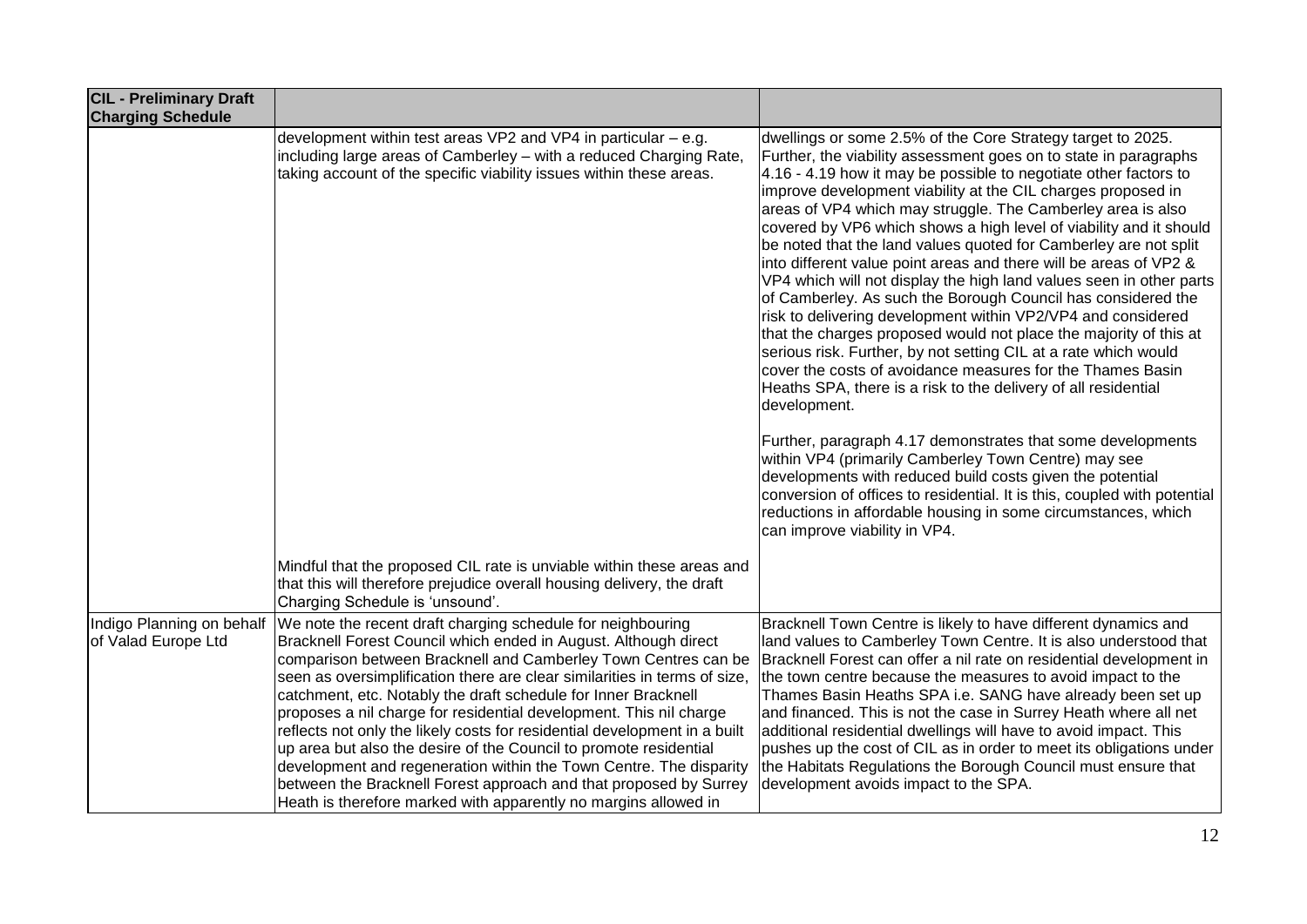| <b>CIL - Preliminary Draft</b><br><b>Charging Schedule</b> |                                                                                                                                                                                                                                                                                                                                                                                                                                                                                                                                                                                                                                                                                                                                                                                                                                                                                                                                                        |                                                                                                                                                                                                                                                                                                                                                                                                               |
|------------------------------------------------------------|--------------------------------------------------------------------------------------------------------------------------------------------------------------------------------------------------------------------------------------------------------------------------------------------------------------------------------------------------------------------------------------------------------------------------------------------------------------------------------------------------------------------------------------------------------------------------------------------------------------------------------------------------------------------------------------------------------------------------------------------------------------------------------------------------------------------------------------------------------------------------------------------------------------------------------------------------------|---------------------------------------------------------------------------------------------------------------------------------------------------------------------------------------------------------------------------------------------------------------------------------------------------------------------------------------------------------------------------------------------------------------|
|                                                            | Camberley for site specific factors that may<br>affect viability.                                                                                                                                                                                                                                                                                                                                                                                                                                                                                                                                                                                                                                                                                                                                                                                                                                                                                      |                                                                                                                                                                                                                                                                                                                                                                                                               |
|                                                            | We would therefore request that the Council consider adopting a<br>more finessed charging schedule particularly with respect to current<br>identified charge zones which are too large. Notwithstanding the<br>DCLG's Guidance advice against setting complex rates Paragraph<br>173 of the NPPF in relation to 'Ensuring Viability and Deliverability'<br>states:                                                                                                                                                                                                                                                                                                                                                                                                                                                                                                                                                                                     | Noted. The Borough Council will consider whether charging zones<br>require refinement.                                                                                                                                                                                                                                                                                                                        |
|                                                            | 'Pursuing sustainable development requires careful attention to<br>viability and costs in plan-making and decision-taking. Plans should<br>be deliverable. Therefore, the sites and the scale of development<br>should not be subject to such a scale of obligations and policy<br>burdens that their ability to be developed viably is threatened.'                                                                                                                                                                                                                                                                                                                                                                                                                                                                                                                                                                                                   |                                                                                                                                                                                                                                                                                                                                                                                                               |
| MGA Town Planning &<br><b>Development Consultants</b>      | Many of the infrastructure facilities it is proposed should be funded in Noted, however CIL raised from development in one area of the<br>whole or part through CIL will not necessarily be used by or mainly by Borough can be used to fund infrastructure in another area of the<br>those living in the immediate locality. On that basis, it would be more Borough. Further, the CIL Regulations do not stipulate that any<br>reasonable to have a uniform CIL tariff for residential development CIL tariffs should be based on where infrastructure may occur,<br>across the Borough.                                                                                                                                                                                                                                                                                                                                                             | only on the viability of development.                                                                                                                                                                                                                                                                                                                                                                         |
| Thomas Eggar LLP on<br>behalf of Asda Stores Ltd           | A much fairer solution, accepting for the purpose of this argument the CIL charges must be based on evidence of viability and differential<br>premise that the Community Infrastructure Levy is necessary for the<br>purpose of funding district-wide infrastructure, would be to divide the<br>council's estimate of total infrastructure costs over the charging<br>period (and in this connection, it is important to remember that the<br>Government's guidance as recorded in the National Planning Policy<br>Framework is that only deliverable infrastructure should be included)<br>by the total expected development floor space, and apply a flat rate<br>levy across the district and across all forms of development. That<br>will have the least possible adverse effect upon the market for land<br>and for development, and yet the greatest possible opportunity for the<br>economy to prosper and thrive, and for jobs to be created. | rates are acceptable within the CIL Regulations. Charging a flat<br>fee across the Borough and across all types of development does<br>not take into account the variability in viability across different<br>development sectors and areas of the Borough. Further,<br>calculating CIL charges based on cost of infrastructure divided by<br>floorspace would not be in accordance with the CIL Regulations. |
|                                                            | The potential impact of a flat rate levy on the viability of those types of<br>development which are not currently identified as viable, could be<br>balanced by the council's implementation of Exceptional                                                                                                                                                                                                                                                                                                                                                                                                                                                                                                                                                                                                                                                                                                                                           |                                                                                                                                                                                                                                                                                                                                                                                                               |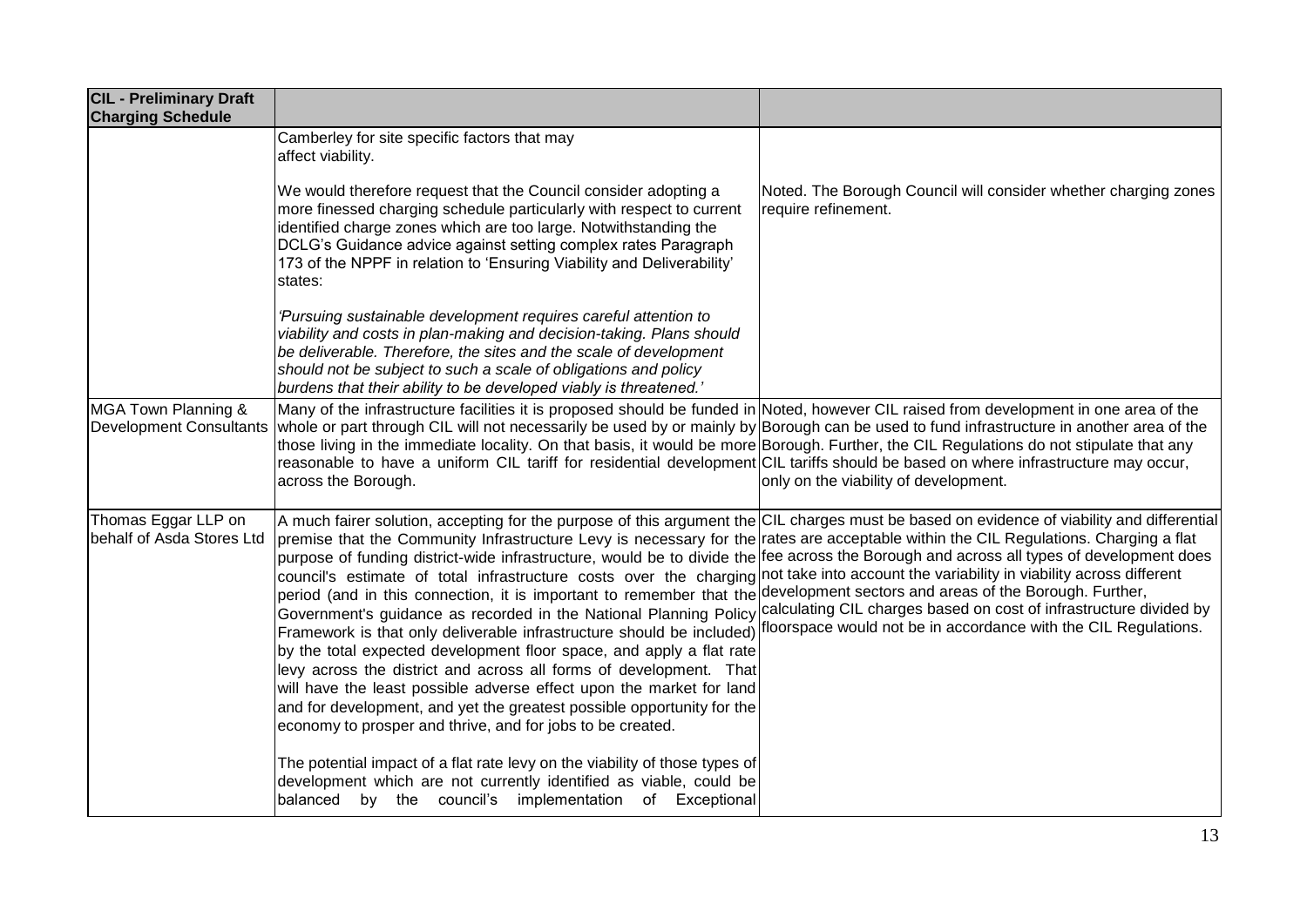| <b>CIL - Preliminary Draft</b><br><b>Charging Schedule</b>             |                                                                                                                                                                                                                                                                                                                                                                                                                                                                                                                                                                                                                                                                                                                                             |                                                                                                                                                                                                                                                                                                                                       |
|------------------------------------------------------------------------|---------------------------------------------------------------------------------------------------------------------------------------------------------------------------------------------------------------------------------------------------------------------------------------------------------------------------------------------------------------------------------------------------------------------------------------------------------------------------------------------------------------------------------------------------------------------------------------------------------------------------------------------------------------------------------------------------------------------------------------------|---------------------------------------------------------------------------------------------------------------------------------------------------------------------------------------------------------------------------------------------------------------------------------------------------------------------------------------|
|                                                                        | Circumstances Relief, as mentioned above.                                                                                                                                                                                                                                                                                                                                                                                                                                                                                                                                                                                                                                                                                                   |                                                                                                                                                                                                                                                                                                                                       |
|                                                                        | It should be noted that within the borough over the planned period CIL charges must be based on viability evidence and therefore<br>there is likely to be a limited number of large format retail increasing CIL tariffs proportionately to make up for reduction in<br>developments. Consequently, reducing the levy proposed per square<br>metre on this floor space would not result in a proportionate increase<br>in the levy required on other forms of commercial or other<br>development. However, applying the current proposed levy could<br>run the risk of diminishing substantially the number of such stores<br>built, with a consequential loss of employment opportunities and<br>investment in district and local centres. | others types would not accord with the CIL Regulations anyway.<br>The Borough Council's retail evidence base and policies within the<br>adopted Core Strategy clearly set out the quantum of retail<br>floorspace to come forward over the plan period and delivering<br>this has been taken into account when proposing CIL charges. |
|                                                                        | For these reasons, we would ask that the Council undertakes a<br>fundamental rethink of its position, and substantially alters its<br>Charging Schedule in so far as it relates to retail development in<br>general, and supermarket retailing in particular.                                                                                                                                                                                                                                                                                                                                                                                                                                                                               |                                                                                                                                                                                                                                                                                                                                       |
|                                                                        | And accordingly, we would request that the Council:                                                                                                                                                                                                                                                                                                                                                                                                                                                                                                                                                                                                                                                                                         |                                                                                                                                                                                                                                                                                                                                       |
|                                                                        | ٠<br>boundaries; and/or                                                                                                                                                                                                                                                                                                                                                                                                                                                                                                                                                                                                                                                                                                                     | Adopts a single flat rate levy across all development within its CIL charges should be based on economic viability evidence. With<br>variation in viability across the Borough it is considered<br>appropriate to apply differential charges.                                                                                         |
|                                                                        | Reduces the CIL charges for convenience retail units to the The viability evidence may not support this.<br>٠<br>same level proposed for comparison retail;                                                                                                                                                                                                                                                                                                                                                                                                                                                                                                                                                                                 |                                                                                                                                                                                                                                                                                                                                       |
|                                                                        | Introduces exceptional circumstances relief; and                                                                                                                                                                                                                                                                                                                                                                                                                                                                                                                                                                                                                                                                                            | The Borough Council is considering its policy with respect to                                                                                                                                                                                                                                                                         |
|                                                                        | Produces a draft staged payments policy that ensures that<br>٠<br>developers are not disadvantaged by submitting an<br>application for full, rather than outline planning permission.                                                                                                                                                                                                                                                                                                                                                                                                                                                                                                                                                       | exceptional circumstances relief and a payment instalment policy.                                                                                                                                                                                                                                                                     |
| <b>Woolf Bond Planning LLP</b><br>on behalf of Taylor<br>Wimpey UK Ltd | In addition, we object to the proposed differential rates provided The differential rates proposed are based on evidence of viability.<br>within the draft schedule. First we consider that the evidence base is The lack of new build housing in Surrey Heath, given the issues<br>not sufficiently robust given it is the re-sales market rather than new with the Thames Basin Heaths SPA, means that the Borough<br>build market that has been used to generate the value points of Council cannot rely on limited new build house price data to base<br>residential property set out within the viability assessment. This a borough wide assessment. As such the Borough Council has                                                  |                                                                                                                                                                                                                                                                                                                                       |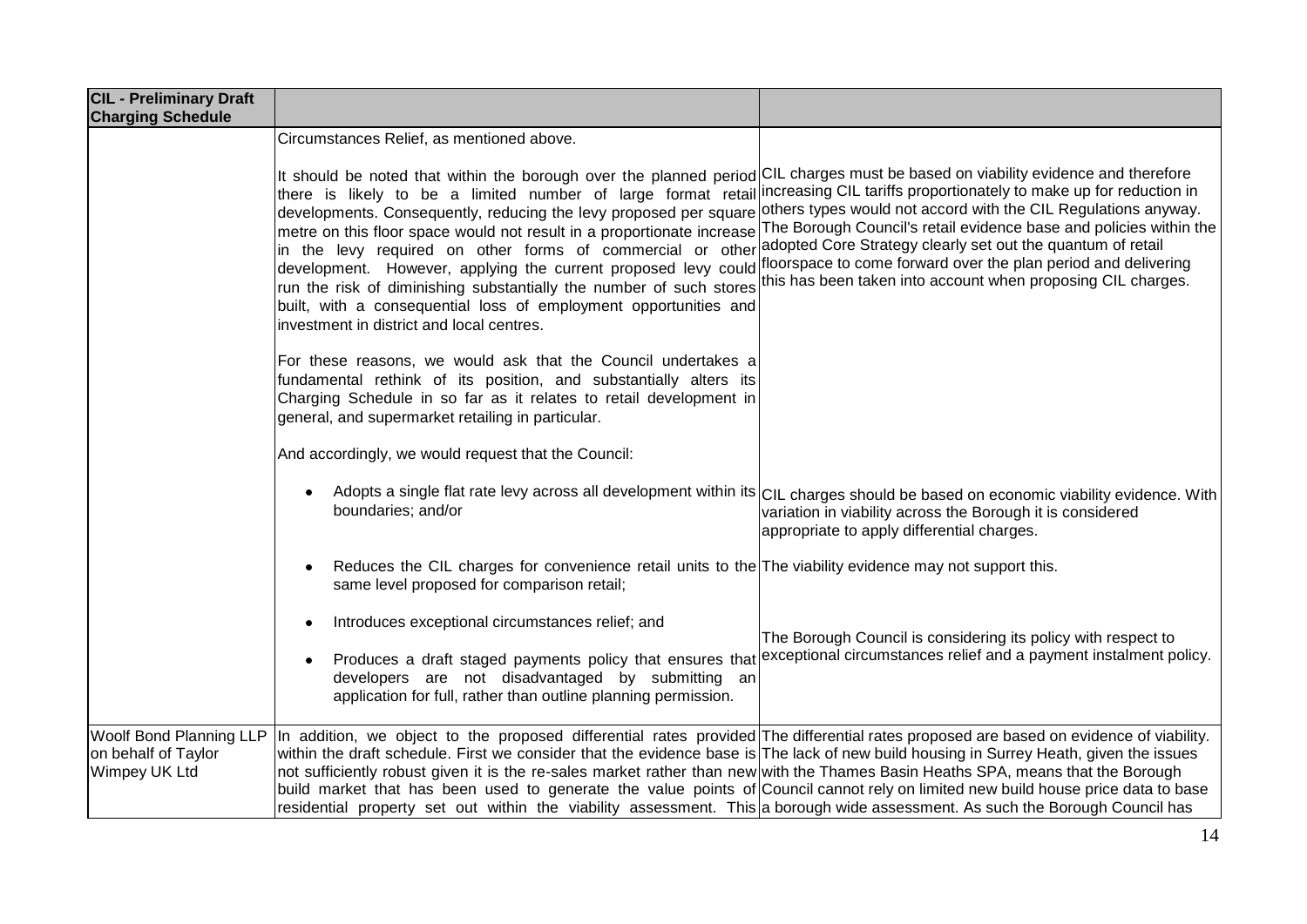| <b>CIL - Preliminary Draft</b><br><b>Charging Schedule</b>               |                                                                                                                                                                                                                                                                                                                                                                                                                                                                                                                                                                                                                                                                                                                                                                                                                                                                                                                                                                                                                                      |                                                                                                                                                                                                                                           |
|--------------------------------------------------------------------------|--------------------------------------------------------------------------------------------------------------------------------------------------------------------------------------------------------------------------------------------------------------------------------------------------------------------------------------------------------------------------------------------------------------------------------------------------------------------------------------------------------------------------------------------------------------------------------------------------------------------------------------------------------------------------------------------------------------------------------------------------------------------------------------------------------------------------------------------------------------------------------------------------------------------------------------------------------------------------------------------------------------------------------------|-------------------------------------------------------------------------------------------------------------------------------------------------------------------------------------------------------------------------------------------|
|                                                                          | comprises fundamentally flawed and inaccurate information for the used re-sale values and considers this as appropriate available<br>purpose of developing a CIL charging schedule. Equally this does not evidence in the absence of new build data. Further, using re-sales<br>account for the fact that developers acquiring interests in a site will values means that no new build premium has been added to<br>pay a premium for a site when acquiring it in a higher value area. On house prices and therefore a more cautious approach to<br>this basis a single tariff represents the most appropriate and justified development value has been taken. In terms of premiums for site<br>method of charging.                                                                                                                                                                                                                                                                                                                  | acquisition, the viability assessment has considered a range of<br>land values based on those given by the Valuations Office Agency<br>sense checked by market data for Surrey Heath. The range<br>includes premiums added to land value. |
|                                                                          | The viability exercise further provides no assessment of the The viability assessment is strategic in nature and cannot consider<br>characteristics of the sites that are to come forward within the two the viability of every site likely to come forward in the Borough.<br>proposed zones. This of course is an exercise that is not possible Instead it has to take a view of viability across the whole Borough<br>with any level of certainty in the absence of even a draft Site which has been informed by a range of notional developments. In<br>Allocations Development Plan Document. Ultimately this is the terms of CIL being tested alongside the Local Plan, the CIL<br>outcome of the Borough not being in a position to comply with para charge is being drawn up following the recent adoption of the Core<br>175 of the NPPF that states:<br>'Where practical, Community Infrastructure Levy charges housing, housing mix, SANG and open space.<br>should be worked up and tested alongside the Local<br>Plan'. | Strategy. This document forms part of the Local Plan for Surrey<br>Heath and includes the key policies with respect to affordable                                                                                                         |
|                                                                          | Given such uncertainty, the use of two zones is entirely unjustified The draft viability assessment justifies the use of two residential<br>and threatens to skew the location of development proposals into charging zones and it is not considered to prejudice future site<br>certain areas of the Borough and essentially threatens to prejudice allocation decisions.<br>future site allocation decisions. This of course is not the purpose of a<br>CIL exercise and in the absence of a defined site allocations strategy;<br>a single tariff offers the fairest and most robust method of bringing<br>forward a sufficiently flexible CIL tariff.                                                                                                                                                                                                                                                                                                                                                                            |                                                                                                                                                                                                                                           |
| Q5 - Are the different<br>residential zone<br>boundaries<br>appropriate? |                                                                                                                                                                                                                                                                                                                                                                                                                                                                                                                                                                                                                                                                                                                                                                                                                                                                                                                                                                                                                                      |                                                                                                                                                                                                                                           |
| CgMs Ltd on behalf of<br>Goldcrest Land (UK)                             | In order for the Charging Schedule to be considered sound, it must<br>reflect relevant government guidance, i.e. that detailed within the<br>NPPF. Paragraph 173 confirms that LPA's must ensure policies are<br>deliverable, with regard to scheme viability.                                                                                                                                                                                                                                                                                                                                                                                                                                                                                                                                                                                                                                                                                                                                                                       | Noted. The Borough Council has undertaken an assessment of<br>economic viability which will be updated at the draft charging<br>schedule stage.                                                                                           |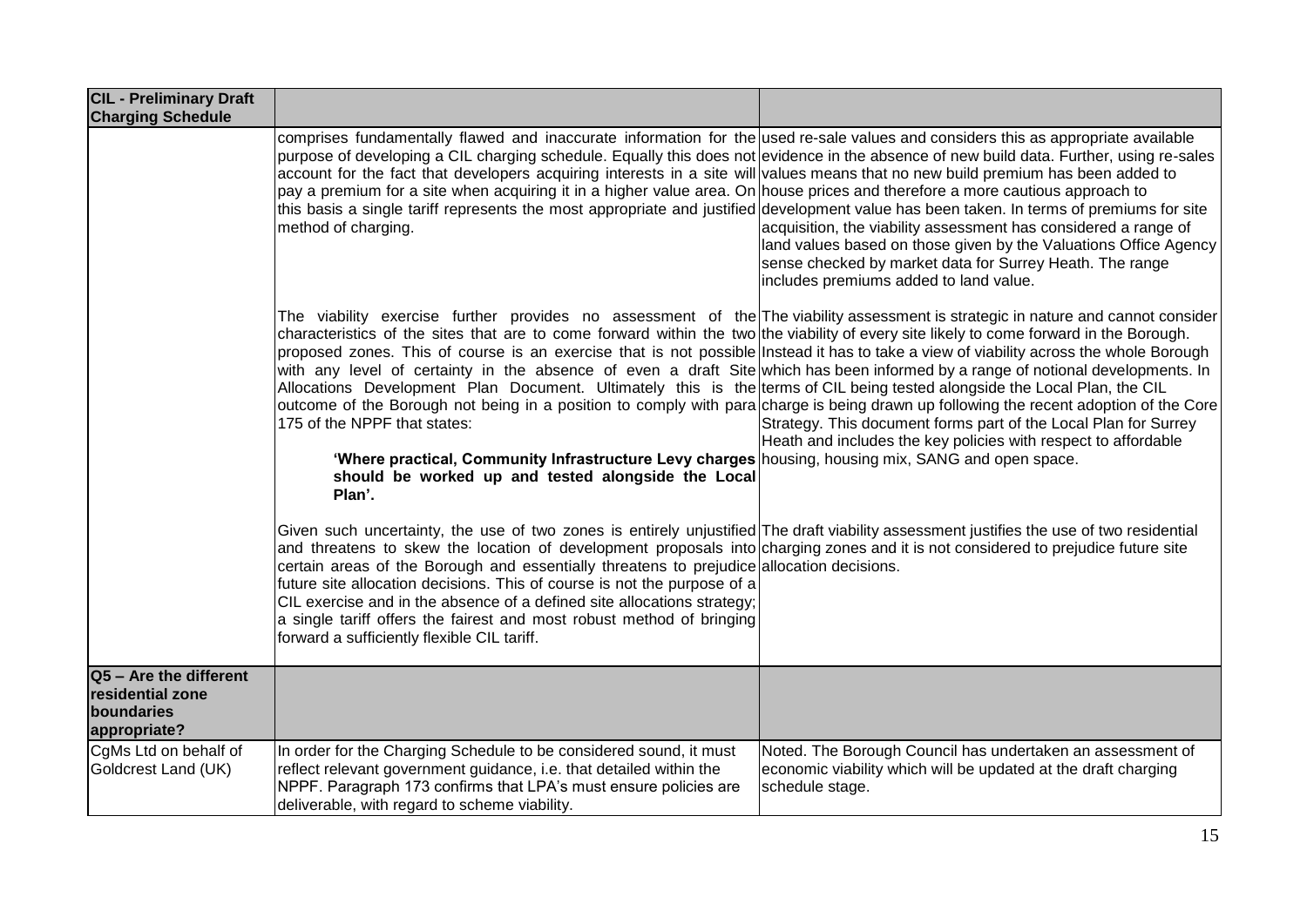| <b>CIL - Preliminary Draft</b><br><b>Charging Schedule</b>                                             |                                                                                                                                                                                                                                                                                                                                                                                                                                                                                                                                                                                                                                                                                                                                                                                                                                           |                                                                                                                                                                                                                                                                                                                                                                                                                                                                                                                                                                                                                                                                                                                                    |
|--------------------------------------------------------------------------------------------------------|-------------------------------------------------------------------------------------------------------------------------------------------------------------------------------------------------------------------------------------------------------------------------------------------------------------------------------------------------------------------------------------------------------------------------------------------------------------------------------------------------------------------------------------------------------------------------------------------------------------------------------------------------------------------------------------------------------------------------------------------------------------------------------------------------------------------------------------------|------------------------------------------------------------------------------------------------------------------------------------------------------------------------------------------------------------------------------------------------------------------------------------------------------------------------------------------------------------------------------------------------------------------------------------------------------------------------------------------------------------------------------------------------------------------------------------------------------------------------------------------------------------------------------------------------------------------------------------|
|                                                                                                        | The supporting viability evidence used to inform the draft charging<br>schedule demonstrates that output areas VP2/VP4 (within the<br>western residential zone) particularly for schemes of 10 units and<br>above cannot viably support the proposed CIL rate. Mindful that<br>VP2/VP4 comprise the Camberley area where 31% of the Council's<br>identified Housing Land Supply is forecast in order to meet identified<br>need, the introduction of CIL at this rate will prejudice housing<br>delivery within this crucial part of the borough. This conflicts with Core areas of VP4 which may struggle. The Camberley area is also<br>Strategy Policy CP3 regarding Scale and Distribution of New Housing<br>to meet identified housing need.                                                                                         | The supporting viability evidence acknowledges that some<br>developments in VP2 may not come forward as a result of the CIL<br>charges, although it does set out that this is estimated at 72<br>dwellings or some 2.5% of the Core Strategy target to 2025.<br>Further, the viability assessment goes on to state in paragraphs<br>4.16 - 4.19 how it may be possible to negotiate other factors to<br>improve development viability at the CIL charges proposed in<br>covered by VP6 and it should be noted that the land values<br>quoted for Camberley are not split into different value point areas<br>and there will be areas of VP2 & VP4 which will not display the<br>high land values seen in other parts of Camberley. |
|                                                                                                        | As such, in order to ensure the Charging Schedule can be considered Additional zones may complicate administration of CIL however<br>'sound' further refinement of the residential zone boundaries is<br>required, in order to introduce a viable CIL rate within the area of the<br>borough including Camberley. This will ensure the introduction of CIL<br>does not prejudice a significant element of housing delivery.                                                                                                                                                                                                                                                                                                                                                                                                               | this will be considered further in case proposed CIL charges can<br>be refined further.                                                                                                                                                                                                                                                                                                                                                                                                                                                                                                                                                                                                                                            |
| MGA Town Planning &<br><b>Development Consultants</b>                                                  | Different residential zone boundaries will only be appropriate if Noted, however the type of infrastructure projects/types on which<br>different CIL charges are going to be levied. For example, if there is CIL will be collected or where in the Borough infrastructure will be<br>no need to provide additional school places within the area, why provided is not a matter for the charging schedule.<br>should the CIL contribution in respect of education be required? From<br>a practical standpoint, however, it is clearly beneficial to have a Point raised with respect of simplicity to calculate/administer on a<br>uniform CIL payment, not least because it would be simpler to single charge is noted.<br>calculate and thus allow a developer to establish CIL charges before<br>making an offer to purchase the site. |                                                                                                                                                                                                                                                                                                                                                                                                                                                                                                                                                                                                                                                                                                                                    |
| $Q6 - Is there$<br>justification for setting<br>differential charges for<br>different types of retail? |                                                                                                                                                                                                                                                                                                                                                                                                                                                                                                                                                                                                                                                                                                                                                                                                                                           |                                                                                                                                                                                                                                                                                                                                                                                                                                                                                                                                                                                                                                                                                                                                    |
| <b>Gregory Gray Associates</b><br>on behalf of Windlesham<br><b>Garden Centre</b>                      | 1. The specific nature of a Garden Centre means that whilst in Noted. Petrol filling stations and horticultural nurseries are not A1<br>Assessment 2012 states in paragraph 3.19 that, "these sales areas within horticultural nurseries. Garden centres are                                                                                                                                                                                                                                                                                                                                                                                                                                                                                                                                                                              | Planning terms they are considered A1 Uses, the goods sold retail development, as noted in paragraph 3.19 of the draft viability<br>fall under a much narrower band than open A1 Use. assessment, however, these uses do have quasi retail elements<br>Notwithstanding this it is noted that the Schedule Viability such as convenience floorspace in petrol filling station kiosks and                                                                                                                                                                                                                                                                                                                                            |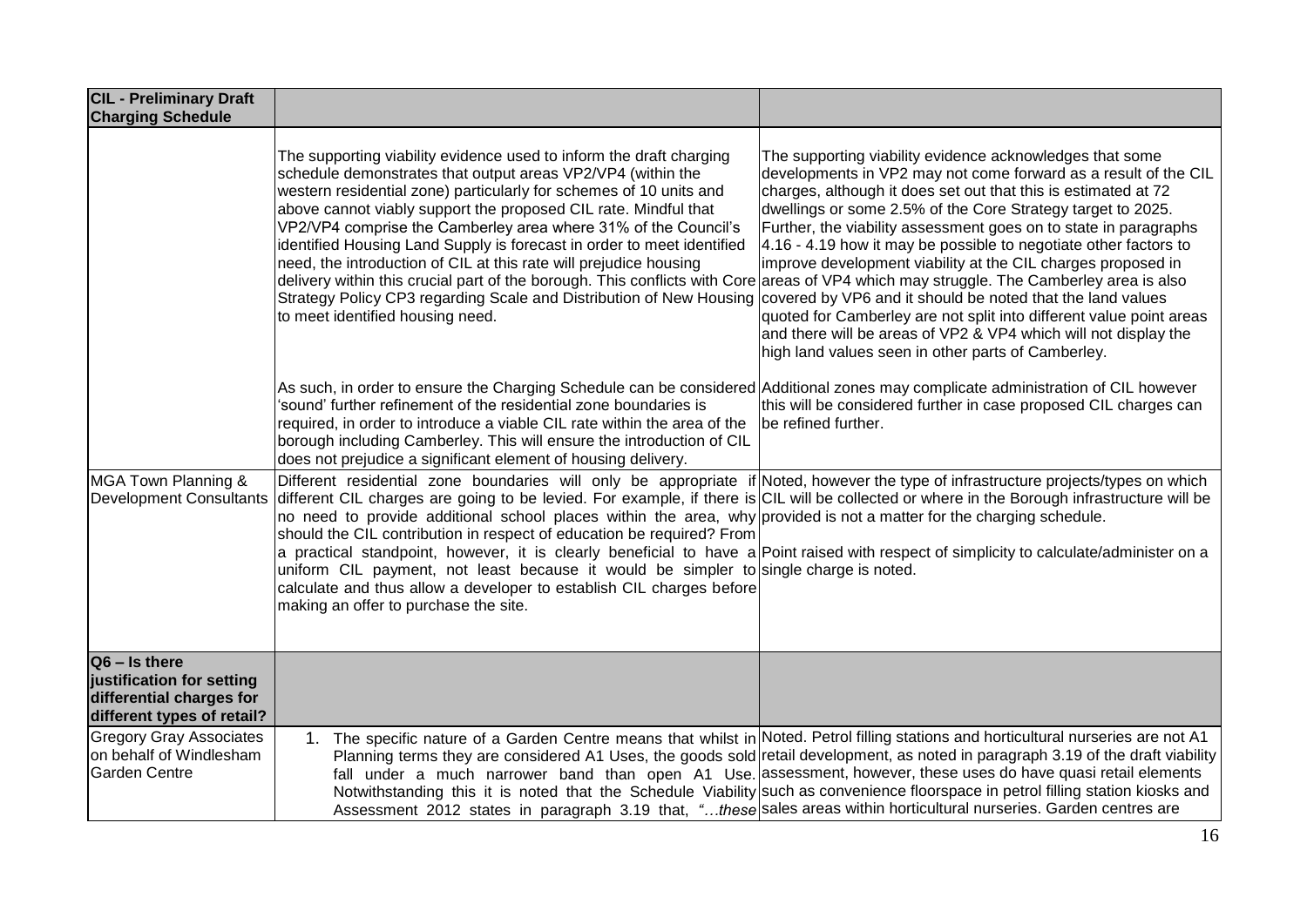| <b>CIL - Preliminary Draft</b><br><b>Charging Schedule</b> |                                                                                                                                                                                                                                                                                                                                                                                                                                                                                                                                                                                                                                                                |
|------------------------------------------------------------|----------------------------------------------------------------------------------------------------------------------------------------------------------------------------------------------------------------------------------------------------------------------------------------------------------------------------------------------------------------------------------------------------------------------------------------------------------------------------------------------------------------------------------------------------------------------------------------------------------------------------------------------------------------|
|                                                            | uses are not A1 retail"<br>considered to be A1 retail (comparison) in their own right.                                                                                                                                                                                                                                                                                                                                                                                                                                                                                                                                                                         |
|                                                            | 2. In addition most planning permissions restrict what can be Noted, but conditions can be relaxed and many garden centres<br>sold in Garden Centres to related products and services, sell a range of products and items in addition to gardening<br>products <i>i.e.</i> furniture, decorative items, limited convenience<br>limiting the volume of A1 sales.<br>products etcand therefore have a wider range of goods then just                                                                                                                                                                                                                             |
|                                                            | gardening products. Whilst it is noted that the bulk of sales items<br>3. Further, the goods sold follow a seasonal pattern, with<br>will be gardening related and therefore subject to seasonal<br>fluctuation in sales at different times of the year.<br>patterns there is no evidence to suggest that garden centres                                                                                                                                                                                                                                                                                                                                       |
|                                                            | operate differently to other A1 comparison uses or are any less<br>4. Also the specific nature of the goods sold from external retail<br>plant areas means that the returns cannot realistically be viable.<br>compared to the level of sales of comparison goods within                                                                                                                                                                                                                                                                                                                                                                                       |
|                                                            | The CIL rate does not have to be set so that all development in<br>shops.<br>the Borough is viable. Providing CIL charges do not place at                                                                                                                                                                                                                                                                                                                                                                                                                                                                                                                      |
|                                                            | serious risk the delivery of the majority of development across the<br>5. These differences means that economic returns do not follow<br>Borough then the CIL Regulations allow a charging authority to<br>a similar pattern to unrestricted A1 sales, hence impact on<br>strike a balance between economic viability and the desire to fund<br>viability is not the same. To charge the same amount per<br>infrastructure through CIL. Nevertheless, no evidence of viability<br>sqm is not considered economically justifiable as<br>$\overline{a}$<br>has been submitted which suggests the proposed garden centre<br>consequence.<br>charge is not viable. |
|                                                            | 6. The proposal to charge a flat rate of £100 per sqm is<br>therefore flawed.                                                                                                                                                                                                                                                                                                                                                                                                                                                                                                                                                                                  |
|                                                            | 7. Similarly the fact that the Draft document states that,<br>"further guidance will be issued by the Borough Council on<br>calculating gross internal floorspace for sales areas of garden<br>centres/horticultural nurseries" indicates that the inclusion<br>of Garden Centres/Nurseries appears to be an after thought.<br>Given that the mechanism for determining it has not been<br>published, it is difficult to see how an exact figure can be<br>consulted on.                                                                                                                                                                                       |
|                                                            | The threshold will be according to the CIL Regulations which is<br>8. Also, no thresholds are set down in the Schedule, so it is not<br>100sqm or more of net additional floorspace. This would be<br>clear whether it applies to brand new garden centres<br>applied to new developments and extensions to existing<br>proposals only or additional smaller development within<br>businesses alike.<br>existing businesses.                                                                                                                                                                                                                                   |
|                                                            | 9. Extensions and ancillary new buildings within existing garden                                                                                                                                                                                                                                                                                                                                                                                                                                                                                                                                                                                               |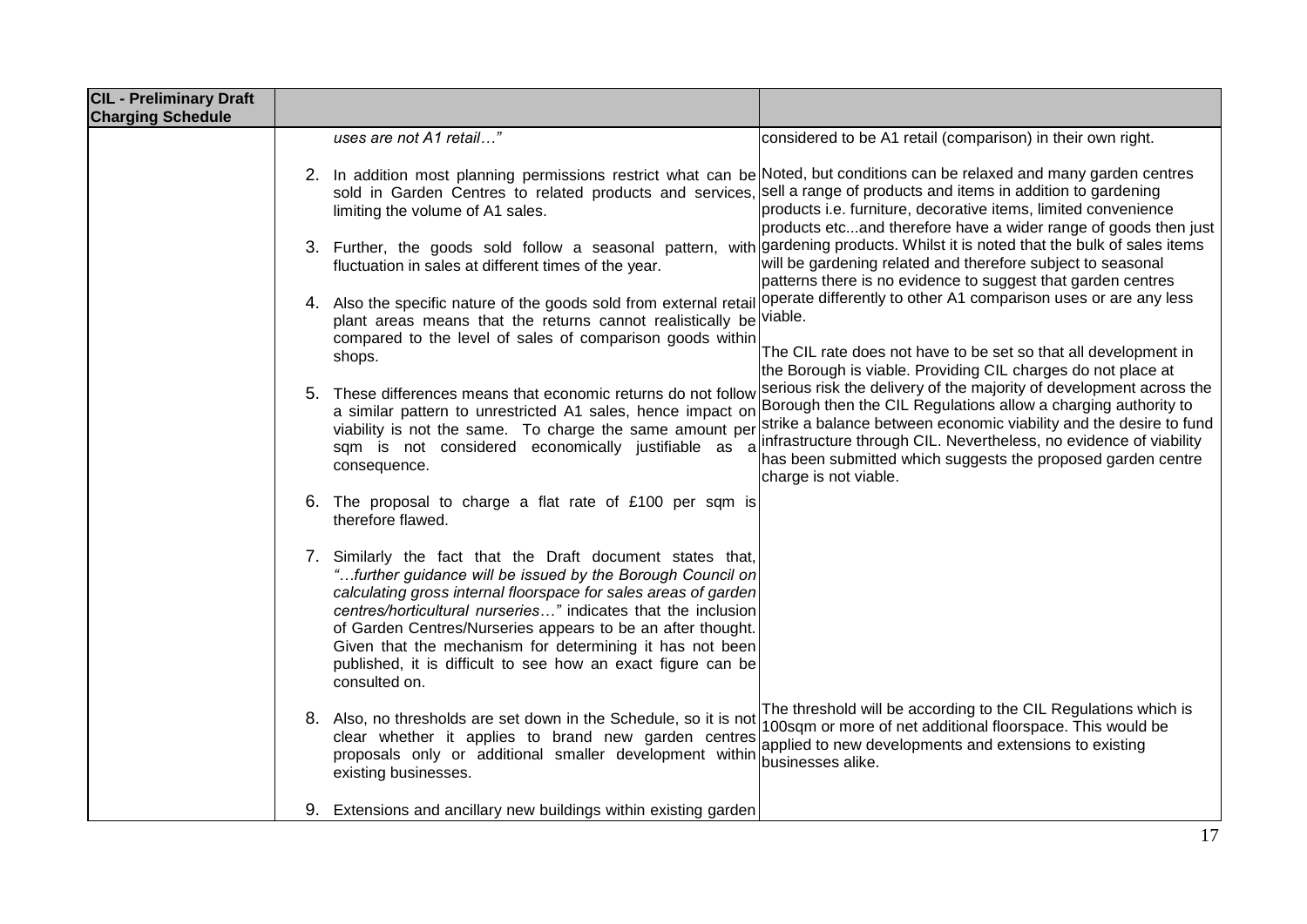| <b>CIL - Preliminary Draft</b><br><b>Charging Schedule</b> |                                                                                                                                                                                                                                                                                                                                                                                                                                                                                                                                                                                                                                                                                                                                                                                                                                                                                                                                                                                                                                                                                                                                                                                                                                                                                                                                                                                                                                                                                                                                                                                                                                                                                                                               |                                                                                                                                                                                                                                                                                                                                                                                                                                                                                                                                                                                       |
|------------------------------------------------------------|-------------------------------------------------------------------------------------------------------------------------------------------------------------------------------------------------------------------------------------------------------------------------------------------------------------------------------------------------------------------------------------------------------------------------------------------------------------------------------------------------------------------------------------------------------------------------------------------------------------------------------------------------------------------------------------------------------------------------------------------------------------------------------------------------------------------------------------------------------------------------------------------------------------------------------------------------------------------------------------------------------------------------------------------------------------------------------------------------------------------------------------------------------------------------------------------------------------------------------------------------------------------------------------------------------------------------------------------------------------------------------------------------------------------------------------------------------------------------------------------------------------------------------------------------------------------------------------------------------------------------------------------------------------------------------------------------------------------------------|---------------------------------------------------------------------------------------------------------------------------------------------------------------------------------------------------------------------------------------------------------------------------------------------------------------------------------------------------------------------------------------------------------------------------------------------------------------------------------------------------------------------------------------------------------------------------------------|
|                                                            | centres are unlikely to generate additional infrastructure CIL is not based on the impact a development may have on<br>to see how their inclusion under this flat rate could be a charge.<br>justified. The money charged will not reflect the impact of<br>the development.                                                                                                                                                                                                                                                                                                                                                                                                                                                                                                                                                                                                                                                                                                                                                                                                                                                                                                                                                                                                                                                                                                                                                                                                                                                                                                                                                                                                                                                  | requirements to any material level and therefore it is difficult infrastructure but on whether or not it is economically viable to set                                                                                                                                                                                                                                                                                                                                                                                                                                                |
|                                                            | 10. Similarly the current lack of a threshold gives the impression<br>that the Council intend to charge for any development in The threshold is set by the CIL Regulations.<br>these areas no matter how small, which has implications for<br>viability.                                                                                                                                                                                                                                                                                                                                                                                                                                                                                                                                                                                                                                                                                                                                                                                                                                                                                                                                                                                                                                                                                                                                                                                                                                                                                                                                                                                                                                                                      |                                                                                                                                                                                                                                                                                                                                                                                                                                                                                                                                                                                       |
| MGA Town Planning &<br><b>Development Consultants</b>      | It is noted from Table 5.3 that differential charges are proposed for It should be clear in the vast majority of retail or mixed<br>comparison and convenience retail. How does one calculate the CIL developments whether a type of retail is either comparison or<br>contribution if the manner in which the retail floor space is to be used convenience. Where uncertainties arise the Borough Council<br>is uncertain? I note that the Council are suggesting a significant would have to consider each case on its merits to determine the<br>increase in retail floor space within the Camberley Town Centre. It is final use. Further, the Inspector for the Wycombe CIL charging<br>self-evident that there is presently far too much retail floor space schedule considered that it was possible to define different retail<br>within the town centre and bearing in mind changing retail patterns characteristics based on the nature of the retail use. The<br>including the purchase of more good on-line, there is in my view little Inspector's report at paragraph 18 states 'I agree that the<br>likelihood of the retail floor space within the town centre increasing to proposals quoted in the Council's evidence statement to refer to<br>the extent as suggested by the Council. Imposing a high CIL charge the weekly nature of most trips to supermarkets and the range of<br>will surely discourage future investment in retail floor space, a retail goods sold would provide clarity essential for the effective<br>scheme perhaps only becoming viable if an equivalent amount of operation of the levy. Appendix A of the Inspectors report sets out<br>retail floor space is to be demolished. | the definition of different retail uses which are to be added to the<br>charging schedule. It is considered that Surrey Heath would add<br>similar footnotes to its charging schedule.<br>The level of retail floorspace planned for Camberley Town Centre<br>has been set out in the adopted Core Strategy and is not a matter<br>for the CIL charging schedule. The viability assessment considers<br>that the retail charges set out in the preliminary draft charging<br>schedule are viable and no evidence has been submitted by the<br>proponent to show this is not the case. |
| behalf of Wm Morrisons                                     | Peacock and Smith Ltd on We note the Council is proposing a separate rate of £100/sqm for<br>'retail' development (A1 comparison), as well as a rate of £200/sqm<br>for retail warehouse development. The Council should be mindful that<br>the Borough of Poole, Mid Devon District Council and Elmbridge<br>Borough Council have already dropped plans to charge differential                                                                                                                                                                                                                                                                                                                                                                                                                                                                                                                                                                                                                                                                                                                                                                                                                                                                                                                                                                                                                                                                                                                                                                                                                                                                                                                                               | The Borough Council is aware of the Inspectors decision<br>regarding the Poole Borough Council CIL proposals to charge<br>differential rates of CIL on retail development and the objection<br>from Sainsbury's Plc and is aware of the changes to Mid Devon<br>and Elmbridge's draft charging schedules. However the changes                                                                                                                                                                                                                                                         |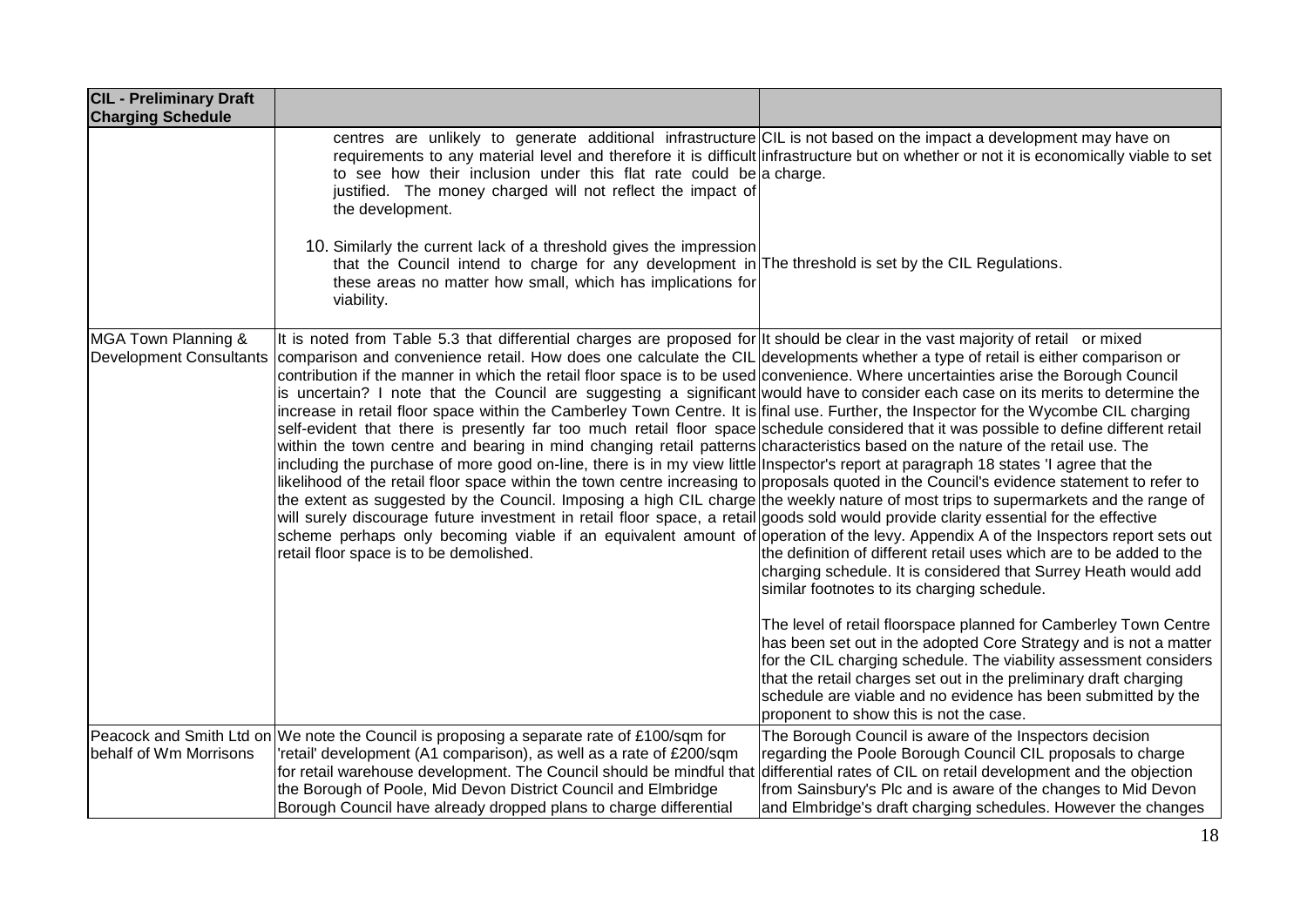| <b>CIL - Preliminary Draft</b><br><b>Charging Schedule</b> |                                                                                                                                                                                                                                                                                                                                                                                                                                                                                                                                                                                                                                                                                                                                                                                                                                                                                                                                                                      |                                                                                                                                                                                                                                                                                                                                                                                                                                                                                                                                                                                                                                                                                                                                                                                                                                                                                                                                                                                                                                                                                                                                                                                                                                          |
|------------------------------------------------------------|----------------------------------------------------------------------------------------------------------------------------------------------------------------------------------------------------------------------------------------------------------------------------------------------------------------------------------------------------------------------------------------------------------------------------------------------------------------------------------------------------------------------------------------------------------------------------------------------------------------------------------------------------------------------------------------------------------------------------------------------------------------------------------------------------------------------------------------------------------------------------------------------------------------------------------------------------------------------|------------------------------------------------------------------------------------------------------------------------------------------------------------------------------------------------------------------------------------------------------------------------------------------------------------------------------------------------------------------------------------------------------------------------------------------------------------------------------------------------------------------------------------------------------------------------------------------------------------------------------------------------------------------------------------------------------------------------------------------------------------------------------------------------------------------------------------------------------------------------------------------------------------------------------------------------------------------------------------------------------------------------------------------------------------------------------------------------------------------------------------------------------------------------------------------------------------------------------------------|
|                                                            | rates for different categories of retail development. At examination<br>Sainsbury's objected to Poole's proposal to charge £200/sqm<br>specifically for superstores, prompting the Inspector to adjourn the<br>hearing to allow the Council to review its approach in relation to retail<br>and applying separate rates for different subcategories of Class A1<br>development.<br>The Sainsbury's representation stated that, while the CIL Regulations<br>allow charging authorities to set differential rates for different<br>geographical zones or for different uses of development, they do not<br>permit differential rates within the same intended use of development.<br>The Council's evidence was insufficient to justify their approach and<br>they have subsequently accepted Sainsbury's position that there<br>should be no differentiation within a particular type of use and that the<br>same CIL rate must apply across all retail development. | made by these local authorities on differential rates for retail relate<br>to the scale of retail development and not splitting retail into<br>sub-categories by use. Surrey Heath Borough are not proposing<br>to set tariffs based on different scales of retail development.<br>Further, it is the Borough Council's contention that comparison<br>and convenience retail are distinctive enough to allow differential<br>rates. For example, if the Borough Council permits a convenience<br>retail store it would place conditions restricting the use of that<br>store on the sale of comparison goods i.e. the nature, trading and<br>impact of convenience is distinctly different to comparison.<br>Further, the examiner for the Wycombe CIL charging schedule<br>states in his report (para 16) 'There is nothing in the CIL<br>regulations to prevent differential rates for retail developments of<br>different sizes, provided they are justified by the viability evidence<br>and differing retail characteristics or zones. (our underlining). As<br>such it would appear that examiners have accepted that CIL<br>charges can be differentiated by different retail characteristics i.e.<br>convenience and comparison. |
|                                                            | It should also be noted that the proposed £200/psm charge for<br>superstores and convenience retail developments is significantly<br>higher than the rates proposed by other local authorities:<br>Plymouth: £100/psm<br>٠<br>Preston-South Ribble-Chorley: £160/sqm<br>Havant: £84/sqm<br>$\bullet$<br>Bath and North East Somerset: £150/sqm<br>Fareham: £120/sqm<br>While the CIL regulations do allow charging authorities to set<br>differential rates for different geographical zones or for different uses<br>of development, they do not permit differential rates within the same<br>intended use of development. There should be no differentiation<br>within a particular type of use; the same CIL rate should apply across<br>all retail development.                                                                                                                                                                                                  | Different authorities have set different CIL charges for retail as<br>viability (in terms of land values) will be different across other<br>areas. Whilst the proposed convenience retail charge is higher in<br>Surrey Heath than in other areas, this is based on viability<br>evidence for the Surrey Heath area and as such is considered<br>appropriate. Evidence which supports the view that the charge are<br>not viable has not been submitted.                                                                                                                                                                                                                                                                                                                                                                                                                                                                                                                                                                                                                                                                                                                                                                                 |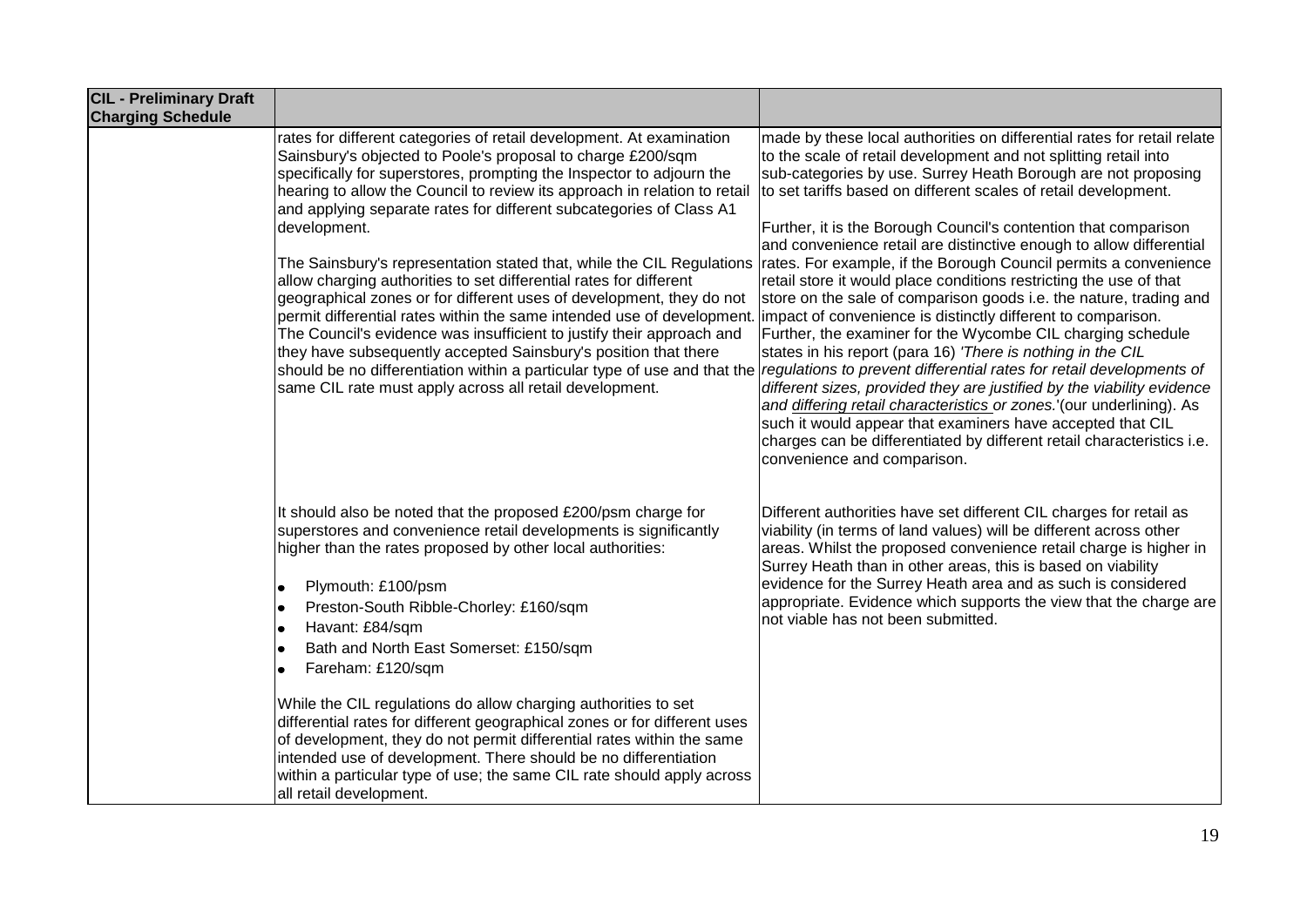| <b>CIL - Preliminary Draft</b><br><b>Charging Schedule</b> |                                                                                                                                                                                                                                                                                                                                                                                                                                                                                                                                                                                                                                                                                                                                                                                                                     |                                                                                                                                                                                                                                                                                                                                                                                                                                      |
|------------------------------------------------------------|---------------------------------------------------------------------------------------------------------------------------------------------------------------------------------------------------------------------------------------------------------------------------------------------------------------------------------------------------------------------------------------------------------------------------------------------------------------------------------------------------------------------------------------------------------------------------------------------------------------------------------------------------------------------------------------------------------------------------------------------------------------------------------------------------------------------|--------------------------------------------------------------------------------------------------------------------------------------------------------------------------------------------------------------------------------------------------------------------------------------------------------------------------------------------------------------------------------------------------------------------------------------|
| Thomas Eggar LLP on<br>behalf of Asda Stores Ltd           | It is our view that the Council's proposal to apply differing CIL rates to The examiner for the Wycombe CIL charging schedule states in<br>"comparison" and "convenience" retail falls outside of the scope of the his report (para 16) 'There is nothing in the CIL regulations to<br>rate differentials permitted in the CIL regulations (as amended).<br>Clause 13(1) of the CIL Regulations states that a charging authority<br>may set different rates for different zones in which development<br>would be situated; and/or by reference to different intended uses of<br>development within those zones.                                                                                                                                                                                                     | prevent differential rates for retail developments of different sizes,<br>provided they are justified by the viability evidence and differing<br>retail characteristics or zones.'(our underlining). As such it would<br>appear that examiners have accepted that CIL charges can be<br>differentiated by different retail characteristics i.e. convenience<br>and comparison.                                                       |
|                                                            | While the CIL regulations do not expressly define "use", they regularly<br>adopt definitions from the planning system and other planning<br>legislation (in particular the Town and Country Planning Act 1990 (as<br>amended) and the Planning Act 2008). As the Use Classes Order is<br>widely accepted to be the starting point for definitions of Use within<br>the planning system, it is reasonable to expect that the CIL<br>Regulations reflects those definitions.                                                                                                                                                                                                                                                                                                                                          |                                                                                                                                                                                                                                                                                                                                                                                                                                      |
|                                                            | It should be noted that Poole, Mid-Devon and Elmbridge Councils<br>have withdrawn their proposals to charge large supermarkets a<br>higher CIL rate than other retail development, on the grounds that this<br>approach is potentially unlawful.                                                                                                                                                                                                                                                                                                                                                                                                                                                                                                                                                                    |                                                                                                                                                                                                                                                                                                                                                                                                                                      |
|                                                            | In addition, the Council's proposal to distinguish "comparison" and The Inspector for the Wycombe CIL charging schedule considered<br>"convenience" retail also poses practical problems for retail that it was possible to define different retail characteristics based<br>developers and the Council themselves in assessing the charge, as on the nature of the retail use. The Inspector's report at paragraph<br>most supermarkets and superstores contain a mix of convenience 18 states 'l agree that the proposals quoted in the Council's<br>and comparison floorspace. The Council's current proposals will<br>potentially result in two different CIL rates being charged for<br>floorspace within the same building or development. Such an<br>approach adds undue complexity to the CIL calculations. | evidence statement to refer to the weekly nature of most trips to<br>supermarkets and the range of goods sold would provide clarity<br>essential for the effective operation of the levy'. Appendix A of the<br>Inspectors report sets out the definition of different retail uses<br>which are to be added to the charging schedule. It is considered<br>that Surrey Heath would add similar footnotes to its charging<br>schedule. |
|                                                            | A much fairer solution, accepting for the purpose of this argument the<br>premise that the Community Infrastructure Levy is necessary for the<br>purpose of funding district-wide infrastructure, would be to divide the<br>council's estimate of total infrastructure costs over the charging                                                                                                                                                                                                                                                                                                                                                                                                                                                                                                                      | CIL charges must be based on evidence of viability and differential<br>rates are acceptable within the CIL Regulations. Charging a flat<br>fee across the Borough and across all types of development does                                                                                                                                                                                                                           |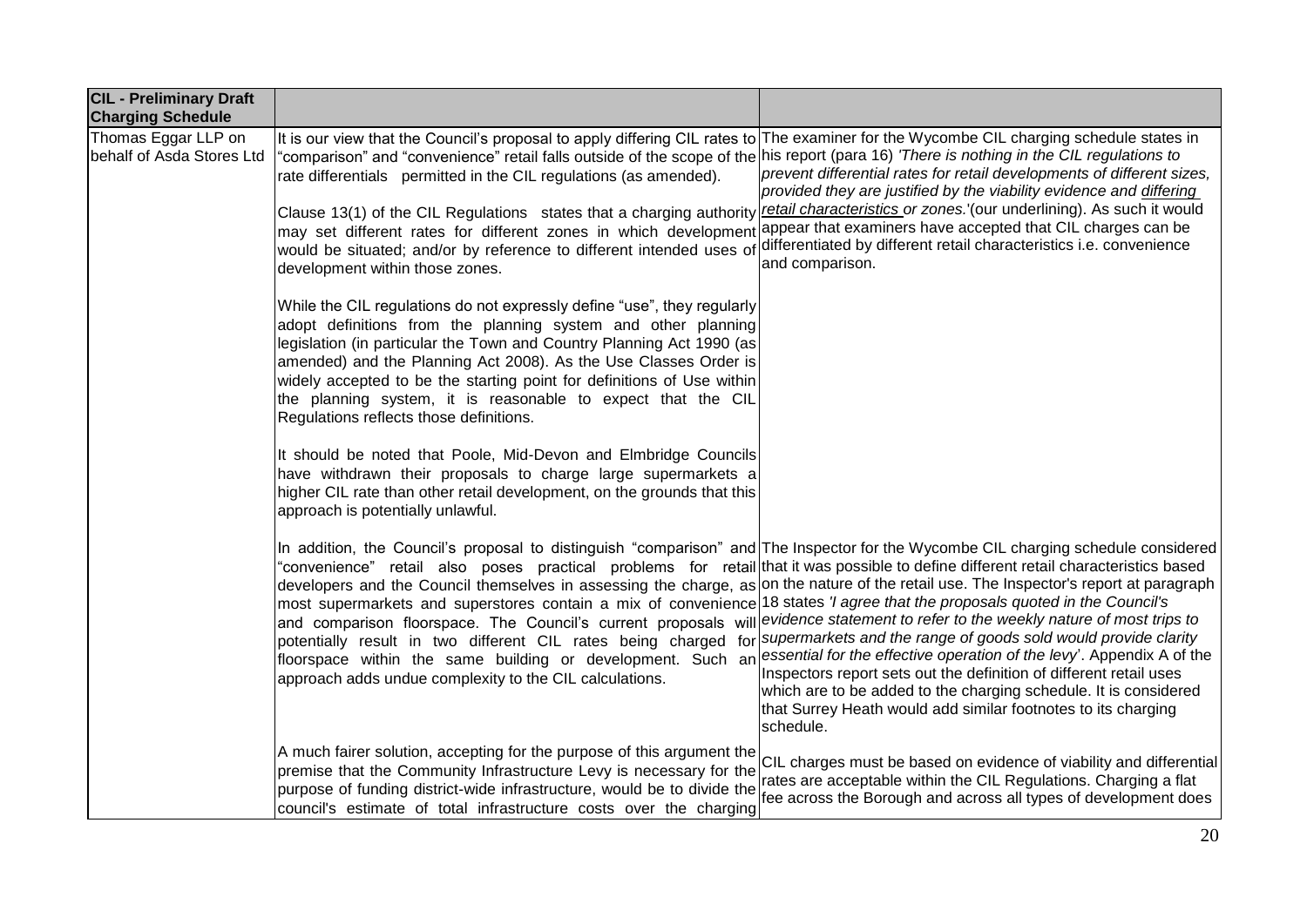| <b>CIL - Preliminary Draft</b><br><b>Charging Schedule</b> |                                                                                                                                                                                                                                                                                                                                                                                                                                                                                                                                                                                                                                                                                                                                                                                                                                                                                                                                                                                                    |                                                                                                                                                                              |
|------------------------------------------------------------|----------------------------------------------------------------------------------------------------------------------------------------------------------------------------------------------------------------------------------------------------------------------------------------------------------------------------------------------------------------------------------------------------------------------------------------------------------------------------------------------------------------------------------------------------------------------------------------------------------------------------------------------------------------------------------------------------------------------------------------------------------------------------------------------------------------------------------------------------------------------------------------------------------------------------------------------------------------------------------------------------|------------------------------------------------------------------------------------------------------------------------------------------------------------------------------|
|                                                            | period (and in this connection, it is important to remember that the not take into account the variability in viability across different<br>Government's guidance as recorded in the National Planning Policy development sectors and areas of the Borough. Further,<br>Framework is that only deliverable infrastructure should be included) calculating CIL charges based on cost of infrastructure divided by<br>by the total expected development floor space, and apply a flat rate floorspace would not be in accordance with the CIL Regulations.<br>levy across the district and across all forms of development. That<br>will have the least possible adverse effect upon the market for land<br>and for development, and yet the greatest possible opportunity for the<br>economy to prosper and thrive, and for jobs to be created.                                                                                                                                                     |                                                                                                                                                                              |
|                                                            | The potential impact of a flat rate levy on the viability of those types of<br>development which are not currently identified as viable, could be<br>balanced by the council's implementation of Exceptional<br>Circumstances Relief, as mentioned above.                                                                                                                                                                                                                                                                                                                                                                                                                                                                                                                                                                                                                                                                                                                                          |                                                                                                                                                                              |
|                                                            | It should be noted that within the borough over the planned period<br>there is likely to be a limited number of large format retail CIL charges must be based on viability evidence and therefore<br>developments. Consequently, reducing the levy proposed per square<br>metre on this floor space would not result in a proportionate increase others types would not accord with the CIL Regulations anyway.<br>in the levy required on other forms of commercial or other The Borough Council's retail evidence base and policies within the<br>development. However, applying the current proposed levy could adopted Core Strategy clearly set out the quantum of retail<br>run the risk of diminishing substantially the number of such stores floorspace to come forward over the plan period and delivering<br>built, with a consequential loss of employment opportunities and this has been taken into account when proposing CIL charges.<br>investment in district and local centres. | increasing CIL tariffs proportionately to make up for reduction in                                                                                                           |
|                                                            | For these reasons, we would ask that the Council undertakes a<br>fundamental rethink of its position, and substantially alters its<br>Charging Schedule in so far as it relates to retail development in<br>general, and supermarket retailing in particular.                                                                                                                                                                                                                                                                                                                                                                                                                                                                                                                                                                                                                                                                                                                                      |                                                                                                                                                                              |
|                                                            | And accordingly, we would request that the Council:                                                                                                                                                                                                                                                                                                                                                                                                                                                                                                                                                                                                                                                                                                                                                                                                                                                                                                                                                |                                                                                                                                                                              |
|                                                            | Adopts a single flat rate levy across all development within its<br>boundaries; and/or                                                                                                                                                                                                                                                                                                                                                                                                                                                                                                                                                                                                                                                                                                                                                                                                                                                                                                             | CIL charges should be based on economic viability evidence. With<br>variation in viability across the Borough it is considered<br>appropriate to apply differential charges. |
|                                                            | Reduces the CIL charges for convenience retail units to the<br>same level proposed for comparison retail;                                                                                                                                                                                                                                                                                                                                                                                                                                                                                                                                                                                                                                                                                                                                                                                                                                                                                          | The viability evidence may not support this.                                                                                                                                 |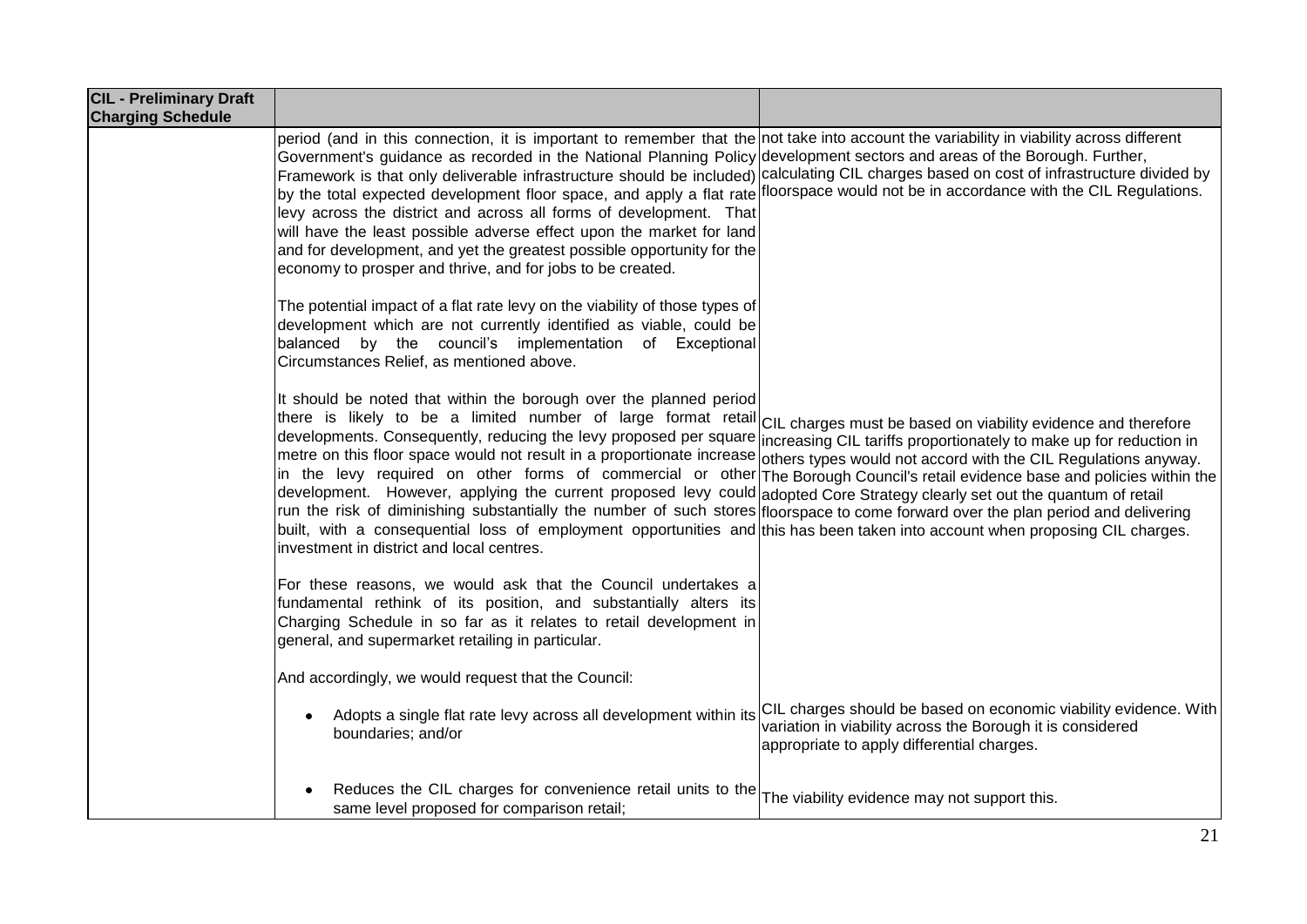| <b>CIL - Preliminary Draft</b><br><b>Charging Schedule</b>                    |                                                                                                                                                                                                                                                                                                                                                                                                         |                                                                                                                                                                                                                                                                                                                                                           |
|-------------------------------------------------------------------------------|---------------------------------------------------------------------------------------------------------------------------------------------------------------------------------------------------------------------------------------------------------------------------------------------------------------------------------------------------------------------------------------------------------|-----------------------------------------------------------------------------------------------------------------------------------------------------------------------------------------------------------------------------------------------------------------------------------------------------------------------------------------------------------|
|                                                                               | Introduces exceptional circumstances relief; and<br>Produces a draft staged payments policy that ensures that<br>developers are not disadvantaged by submitting an<br>application for full, rather than outline planning permission.                                                                                                                                                                    | The Borough Council is considering its policy with respect to<br>exceptional circumstances relief and a payment instalment policy.                                                                                                                                                                                                                        |
| White Young Green<br>Planning<br>on behalf of Sainsbury's<br>Supermarkets Ltd | On behalf of our client, Sainsbury's Supermarkets Ltd, we write<br>concerning the Surrey Heath District Council Preliminary Draft<br>Charging Schedule, and wish to make the following representations.<br><b>Differential Rates</b>                                                                                                                                                                    |                                                                                                                                                                                                                                                                                                                                                           |
|                                                                               | Section 13 (1) of the CIL Regulations 2010 states that:<br>A charging schedule may set differential rates -<br>a) for different zones in which development would be situated;<br>b) by reference to different intended uses of development.                                                                                                                                                             |                                                                                                                                                                                                                                                                                                                                                           |
|                                                                               | Whilst the regulations do not refer specifically to 'Use Classes', we<br>are of the opinion that the regulations do not allow Council's to set<br>differential sub-rates for the same intended use $-$ e.g. retail. There is<br>no difference in the 'intended use of development' between<br>convenience and comparison retail. Both are retail uses.                                                  | It is noted that the examiner for the Wycombe CIL charging<br>schedule states in his report (para 16) 'There is nothing in the CIL<br>regulations to prevent differential rates for retail developments of<br>different sizes, provided they are justified by the viability evidence<br>and differing retail characteristics or zones.'(our underlining). |
|                                                                               |                                                                                                                                                                                                                                                                                                                                                                                                         | As such it would appear that examiners have accepted that CIL<br>charges can be differentiated by different retail characteristics i.e.<br>convenience and comparison.                                                                                                                                                                                    |
|                                                                               | Separate Charge for Convenience and Comparison Retail                                                                                                                                                                                                                                                                                                                                                   |                                                                                                                                                                                                                                                                                                                                                           |
|                                                                               | As one of the UK's largest Supermarket operators, Sainsbury's<br>operate a wide range of retail stores which trade in various formats<br>depending on the location and demand for a particular range of<br>goods. This often means that the split between convenience and<br>comparison goods can vary significantly between stores and indeed<br>within the same store at different times of the year. | Noted.                                                                                                                                                                                                                                                                                                                                                    |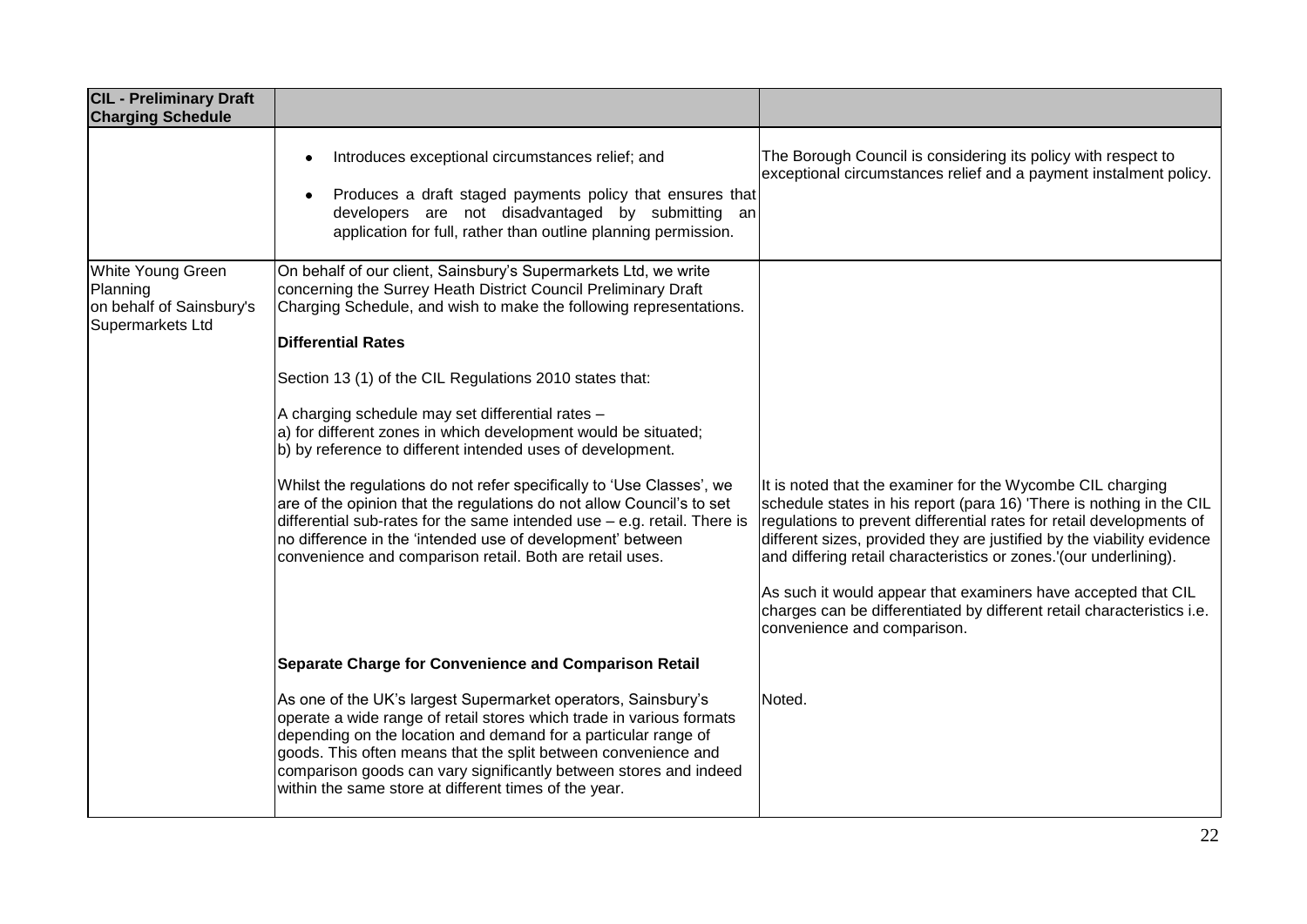| <b>CIL - Preliminary Draft</b><br><b>Charging Schedule</b> |                                                                                                                                                                                                                                                                                                                                                                                                                                                                                                                                                                                                                                                                                                                                 |                                                                                                                                                                                                                                                                                                                                                                                                                                                                                                                                                                                                                                                                                                                   |
|------------------------------------------------------------|---------------------------------------------------------------------------------------------------------------------------------------------------------------------------------------------------------------------------------------------------------------------------------------------------------------------------------------------------------------------------------------------------------------------------------------------------------------------------------------------------------------------------------------------------------------------------------------------------------------------------------------------------------------------------------------------------------------------------------|-------------------------------------------------------------------------------------------------------------------------------------------------------------------------------------------------------------------------------------------------------------------------------------------------------------------------------------------------------------------------------------------------------------------------------------------------------------------------------------------------------------------------------------------------------------------------------------------------------------------------------------------------------------------------------------------------------------------|
|                                                            | In line with Circular 11/95, all retail development is unrestricted use<br>class A1 unless a circular compliant justification exists to restrict the<br>use of the A1 facility. Unless such a justification exists, then there is<br>no mechanism in the planning system to dictate or control the type of<br>goods sold within the use permitted. Such control can only manifest<br>from a thorough assessment of each planning application, based on<br>the merits of the particular proposal. Conditions controlling the types<br>of goods (and indeed any other factor of the development) should<br>only be imposed in circumstances where not doing so would result in<br>planning permission having to be being refused. | It is highly likely that Surrey Heath Borough Council would seek to<br>restrict A1 convenience development by the use of conditions<br>especially in any out of or edge of centre development in order to<br>limit retail impacts to Camberley Town Centre. Further, even A1<br>retail convenience developments within Camberley Town Centre<br>may require the use of conditions if the Borough Council<br>considered that the potential loss of a convenience retail presence<br>within the town centre were a reason for refusal.                                                                                                                                                                              |
|                                                            | In circumstances where it is found to be necessary to control the<br>goods that can be sold by use of a planning condition, this is usually<br>either through a minimum or maximum percentage of convenience<br>/comparison sales area, or the specific exclusion of certain types of<br>goods (e.g. clothing, bulky goods etc). It would rarely, if ever, be<br>appropriate to seek to impose a rigid inflexible split of convenience<br>and comparison floorspace, thereby making it impossible to assess a<br>corresponding CIL charge.                                                                                                                                                                                      | The Inspector for the Wycombe CIL charging schedule considered<br>that it was possible to define different retail characteristics. based<br>on the nature of the retail use. The Inspector's report at paragraph<br>18 states 'I agree that the proposals quoted in the Council's<br>evidence statement to refer to the weekly nature of most trips to<br>supermarkets and the range of goods sold would provide clarity<br>essential for the effective operation of the levy. Appendix A of the<br>Inspectors report sets out the definition of different retail uses<br>which to be added to the charging schedule. It is considered that<br>Surrey Heath would add similar footnotes to its charging schedule. |
|                                                            | In addition, it must be remembered that large retail developments are<br>accompanied by substantial 'back of house' floorspace areas such<br>colleague rest rooms, storage areas and offices. Typically this will<br>take up between 35-50% of the total gross internal area of the store.<br>All Sainsbury's stores, no matter what size, sell both convenience<br>and comparisons goods. Accordingly, it would entirely unfeasible to<br>disaggregate the proportion of these ancillary facilities devoted to a<br>particular type of good.                                                                                                                                                                                   | The uses mentioned would all be ancillary to the main use of the<br>retail store as A1 convenience. As such the note above regarding<br>the Inspector for Wycombe's charging schedule with respect to<br>defining uses is reiterated.                                                                                                                                                                                                                                                                                                                                                                                                                                                                             |
|                                                            | By creating this substantial uncertainty in the scenarios outlined<br>above, there is a potential for the proposed CIL charge to render<br>retail schemes unviable, particularly if the higher convenience rate is<br>applied to all additional floorspace. This goes against the overriding<br>theme of the NPPF which advocates a presumption in favour of<br>sustainable development.                                                                                                                                                                                                                                                                                                                                        | Noted, however the viability assessment considers the proposed<br>CIL charge on convenience retail to be appropriate. However, the<br>proposed charges may be adjusted to take account of an updated<br>viability study which will accompany the draft CIL charging<br>schedule.                                                                                                                                                                                                                                                                                                                                                                                                                                  |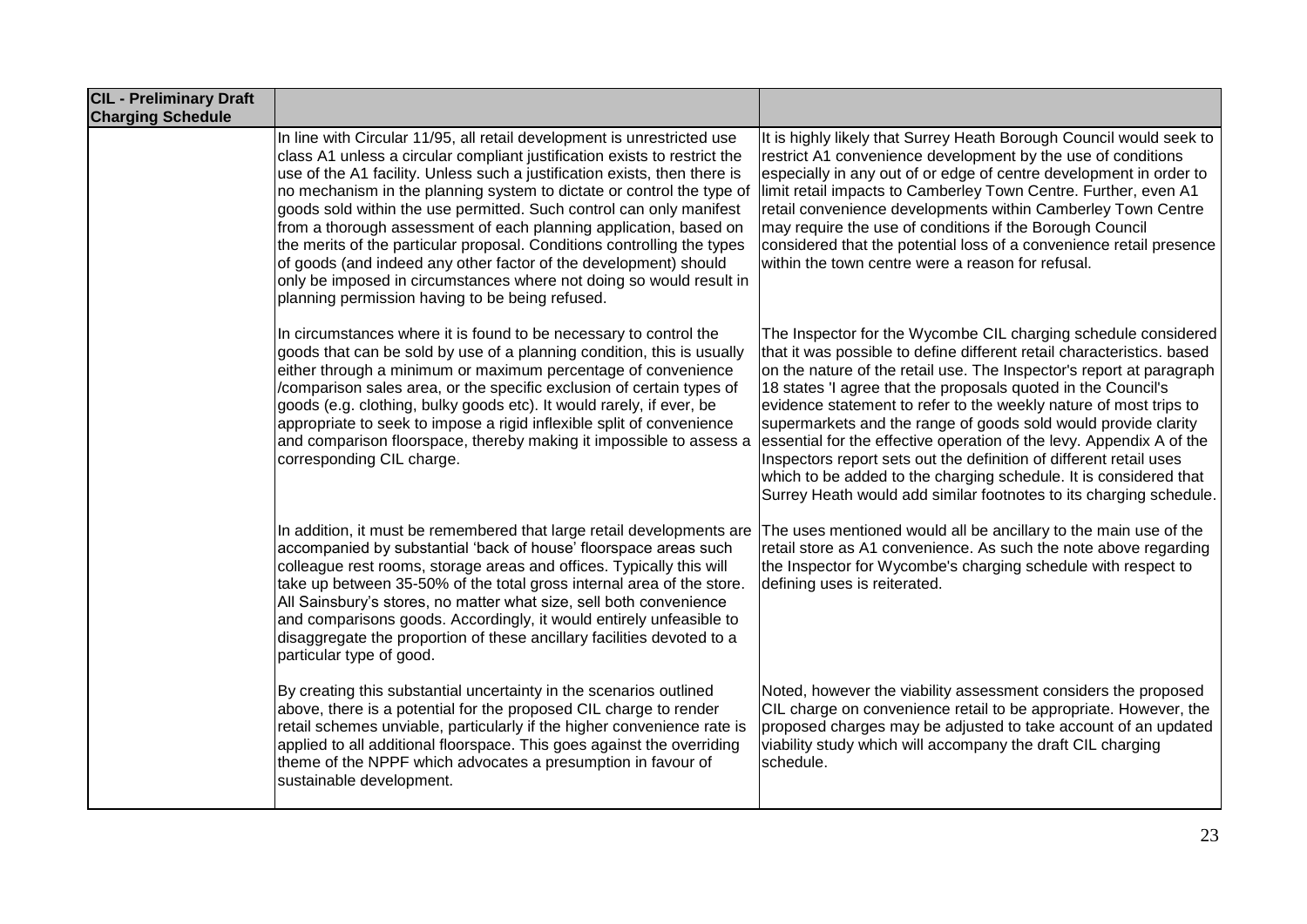| <b>CIL - Preliminary Draft</b><br><b>Charging Schedule</b>                                                        |                                                                                                                                                                                                                                                                                                                                                                                                                                                                                                                                                                                                                                                                                                                                                                                                                                                                                                                                                                                                       |  |
|-------------------------------------------------------------------------------------------------------------------|-------------------------------------------------------------------------------------------------------------------------------------------------------------------------------------------------------------------------------------------------------------------------------------------------------------------------------------------------------------------------------------------------------------------------------------------------------------------------------------------------------------------------------------------------------------------------------------------------------------------------------------------------------------------------------------------------------------------------------------------------------------------------------------------------------------------------------------------------------------------------------------------------------------------------------------------------------------------------------------------------------|--|
|                                                                                                                   | For the reasons outlined above, our client strongly objects to a<br>separate charge for convenience and comparison retail.                                                                                                                                                                                                                                                                                                                                                                                                                                                                                                                                                                                                                                                                                                                                                                                                                                                                            |  |
| Q7 - Is a single Borough<br>wide zone for retail<br>appropriate?                                                  |                                                                                                                                                                                                                                                                                                                                                                                                                                                                                                                                                                                                                                                                                                                                                                                                                                                                                                                                                                                                       |  |
| MGA Town Planning &                                                                                               | A Borough wide CIL charge for retail development is probably Noted<br>Development Consultants appropriate, not least because it makes calculation easier.                                                                                                                                                                                                                                                                                                                                                                                                                                                                                                                                                                                                                                                                                                                                                                                                                                             |  |
| $Q8 - Is there$<br>justification for setting a<br>charge for nursing/care<br>homes and HMO?                       |                                                                                                                                                                                                                                                                                                                                                                                                                                                                                                                                                                                                                                                                                                                                                                                                                                                                                                                                                                                                       |  |
| MGA Town Planning &<br><b>Development Consultants</b>                                                             | CIL charges for nursing/care homes and houses in multiple Advice from Natural England is that occupants of HMO &<br>occupation should be significantly reduced. There is no possible Care/Nursing homes are mobile (unless infirm/high dependency),<br>justification for requiring care/nursing homes to make a SANG and that effect to the SPA may arise and therefore development<br>contribution. The occupiers of these homes or the staff employed should avoid impact through the use of SANG.<br>rarely go out and are highly unlikely to visit a SANG site or an SPA.<br>HMOs provide accommodation for those on the very first step of the Updates to the viability assessment will be considered and the<br>housing ladder. A suggested CIL charge of £60 per sqm would surely HMO tariff may be adjusted.<br>make it non-viable to convert a dwelling into an HMO. No doubt the<br>high charge would encourage the illegal conversion of residential and<br>other accommodation into HMOs. |  |
| $Q9 - Is there$<br>justification for setting a<br>zero rate for all other<br>development?                         |                                                                                                                                                                                                                                                                                                                                                                                                                                                                                                                                                                                                                                                                                                                                                                                                                                                                                                                                                                                                       |  |
| MGA Town Planning &<br><b>Development Consultants</b>                                                             | It is in my view fully appropriate to set a zero CIL rate for other Noted<br>developments including offices, industrial, leisure/hotels<br>and<br>community uses; to do otherwise would surely result in such<br>development not taking place.                                                                                                                                                                                                                                                                                                                                                                                                                                                                                                                                                                                                                                                                                                                                                        |  |
| Q10 - Additional<br>comments on charging<br>schedule, viability<br>assessment or technical<br>background document |                                                                                                                                                                                                                                                                                                                                                                                                                                                                                                                                                                                                                                                                                                                                                                                                                                                                                                                                                                                                       |  |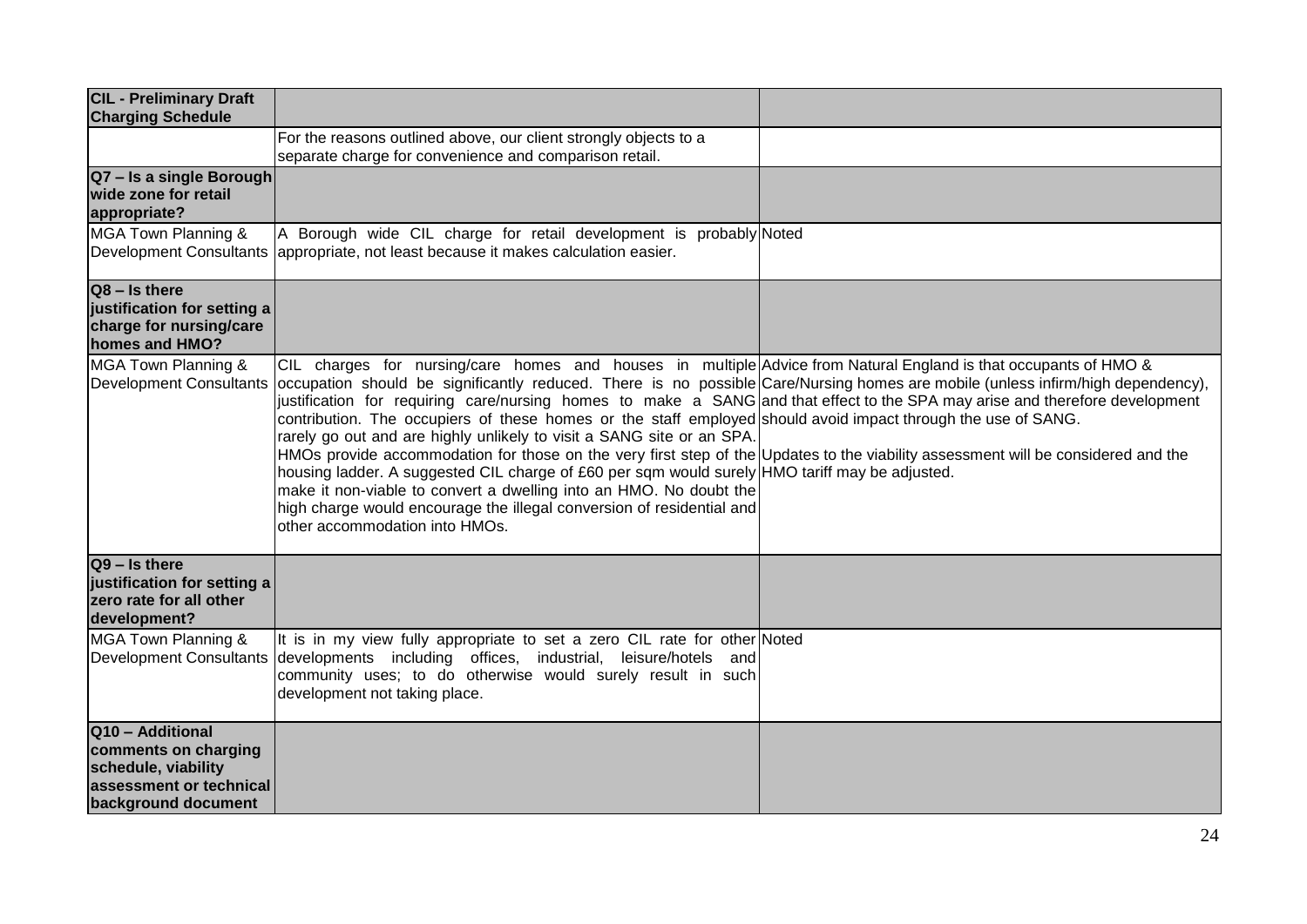| <b>CIL - Preliminary Draft</b><br><b>Charging Schedule</b> |                                                                                                                                                                                                                                                                                                                                                                                                                                                                                                                                                                                                                                                                                                                                                                                                                                                                                                                                                                                                                                                                                                                                                                                                                                                                                                                                                                                                      |                                                                                                                                                                                                                                                                                                                                                                                                                                                                                                                                                                                                                                                                                                                                                                                                                                                                                                                                                                                                                                                                                                                                                                                                                                                                                                                      |
|------------------------------------------------------------|------------------------------------------------------------------------------------------------------------------------------------------------------------------------------------------------------------------------------------------------------------------------------------------------------------------------------------------------------------------------------------------------------------------------------------------------------------------------------------------------------------------------------------------------------------------------------------------------------------------------------------------------------------------------------------------------------------------------------------------------------------------------------------------------------------------------------------------------------------------------------------------------------------------------------------------------------------------------------------------------------------------------------------------------------------------------------------------------------------------------------------------------------------------------------------------------------------------------------------------------------------------------------------------------------------------------------------------------------------------------------------------------------|----------------------------------------------------------------------------------------------------------------------------------------------------------------------------------------------------------------------------------------------------------------------------------------------------------------------------------------------------------------------------------------------------------------------------------------------------------------------------------------------------------------------------------------------------------------------------------------------------------------------------------------------------------------------------------------------------------------------------------------------------------------------------------------------------------------------------------------------------------------------------------------------------------------------------------------------------------------------------------------------------------------------------------------------------------------------------------------------------------------------------------------------------------------------------------------------------------------------------------------------------------------------------------------------------------------------|
| CgMs Ltd on behalf of<br>Goldcrest Land (UK)               | The proposed Western Zone CIL figure for residential development<br>does not reflect the CIL regulations, principally those within<br>Regulation 14 which requires a Local Authority to make a balanced<br>judgement between the desirability of using CIL to (part) fund<br>infrastructure and the potential effects of CIL (taken as a whole) upon<br>economic viability of development.<br>Paragraphs 4.14 - 4.19 acknowledge the likely difficulty in delivery of<br>housing particularly within the western charging zone. This is contrary 4.16 - 4.19 how it may be possible to negotiate other factors to<br>to housing delivery objectives within the NPPF (Paragraph 11) where<br>deliverable sites are defined, inter alia, as those which are viable. The areas of VP4 which may struggle. The Camberley area is also<br>Draft Charging Schedule is also contrary to Surrey Heath Core<br>Strategy Policy CP3 which demonstrates the Borough are reliant<br>upon Camberley to deliver in excess of 30% of housing land supply<br>over the plan period. CIL Regulation 14 requires the Council to<br>consider the balance between provision of housing to meet identified<br>need and their obligation to raise sufficient funds for infrastructure<br>through development. It is important to note that the Council are not<br>obliged to introduce a CIL to cover infrastructure costs. | The CIL Regulations do not state that CIL should be set at a level<br>whereby all development is viable, but that the majority of<br>development should not be placed at serious risk of delivery. The<br>supporting viability evidence acknowledges that some<br>developments in VP2 may not come forward as a result of the CIL<br>charges, although it does set out that this is estimated at 72<br>dwellings or some 2.5% of the Core Strategy target to 2025.<br>Further, the viability assessment goes on to state in paragraphs<br>improve development viability at the CIL charges proposed in<br>covered by VP6 which shows a high level of viability and it should<br>be noted that the land values quoted for Camberley are not split<br>into different value point areas and there will be areas of VP2 &<br>VP4 which will not display the high land values seen in other parts<br>of Camberley. As such the Borough Council has considered the<br>risk to delivering development within VP2/VP4 and considered<br>that the charges proposed would not place the majority of this at<br>serious risk. Further, by not setting CIL at a rate which would<br>cover the costs of avoidance measures for the Thames Basin<br>Heaths SPA, there is a risk to the delivery of all residential<br>development. |
|                                                            |                                                                                                                                                                                                                                                                                                                                                                                                                                                                                                                                                                                                                                                                                                                                                                                                                                                                                                                                                                                                                                                                                                                                                                                                                                                                                                                                                                                                      | Whilst the Borough Council may not be obliged to introduce CIL,<br>this would mean that of the 1st April 2014 all infrastructure would<br>be subject to the restriction on the pooling of S106 obligations.<br>This would mean that there would be no mechanism for small and<br>medium housing sites to deliver SANG (as shared SANG sites will<br>already have 5 or more planning obligations attributed to them)<br>and therefore permission for these developments would have to<br>be refused. Therefore there is an even greater risk to delivering<br>development should CIL not be implemented by 1st April 2014.                                                                                                                                                                                                                                                                                                                                                                                                                                                                                                                                                                                                                                                                                            |
|                                                            | Table 4.3 of the supporting Viability assessment confirms that the<br>delivery of affordable housing in particular will be prejudiced through<br>the introduction of CIL at the proposed rate. It is considered that this<br>has a wider implication mindful that a reduced affordable element<br>incurs a greater CIL charge (as affordable housing is CIL exempt,                                                                                                                                                                                                                                                                                                                                                                                                                                                                                                                                                                                                                                                                                                                                                                                                                                                                                                                                                                                                                                  | The CIL charges may lead to reduced affordable housing delivery<br>in limited areas of the Borough and as such it is not considered<br>that the CIL charges put the overall delivery of 35% affordable<br>housing at serious risk. Whilst the CIL charges may rise for<br>reduced affordable provision, this is more than off-set by the                                                                                                                                                                                                                                                                                                                                                                                                                                                                                                                                                                                                                                                                                                                                                                                                                                                                                                                                                                             |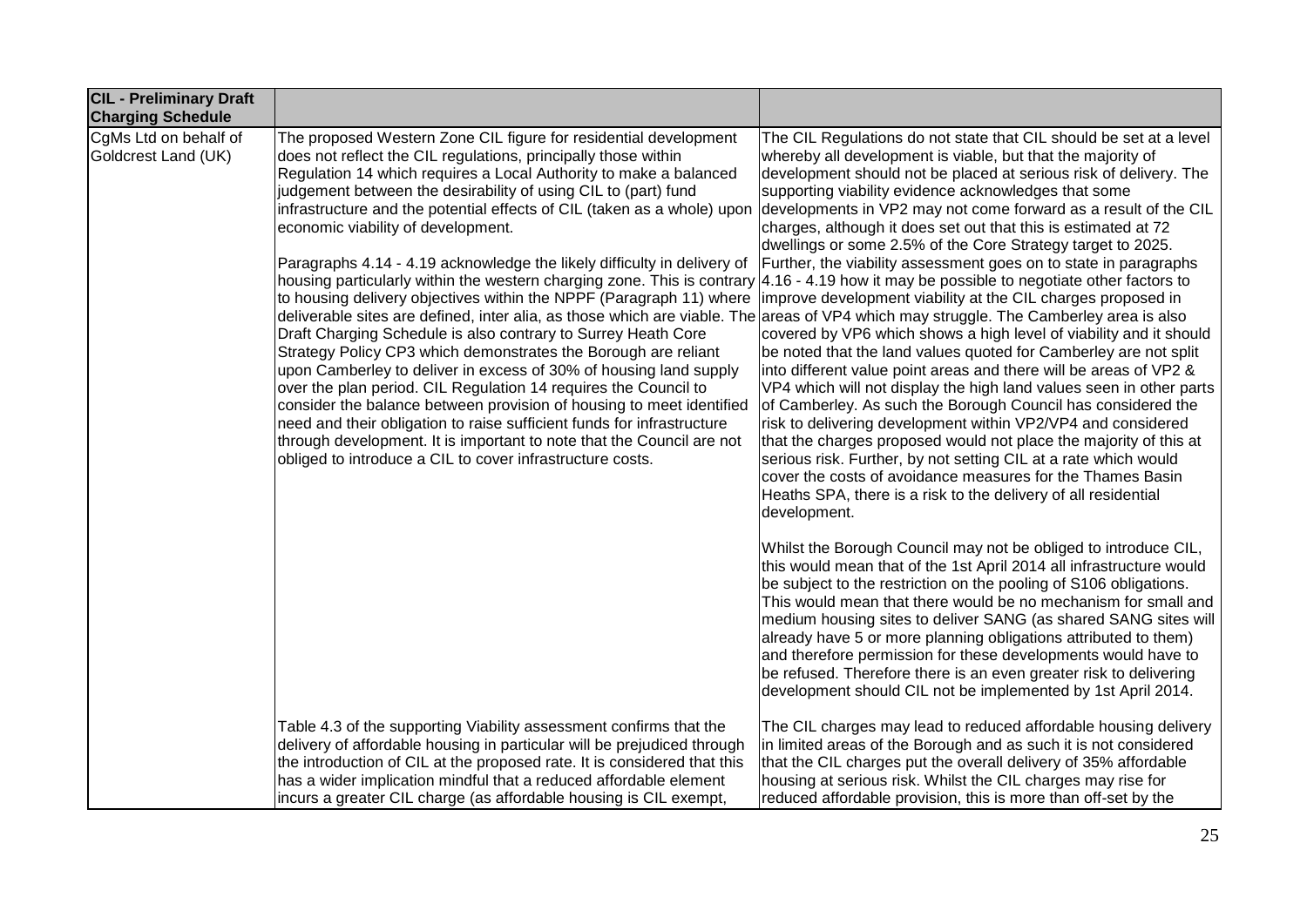| <b>CIL - Preliminary Draft</b><br><b>Charging Schedule</b> |                                                                                                                                                                                                                                                                                                                                                                                                                                                                                                                                                                                                                                                                                                                                                                                                                                                                                                                                                                                                                               |                                                                                                                                                                                                                                                                                                                                                                                                                                                                                                                                                                              |
|------------------------------------------------------------|-------------------------------------------------------------------------------------------------------------------------------------------------------------------------------------------------------------------------------------------------------------------------------------------------------------------------------------------------------------------------------------------------------------------------------------------------------------------------------------------------------------------------------------------------------------------------------------------------------------------------------------------------------------------------------------------------------------------------------------------------------------------------------------------------------------------------------------------------------------------------------------------------------------------------------------------------------------------------------------------------------------------------------|------------------------------------------------------------------------------------------------------------------------------------------------------------------------------------------------------------------------------------------------------------------------------------------------------------------------------------------------------------------------------------------------------------------------------------------------------------------------------------------------------------------------------------------------------------------------------|
|                                                            | Paragraph 6.5 of Charging Schedule).                                                                                                                                                                                                                                                                                                                                                                                                                                                                                                                                                                                                                                                                                                                                                                                                                                                                                                                                                                                          | reduction in affordable housing.                                                                                                                                                                                                                                                                                                                                                                                                                                                                                                                                             |
|                                                            | Further, paragraph 4.17 of the viability evidence confirms that a<br>significant decrease in development costs (i.e. construction cost<br>decrease of 10%) would still only generate a minority of schemes<br>where the proposed CIL rate is viable within the Camberley area.<br>Such a reduction is considered unrealistic in the short/ medium term<br>and therefore further demonstrates the extent to which the proposed<br>Western Charging Zone CIL rate is unviable. This demonstrates the<br>proposed CIL rate is unviable and therefore conflicts with CIL<br>Regulation 14 (referred above) and with advice from the Planning<br>Advisory Service which states proposed CIL rates should not push<br>development to the margins of viability. In the Western Zone this<br>would occur and resultantly prejudices housing delivery. As CIL<br>receipts can be pooled and mindful of the viability position identified<br>above, the Council are required to introduce flexibility within the<br>proposed CIL rates. | Noted, however paragraph 4.17 is demonstrating that some<br>developments within VP4 (primarily Camberley Town Centre) may<br>see developments with reduced build costs given the potential<br>conversion of offices to residential. It is this, coupled with potential<br>reductions in affordable housing in some circumstances, which<br>can improve viability in VP4. As such the Borough Council<br>considers that the approach accords with Regulation 14 and that<br>the proposed CIL charges do not push the margins of viability for<br>the majority of development. |
| English Heritage (South<br>East Region)                    | The Community Infrastructure Levy covers a wide definition of<br>infrastructure in terms of what can be funded by the levy and is<br>needed for supporting the development of an area. This can include:<br>Open space: as well as parks and green spaces, this might also<br>include wider public realm improvements, possibly linked to a<br>Heritage Lottery Fund scheme, conservation area appraisal and<br>management plan, and green infrastructure;<br>'In kind' payments, including land transfers: this could include the<br>transfer of an 'at risk' building;<br>Repairs and improvements to and the maintenance of heritage<br>assets where they are an infrastructure item as defined by the<br>Planning Act 2008, such as cultural or recreational facilities.<br>The Localism Act 2011 also allows CIL to be used for maintenance<br>and ongoing costs, which may be relevant for a range of heritage<br>assets, for example, transport infrastructure such as historic bridges                                |                                                                                                                                                                                                                                                                                                                                                                                                                                                                                                                                                                              |
|                                                            | or green and social infrastructure such as parks and gardens.<br>The Borough Council should consider whether any heritage-related                                                                                                                                                                                                                                                                                                                                                                                                                                                                                                                                                                                                                                                                                                                                                                                                                                                                                             | Table 3-1 does not set out a list of infrastructure projects but                                                                                                                                                                                                                                                                                                                                                                                                                                                                                                             |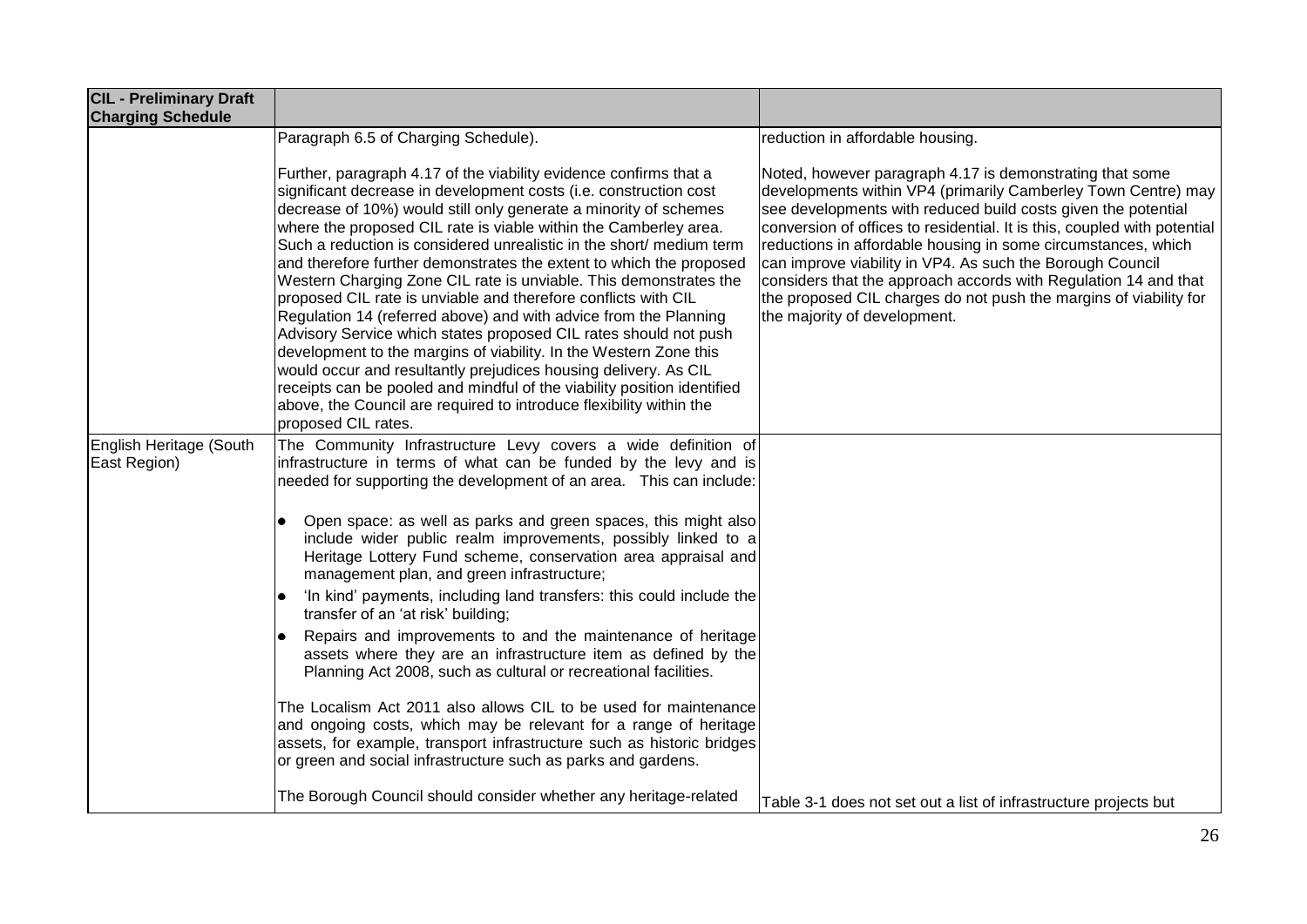| <b>CIL - Preliminary Draft</b><br><b>Charging Schedule</b>                |                                                                                                                                                                                                                                                                                                                                                                                                                                                                                                                                                                                                                                                                                                                                                                                 |                                                                                                                                                                                                                                                                                                                                                                                                                                                                                                                                                                                   |
|---------------------------------------------------------------------------|---------------------------------------------------------------------------------------------------------------------------------------------------------------------------------------------------------------------------------------------------------------------------------------------------------------------------------------------------------------------------------------------------------------------------------------------------------------------------------------------------------------------------------------------------------------------------------------------------------------------------------------------------------------------------------------------------------------------------------------------------------------------------------|-----------------------------------------------------------------------------------------------------------------------------------------------------------------------------------------------------------------------------------------------------------------------------------------------------------------------------------------------------------------------------------------------------------------------------------------------------------------------------------------------------------------------------------------------------------------------------------|
|                                                                           | projects should be included in Table 3-1.                                                                                                                                                                                                                                                                                                                                                                                                                                                                                                                                                                                                                                                                                                                                       | demonstrates the type and amount of infrastructure required to<br>support delivery of the Core Strategy. This is used in turn to<br>demonstrate an infrastructure funding gap. As such, it is not<br>necessary to add heritage projects to this list as none have been<br>identified as an infrastructure need.<br>However, this does not rule out adding heritage projects to the list<br>of infrastructure projects/types that the Borough Council may wish<br>to spend CIL on. However, the list of projects/types is not the<br>subject of a CIL examination or consultation. |
|                                                                           | The Council should also be aware of the implications of any CIL rate In terms of the viability of CIL on heritage assets, the viability<br>on the viability and effective conservation of the historic environment assessment can only consider viability at a strategic level and<br>and heritage assets in development proposals. Where that cannot consider the impact on individual heritage assets. However<br>conservation would be compromised by a requirement for a CIL the Borough Council will be considering whether to make<br>payment the Council should consider an exemption from paying CIL. exceptional circumstances relief available at the next stage of<br>This circumstance should be considered in the section on consultation.<br>Exemptions & Relief. |                                                                                                                                                                                                                                                                                                                                                                                                                                                                                                                                                                                   |
|                                                                           | It should also be remembered that development specific planning Noted.<br>obligations may still continue to offer further opportunities for funding<br>improvements to and the mitigation of adverse impacts on the historic<br>environment, such as archaeological investigations, access and<br>interpretation, and the repair and reuse of buildings or other heritage<br>assets.                                                                                                                                                                                                                                                                                                                                                                                            |                                                                                                                                                                                                                                                                                                                                                                                                                                                                                                                                                                                   |
| <b>GVA Grimley on behalf of</b><br>Defence Infrastructure<br>Organisation | DIO acknowledge that the major residential-led development of the<br>PRB site will generate infrastructure requirements to which the<br>developer will need to contribute through a S106 Agreement and / or<br>the Council's proposed CIL. However, DIO are concerned to ensure<br>that the PRB development's contribution towards infrastructure is<br>proportionate. In this respect, DIO wish to draw the Council's<br>attention to four points for consideration in the preparation of their<br>draft charging schedule:                                                                                                                                                                                                                                                    | Noted.                                                                                                                                                                                                                                                                                                                                                                                                                                                                                                                                                                            |
|                                                                           | Point 1<br>The Preliminary Draft Charging Schedule Consultation Document                                                                                                                                                                                                                                                                                                                                                                                                                                                                                                                                                                                                                                                                                                        | Noted. The figure of £35m is what the Borough Council consider                                                                                                                                                                                                                                                                                                                                                                                                                                                                                                                    |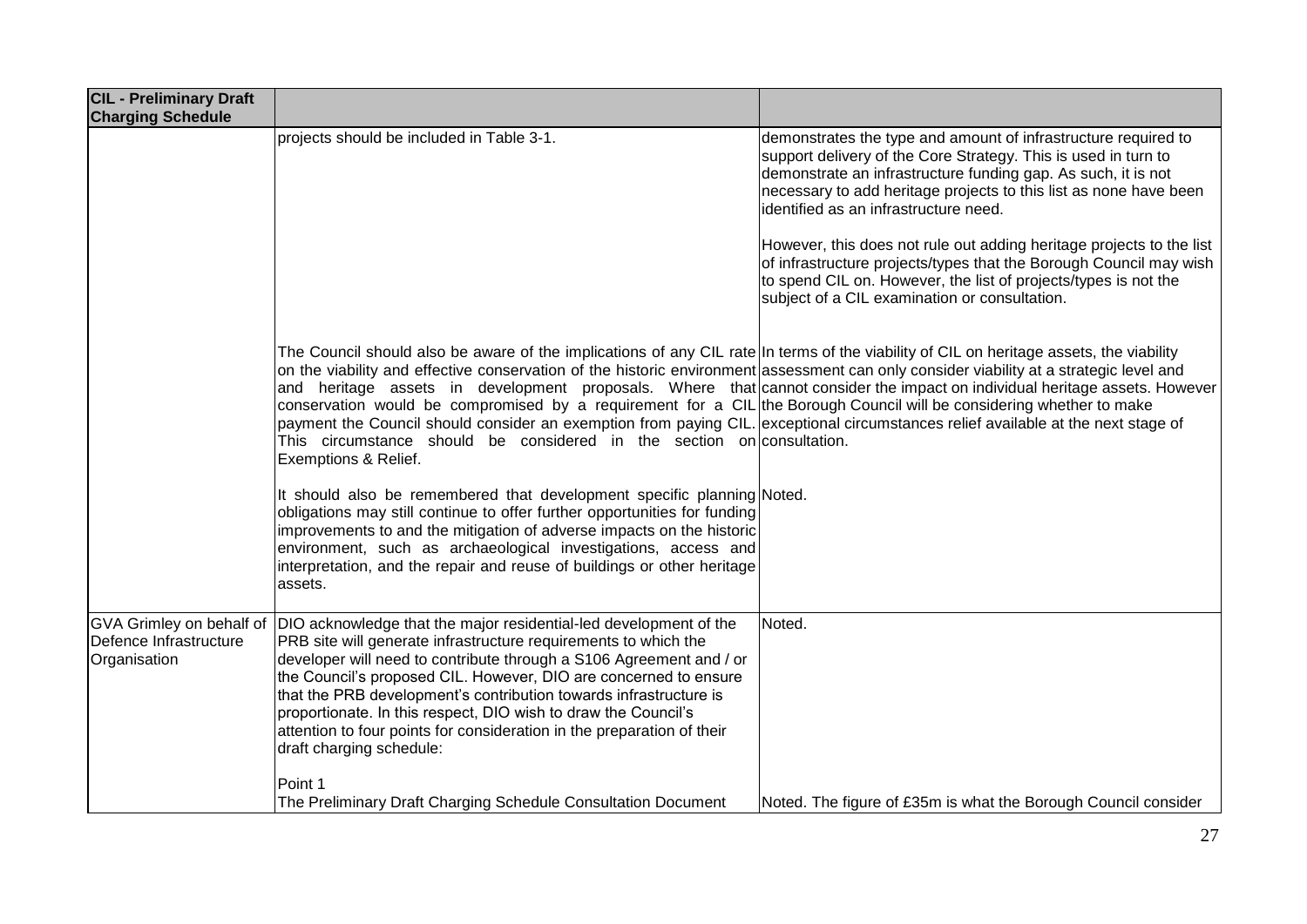| <b>CIL - Preliminary Draft</b><br><b>Charging Schedule</b> |                                                                                                                                                                                                                                                                                                                                                                                                                                                                                                                                                                                                                                                                                                                                                                                                                                                                                                                                                                                                                                                                                                                                                                                                                                                                                       |                                                                                                                                                                                                                                                                                                                                                                                                                                                |
|------------------------------------------------------------|---------------------------------------------------------------------------------------------------------------------------------------------------------------------------------------------------------------------------------------------------------------------------------------------------------------------------------------------------------------------------------------------------------------------------------------------------------------------------------------------------------------------------------------------------------------------------------------------------------------------------------------------------------------------------------------------------------------------------------------------------------------------------------------------------------------------------------------------------------------------------------------------------------------------------------------------------------------------------------------------------------------------------------------------------------------------------------------------------------------------------------------------------------------------------------------------------------------------------------------------------------------------------------------|------------------------------------------------------------------------------------------------------------------------------------------------------------------------------------------------------------------------------------------------------------------------------------------------------------------------------------------------------------------------------------------------------------------------------------------------|
|                                                            | estimates that the PRB development will, via a S106 Agreement,<br>deliver infrastructure costed at £35m. DIO consider it is too early in<br>the outline planning application process to quantify what the S106<br>Agreement will deliver. The £35m figure is not agreed. Consideration<br>of the application will establish what the development should deliver,<br>taking account of CIL Regulation 122 and viability to ensure a<br>deliverable scheme.                                                                                                                                                                                                                                                                                                                                                                                                                                                                                                                                                                                                                                                                                                                                                                                                                             | the costs of infrastructure will be at the PRB based on<br>infrastructure needs and costs. It is appreciated that this figure<br>may change depending on the outcome of negotiation with<br>respect to any planning permission granted, but for the purposes<br>of demonstrating an infrastructure funding gap for CIL, the £35m<br>figure has been used as this is the best estimate at this time in the<br>absence of any evidence from DIO. |
|                                                            | Point 2<br>It is anticipated that outline planning consent will be granted before<br>the Council's CIL is adopted. However, there may be subsequent S73 sites or the setting of NIL/reduced rates unless evidence of<br>applications, or even free standing applications, post adoption of the<br>CIL amendments, which may then be liable for the CIL.<br>In addition, the outline planning application may, due to delay or<br>appeal, not be determined until after the CIL is adopted. The<br>Preliminary Draft Charging Schedule Consultation Document, at para.<br>3.7, suggests that in such instances developer provision of some<br>on-site infrastructure would still be required (via a S106 Agreement)<br>and acknowledges that the CIL charge would have to reflect the dual<br>nature of contributions.<br>DIO considers that the ongoing preparation of the draft charging<br>schedule should clarify the Council's approach to determination of an<br>application for the redevelopment of the PRB site post adoption of the<br>CIL. DIO considers that a nil CIL rate, or at least lower CIL rate,<br>should be applied to take account of the on-site provision that will be<br>required and to prevent the development effectively making double<br>contributions. | Noted. However CIL does not allow the exclusion of individual<br>viability supports this. The Borough Council will clarify its<br>approach to the PRB site at the draft charging schedule<br>consultation stage, however it is considered through the use of a<br>Regulation 123 statement that double charging of contributions<br>will not occur.                                                                                            |
|                                                            | Point 3<br>Related to Point 2, it is noted, from para. 6.11 of the Preliminary Draft<br>Charging Schedule Consultation Document, that the Council is yet to<br>prepare an Infrastructure Statement under CIL Regulation 123. DIO<br>consider that this should accompany the draft charging schedule to<br>provide greater certainty to developers of PRB, in the event of the<br>development being liable to CIL payments, as to what can be<br>considered as part of a S106 Agreement and what is to be funded via                                                                                                                                                                                                                                                                                                                                                                                                                                                                                                                                                                                                                                                                                                                                                                   | The Regulation 123 statement does not have to be prepared in<br>advance of a CIL charging schedule neither is it open to<br>consultation. However, the Borough Council will consider<br>publishing a draft Regulation 123 statement at the draft charging<br>stage.                                                                                                                                                                            |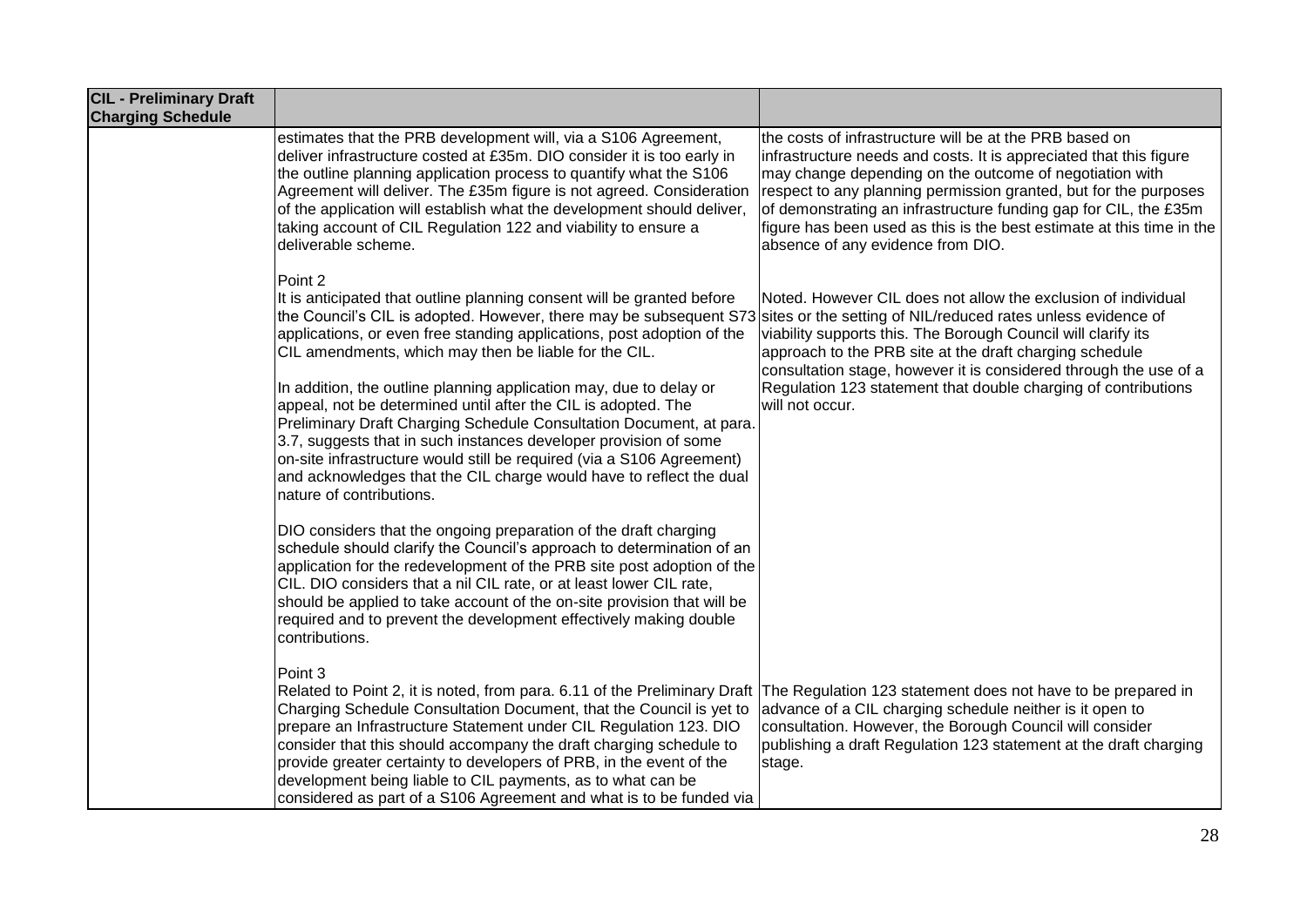| <b>CIL - Preliminary Draft</b><br><b>Charging Schedule</b> |                                                                                                                                                                                                                                                                                                                                                                                                                                                                                                                                                                                                                                                                                                                                                                                                                                                                                                                                                                                                                                                                                                                                                                                                                                                                                                                                                                                                                                                                                                                                                                                                                                                                                                                                                                                                                                                                                                                                                        |                                                                                                                                             |
|------------------------------------------------------------|--------------------------------------------------------------------------------------------------------------------------------------------------------------------------------------------------------------------------------------------------------------------------------------------------------------------------------------------------------------------------------------------------------------------------------------------------------------------------------------------------------------------------------------------------------------------------------------------------------------------------------------------------------------------------------------------------------------------------------------------------------------------------------------------------------------------------------------------------------------------------------------------------------------------------------------------------------------------------------------------------------------------------------------------------------------------------------------------------------------------------------------------------------------------------------------------------------------------------------------------------------------------------------------------------------------------------------------------------------------------------------------------------------------------------------------------------------------------------------------------------------------------------------------------------------------------------------------------------------------------------------------------------------------------------------------------------------------------------------------------------------------------------------------------------------------------------------------------------------------------------------------------------------------------------------------------------------|---------------------------------------------------------------------------------------------------------------------------------------------|
|                                                            | the CIL.                                                                                                                                                                                                                                                                                                                                                                                                                                                                                                                                                                                                                                                                                                                                                                                                                                                                                                                                                                                                                                                                                                                                                                                                                                                                                                                                                                                                                                                                                                                                                                                                                                                                                                                                                                                                                                                                                                                                               |                                                                                                                                             |
|                                                            | Point 4<br>Related to Points 2 and 3, land transfers can count towards CIL                                                                                                                                                                                                                                                                                                                                                                                                                                                                                                                                                                                                                                                                                                                                                                                                                                                                                                                                                                                                                                                                                                                                                                                                                                                                                                                                                                                                                                                                                                                                                                                                                                                                                                                                                                                                                                                                             | Noted.                                                                                                                                      |
|                                                            | payments. DIO consider the ongoing preparation of the draft charging<br>schedule should set out the Council's approach to land transfers.                                                                                                                                                                                                                                                                                                                                                                                                                                                                                                                                                                                                                                                                                                                                                                                                                                                                                                                                                                                                                                                                                                                                                                                                                                                                                                                                                                                                                                                                                                                                                                                                                                                                                                                                                                                                              |                                                                                                                                             |
|                                                            | [NB: There is an error at Table 2-2 – i.e. number of dwellings should<br>total 780 not 821. In<br>the latest position set out in the outline planning application.]                                                                                                                                                                                                                                                                                                                                                                                                                                                                                                                                                                                                                                                                                                                                                                                                                                                                                                                                                                                                                                                                                                                                                                                                                                                                                                                                                                                                                                                                                                                                                                                                                                                                                                                                                                                    | Noted. Table 2-2 will be updated for future documents.                                                                                      |
| Indigo Planning on behalf<br>of Valad Europe Ltd           | We note at 6.3 of the draft document that reference is made to the<br>provisions of the CIL Regulations 2010 (as amended) for certain<br>exemptions and relief from CIL. Reference is made to development<br>less than 100 sqm, affordable housing and charitable purposes.<br>Significantly there is no clear reference to the ability of local<br>authorities, should they choose, to elect to offer an exemption on<br>proven viability grounds. The exemption would be available for 12<br>months, after which time the viability of the scheme would need to be<br>reviewed. The draft charging schedule which this consultation<br>exercise will inform, should clearly refer to this important exemption<br>which is allowed under section 55 of the CIL Regulations 2010.                                                                                                                                                                                                                                                                                                                                                                                                                                                                                                                                                                                                                                                                                                                                                                                                                                                                                                                                                                                                                                                                                                                                                                      | The Borough Council is considering whether to make exceptional<br>circumstances relief available and will make a decision in due<br>course. |
| MGA Town Planning &<br><b>Development Consultants</b>      | Unless the Council significantly reduces the suggested CIL charges, The Borough Council's viability assessment shows that the level of<br>particularly in respect of residential development, this will inevitably CIL tariff(s) set out in the preliminary draft charging schedule are<br>have a major adverse impact upon development within the Borough. viable in the majority of circumstances. The viability assessment<br>The CIL idea was dreamt up by a Labour Government at a time when has considered affordable housing costs as well as the cost of<br>the country was experiencing a housing boom, with the CIL SANG and developer profit. Therefore the Borough Council has<br>legislation being introduced in 2008 at the start of the current financial considered the economic impact of its CIL tariffs including in terms<br>crisis. The Government has at last woken up to the fact that of the competitive returns' highlighted by paragraph 173 of the<br>affordable housing requirements can make a development NPPF.<br>non-viable. Unrealistic CIL requirements have a similar impact. By<br>setting an unrealistic CIL requirement, as currently proposed, the Whilst it is acknowledged that some developments in the west of<br>Council will not only stop much needed housing being built, they will the Borough may not be able to tolerate the CIL tariffs proposed,<br>also stop potential homebuyers purchasing furniture, carpets and the Borough Council considers that the level of development not<br>white goods, etc from local shops and local builders and tradesman coming forward would not put at serious risk the overall delivery of<br>being employed who will purchase building materials. As indicated in development within the Borough. Further, the Borough Council<br>paragraph 1.7 of the preliminary draft charging schedule:<br>the Borough Council should not set a rate which would put the | can negotiate other factors which may help to improve the viability<br>of sites where CIL renders a development unviable.                   |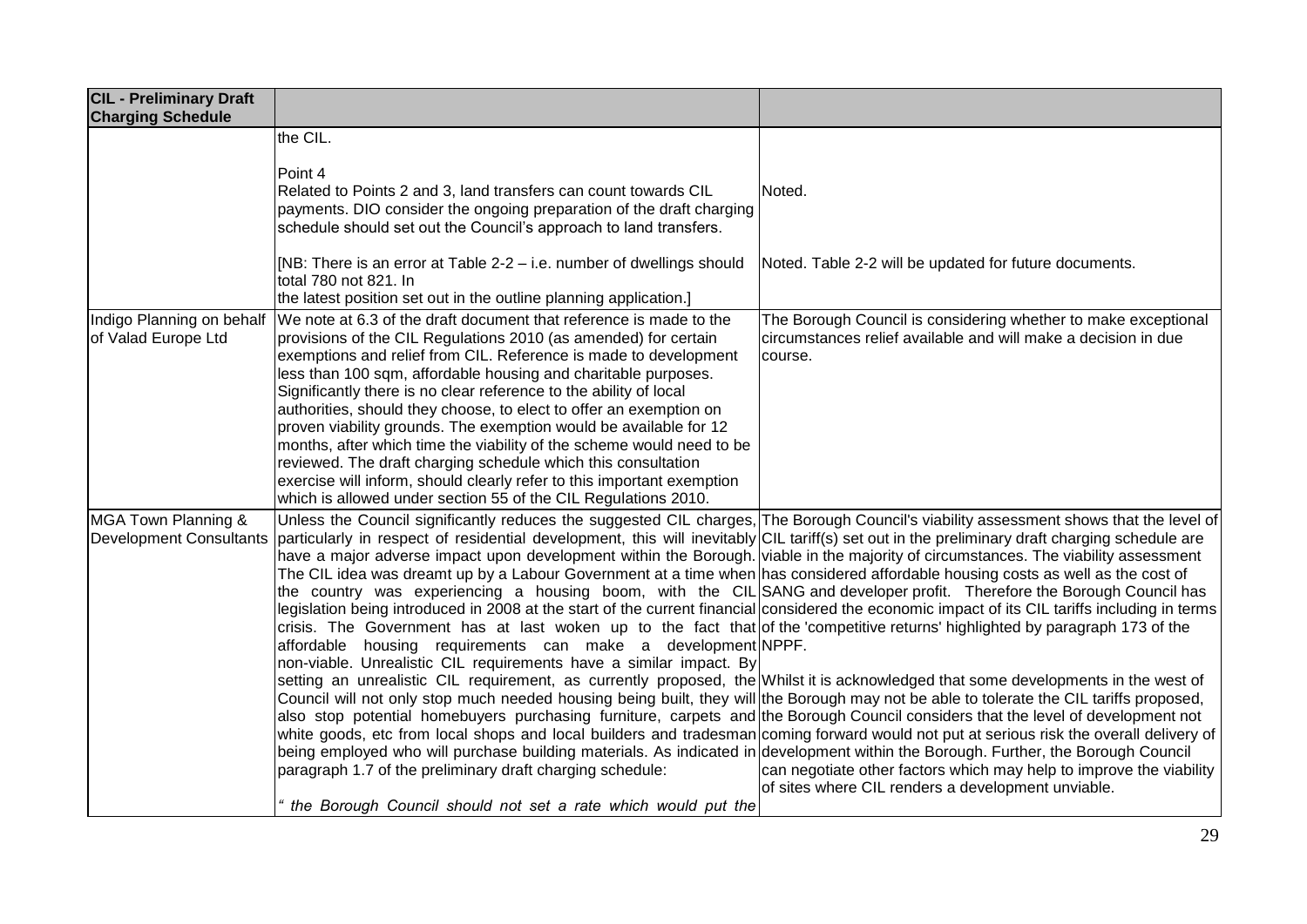| <b>CIL - Preliminary Draft</b><br><b>Charging Schedule</b> |                                                                                                                                                                                                                                                                                                                                                                                                                                                                                                                                                                                                                   |                                                                                                                                                                                                                                                                                                                                                                                                                                                                                     |
|------------------------------------------------------------|-------------------------------------------------------------------------------------------------------------------------------------------------------------------------------------------------------------------------------------------------------------------------------------------------------------------------------------------------------------------------------------------------------------------------------------------------------------------------------------------------------------------------------------------------------------------------------------------------------------------|-------------------------------------------------------------------------------------------------------------------------------------------------------------------------------------------------------------------------------------------------------------------------------------------------------------------------------------------------------------------------------------------------------------------------------------------------------------------------------------|
|                                                            | delivery of the majority of development within the Borough at serious However, the Borough Council will need to update the viability<br>risk."<br>Paragraph 173 of the National Planning Policy Framework indicates:                                                                                                                                                                                                                                                                                                                                                                                              | assessment when it publishes its draft charging schedule. As such<br>any change in viability may require adjustments to the final level of<br>charge set.                                                                                                                                                                                                                                                                                                                           |
|                                                            | "To ensure viability, the costs of any requirements likely to be applied<br>to development, such as requirements for affordable housing,<br>standards, infrastructure contributions or other requirements should,<br>when taking account of the normal cost of development and<br>mitigation, provide competitive returns to a willing land owner and<br>willing developer to enable the development to be deliverable".                                                                                                                                                                                          |                                                                                                                                                                                                                                                                                                                                                                                                                                                                                     |
|                                                            | In the 12 months to the end of June this year, there were just 98,670<br>new housing starts in England, 10% down on the previous year. An<br>additional 150,000 starts per year are required not only to attempt to<br>avoid an impending housing crisis, but also to help kick-start the<br>economy. CIL payments must not be treated as a cash cow by local<br>councils. Unrealistic CIL requirements will damage the local and<br>national economy and frustrate the aspirations of current and<br>potential future home owners and occupiers to move or indeed climb<br>the first step on the housing ladder. |                                                                                                                                                                                                                                                                                                                                                                                                                                                                                     |
| Thomas Eggar LLP on<br>behalf of Asda Stores Ltd           | The Viability Report contains retail development assumptions that in Noted, an allowance for S106 will be incorporated into an updated<br>our view are inadequate as they do not make allowance for:<br>1. .106 contributions which will need to be paid by developers in<br>addition to the CIL payments; or<br>2. The costs involved in obtaining planning permission for a<br>development scheme.<br>Furthermore the Viability Report states that failing to allow for these                                                                                                                                   | viability study to accompany the draft charging schedule. However<br>such S106 contributions will be limited after the implementation of<br>CIL given that if an infrastructure project or type is on the list<br>published by a charging authority it can only be funded through<br>CIL or if it is excluded only 5 S106 obligations can contribute.<br>Therefore the opportunities for requesting large scale S106<br>contributions from individual applications will be limited. |
|                                                            | costs will enable it to "obtain a true value for CIL".<br>By excluding the potentially large s.106 costs and the costs of<br>obtaining planning permission (examples of which are set out at<br>schedule 1 to this letter), the Council has underestimated the true<br>cost of convenience retail developments and artificially inflated the                                                                                                                                                                                                                                                                      | In terms of the costs involved with obtaining planning permission<br>the viability assessment uses an assumption of 12% of<br>construction costs for professional and other fees. It is noted on<br>page 77 of the publication 'Development, Viability & Planning'                                                                                                                                                                                                                  |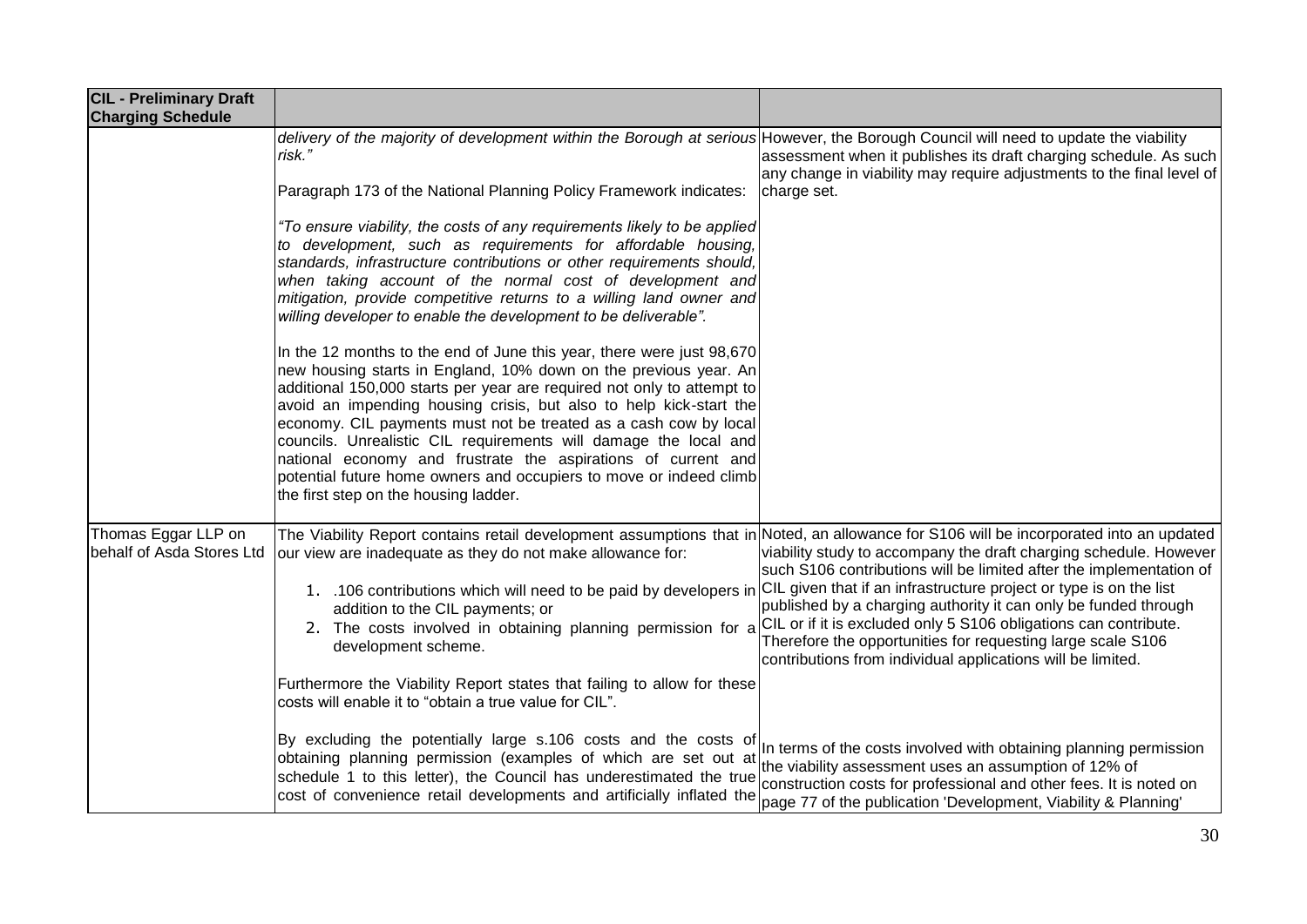| <b>CIL - Preliminary Draft</b><br><b>Charging Schedule</b> |                                                                                                                                                                                                                                                                                                                                                                                                                                                                                                                                                                                              |                                                                                                                                                                                                                                                                                                                                                                                                                                                                                                                                                                      |
|------------------------------------------------------------|----------------------------------------------------------------------------------------------------------------------------------------------------------------------------------------------------------------------------------------------------------------------------------------------------------------------------------------------------------------------------------------------------------------------------------------------------------------------------------------------------------------------------------------------------------------------------------------------|----------------------------------------------------------------------------------------------------------------------------------------------------------------------------------------------------------------------------------------------------------------------------------------------------------------------------------------------------------------------------------------------------------------------------------------------------------------------------------------------------------------------------------------------------------------------|
|                                                            | relevant benchmark land values used for the financial viability (reference 10 in the viability assessment) an allowance for<br>models. This will, in turn, have inflated the amount of CIL proposed.                                                                                                                                                                                                                                                                                                                                                                                         | professional fees can be in the region of 12%-15%, with 12% used<br>for simpler projects and 15% for large complex ones. The 12%<br>assumption used in the viability assessment is considered to be<br>within appropriate parameters for an assessment of viability at a<br>strategic level although the updated viability assessment will allow<br>15% fees when considering the larger more complex notional<br>developments (i.e. major regeneration,<br>convenience/comparison/retail warehouse at 10,000sqm, office at<br>6,000sqm and industrial at 3,000sqm). |
|                                                            | Although the Council has taken the economics of regeneration<br>projects into account when conducting its viability assessments for<br>large-scale comparison-retail led schemes, it does not appear to have<br>taken the same approach for any of the other types of development<br>assessed.                                                                                                                                                                                                                                                                                               | The viability assessment is a strategic level assessment of<br>economic viability and cannot consider every development<br>permutation that may come forward over the Core Strategy period<br>but should focus on those developments that are likely to arise.<br>Major comparison retail led regeneration was considered in the<br>study as this is included within Policy CP10 of the adopted Core<br>Strategy.                                                                                                                                                    |
|                                                            | As you will be aware, Regulation 40 of the CIL Regulations only The viability assessment bases viability assumptions for<br>permits developers to deduct pre-existing floorspace from the CIL non-residential development on the gross level of development<br>calculation if it is 'in lawful use'. 'Lawful use' is defined in Regulation<br>40 (10) and essentially requires part of a building to have been in use units has been taken into account.<br>for a six month continuous period in the twelve months before the<br>date of the planning permission permitting the development. | coming forward not the net level. As such the possibility of vacant                                                                                                                                                                                                                                                                                                                                                                                                                                                                                                  |
|                                                            | However, many regeneration projects on brownfield land involve<br>demolishing, converting or redeveloping buildings that have lain<br>vacant for some time. This is particularly true of schemes which<br>involve changes of use from Employment Land, where the fact that a<br>unit has been vacant for a considerable time is often a key factor in<br>the Council's decision to grant planning permission for the scheme.                                                                                                                                                                 |                                                                                                                                                                                                                                                                                                                                                                                                                                                                                                                                                                      |
|                                                            | The Viability Report considered the impact of CIL on the viability of<br>conversion/regeneration schemes for all types of development<br>involving vacant units, however it does acknowledge that the<br>economics of conversion schemes are very different to those of new<br>build schemes. It is difficult to see how the Council can assess                                                                                                                                                                                                                                              | Aside from the consideration of office conversions to residential<br>within Camberley Town Centre as an example of how some build<br>costs could be reduced, the Borough Council is unaware of the<br>viability assessment considering conversion/regeneration for all                                                                                                                                                                                                                                                                                               |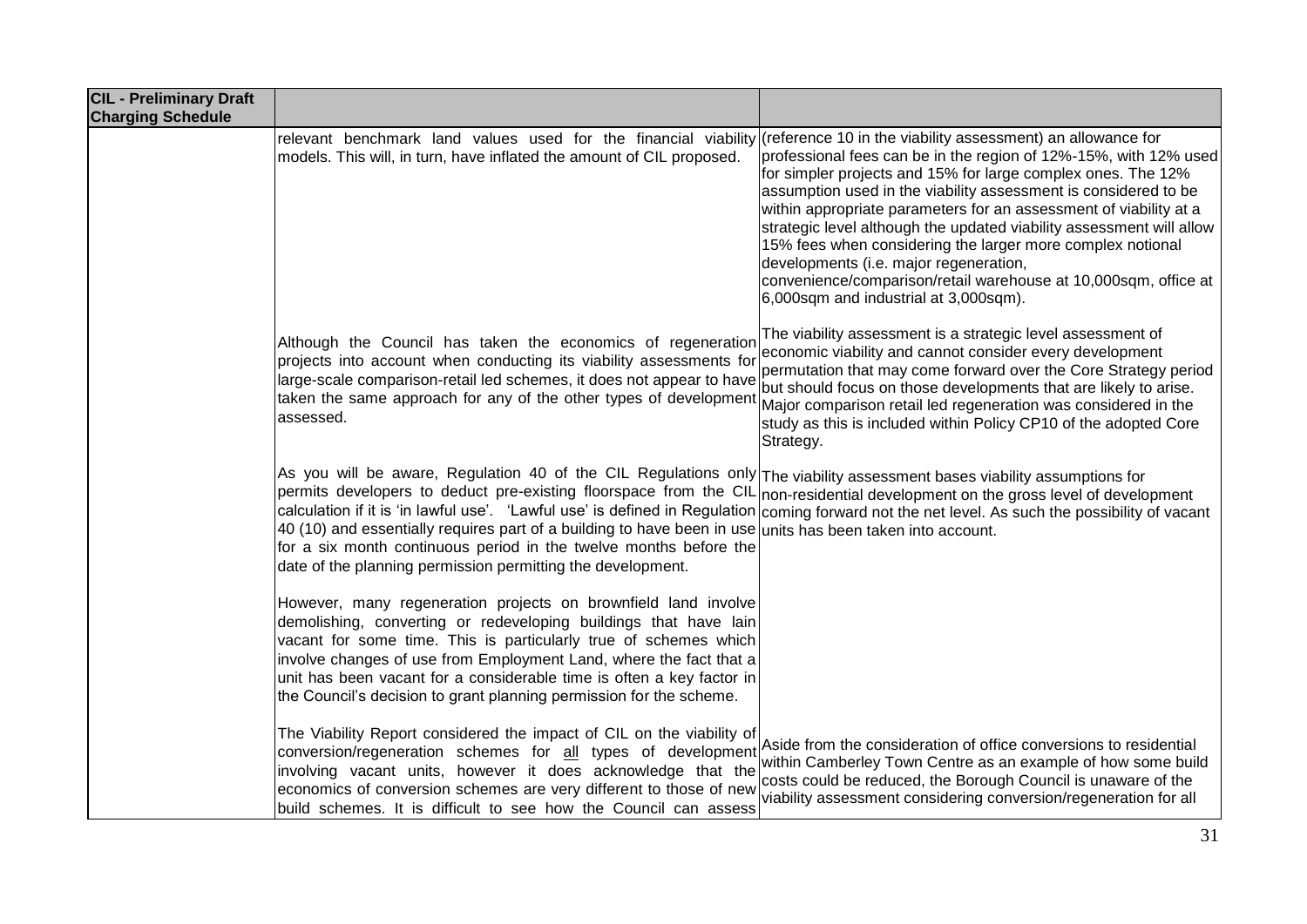| <b>CIL - Preliminary Draft</b><br><b>Charging Schedule</b> |                                                                                                                                                                                                                                                               |                                                                                                                                                                                                                                                                                                                                                                                                                                                                        |
|------------------------------------------------------------|---------------------------------------------------------------------------------------------------------------------------------------------------------------------------------------------------------------------------------------------------------------|------------------------------------------------------------------------------------------------------------------------------------------------------------------------------------------------------------------------------------------------------------------------------------------------------------------------------------------------------------------------------------------------------------------------------------------------------------------------|
|                                                            | whether the imposition of CIL will put the majority of these schemes types of development. This is because considering all schemes as<br>at risk, without having considered its impact on their viability.                                                    | gross floorspace (i.e. replacing vacant units) is the worse case<br>scenario in terms of viability and this is what has been considered<br>in the viability assessment.                                                                                                                                                                                                                                                                                                |
|                                                            | For these reasons, we would ask that the Council undertakes a<br>fundamental rethink of its position, and substantially alters its<br>Charging Schedule in so far as it relates to retail development in<br>general, and supermarket retailing in particular. | The Borough Council will consider whether adjustments to the<br>proposed CIL charges are required following an update of the<br>viability assessment.                                                                                                                                                                                                                                                                                                                  |
|                                                            | And accordingly, we would request that the Council:                                                                                                                                                                                                           |                                                                                                                                                                                                                                                                                                                                                                                                                                                                        |
|                                                            | Adopts a single flat rate levy across all development within its<br>boundaries; and/or                                                                                                                                                                        | CIL charges should be based on economic viability evidence. With<br>variation in viability across the Borough it is considered<br>appropriate to apply differential charges.                                                                                                                                                                                                                                                                                           |
|                                                            | Reduces the CIL charges for convenience retail units to the The viability evidence may not support this.<br>same level proposed for comparison retail;                                                                                                        |                                                                                                                                                                                                                                                                                                                                                                                                                                                                        |
|                                                            | Introduces exceptional circumstances relief; and<br>Produces a draft staged payments policy that ensures that<br>developers are not disadvantaged by submitting an<br>application for full, rather than outline planning permission.                          | The Borough Council is considering its policy with respect to<br>exceptional circumstances relief and a payment instalment policy.                                                                                                                                                                                                                                                                                                                                     |
| <b>CIL Pre Draft - General</b>                             |                                                                                                                                                                                                                                                               |                                                                                                                                                                                                                                                                                                                                                                                                                                                                        |
| <b>Comments</b>                                            |                                                                                                                                                                                                                                                               |                                                                                                                                                                                                                                                                                                                                                                                                                                                                        |
| Chobham Parish Council                                     | Paragraph 2.5: Is the number of anticipated units in table 2-1 likely to<br>be affected by the Community Infrastructure Levy itself?                                                                                                                          | No. Some sites identified with the Borough Council's Strategic<br>Housing Land Availability Assessment (SHLAA) may not come<br>forward as a result of viability issues ( a small proportion of sites<br>as set out in the draft viability assessment at paragraphs<br>4.10-4.19). However the Borough Council will still have to allocate<br>sufficient sites in a Site Allocations LDD to meet the Core Strategy<br>target of 3,240 net additional dwellings to 2028. |
|                                                            | Paragraph 2.8: On the numbers given, we make the total units 780,<br>not 821 as table 2-2 states.                                                                                                                                                             | Noted. Figure of 780 is correct and will be updated in future<br>documents.                                                                                                                                                                                                                                                                                                                                                                                            |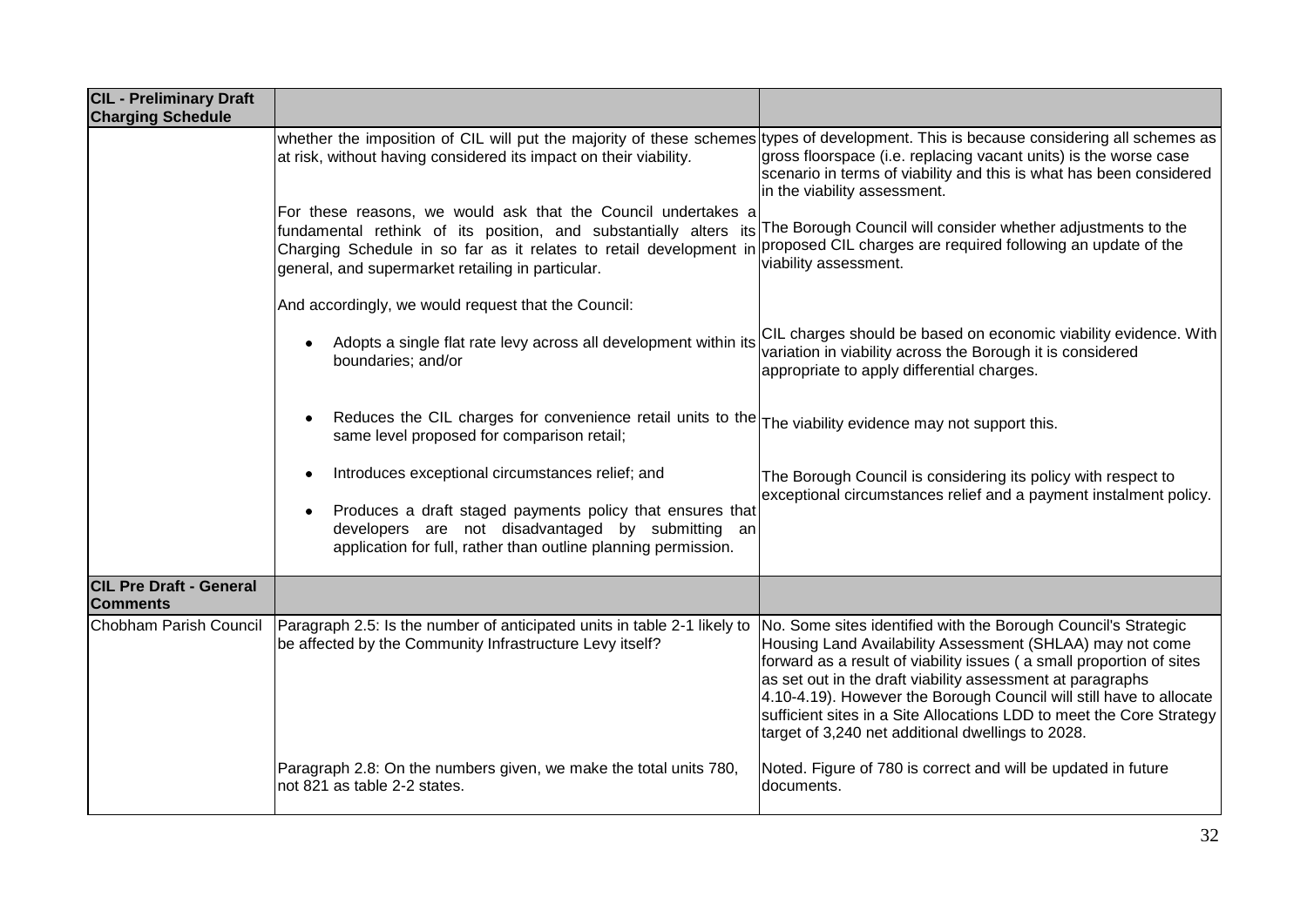| <b>CIL - Preliminary Draft</b><br><b>Charging Schedule</b> |                                                                                                                                                                                                                                                                                                                         |                                                                                                                                                                                                                                                                                                                                                                                                                                                                                                                                                                               |
|------------------------------------------------------------|-------------------------------------------------------------------------------------------------------------------------------------------------------------------------------------------------------------------------------------------------------------------------------------------------------------------------|-------------------------------------------------------------------------------------------------------------------------------------------------------------------------------------------------------------------------------------------------------------------------------------------------------------------------------------------------------------------------------------------------------------------------------------------------------------------------------------------------------------------------------------------------------------------------------|
|                                                            | Paragraph 3.2: What are the arrangements for cross-borough CIL<br>charging, for example on a redevelopment project such as the former<br>DERA site in Longcross (largely under Runnymede Borough<br>Council), where a neighbouring borough will be required to bear a<br>proportion of the infrastructure requirements? | Runnymede Borough Council will be the charging authority for<br>development at the DERA site and as such Surrey Heath will not<br>be in receipt of any CIL contributions arising from this<br>development, should CIL be used to raise contributions instead of<br>S106. However, Surrey Heath will continue to work with<br>Runnymede to ensure that any development at the DERA site<br>provides an appropriate and acceptable level of infrastructure<br>whether through CIL or S106.                                                                                      |
|                                                            | Paragraph 3.13: If other boroughs and districts are to benefit from<br>Enterprise M3 LEP funding, why is there no expectation that Surrey<br>Heath will receive anything?                                                                                                                                               | Surrey Heath is not identified for major growth such as locations<br>like Basingstoke and therefore the realistic expectation is that less<br>LEP funding will be diverted to Surrey Heath. However, the<br>Borough Council will continue to apply/lobby the LEP for fund<br>when opportunities arise.                                                                                                                                                                                                                                                                        |
|                                                            | Paragraph 4.1: If a development includes its own SANG within the<br>curtilage, will it still be subject to CIL charges for SANG?                                                                                                                                                                                        | Yes. Individual sites cannot be excluded from CIL and as such<br>once implemented CIL will apply to all sites coming forward with<br>contributions spent of identified infrastructure projects/types.<br>However, there are mechanisms available to the Borough Council<br>such as exceptional circumstances relief to ensure that the<br>burdens of complying with CIL and any bespoke infrastructure<br>requirements such as an on-site SANG can be reduced.                                                                                                                |
|                                                            | Paragraph 5.12: Are there potential cases where the boundary of the<br>eastem/westem charging zone may divide one road? If so, could this<br>lead to a 25% CIL charge disparity between adjacent properties?<br>Similarly, has the Surrey Heath tariff been compared to that of<br>adjacent boroughs?                   | This is a possibility and is allowed under the CIL Regulations<br>providing that any charging zones are based on evidence of<br>viability alone. The only area where a 25% difference in charges<br>may be seen in residential areas immediately adjacent to one<br>another is a very small area which lies within Deepcut and is<br>surrounded by the Princess Royal Barracks allocation. This area<br>sits within West End Parish and would be subject to a £250<br>charge not £200, however this area also lies within 400m of the<br>SPA and is unlikely to be developed. |
|                                                            | Paragraph 5.16: The figure of 1,254sqm net estimated floor space for<br>East Zone residential (C3) in Table 5-3 seems far too low. Has an<br>error been made with this figure?                                                                                                                                          | No error. The figure is based on the number of dwellings expected<br>to come forward in the east charging zone according to the Core<br>Strategy (140 net additional) and is then further based on the net<br>additional floorspace likely to come forward from these 140<br>dwellings.                                                                                                                                                                                                                                                                                       |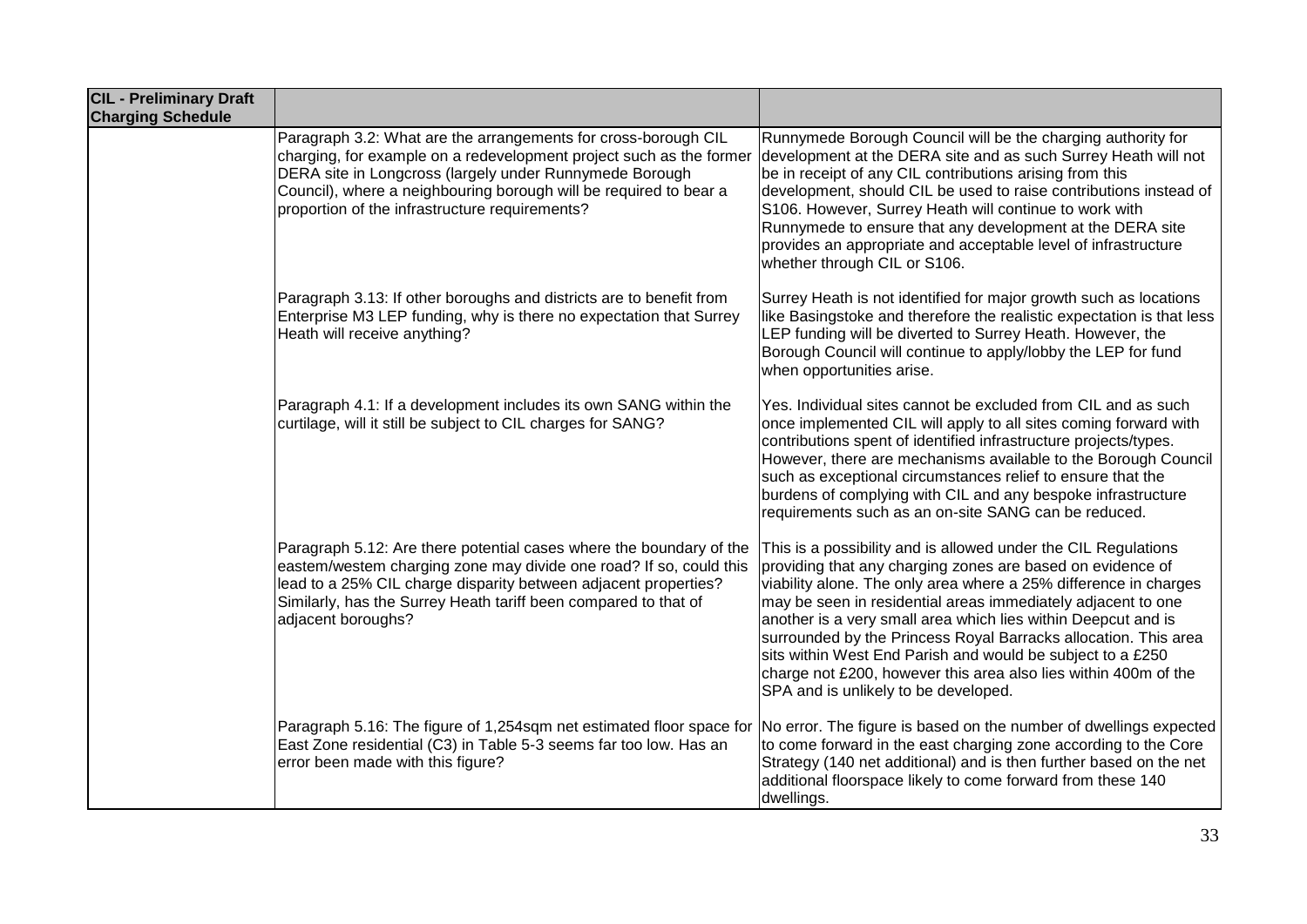| <b>CIL - Preliminary Draft</b><br><b>Charging Schedule</b> |                                                                                                                                                                                                                                                                                                                                                                                                                                         |                                                                                                                                                                                                                                                                                                                                                                                                                                                                                                                                                                    |
|------------------------------------------------------------|-----------------------------------------------------------------------------------------------------------------------------------------------------------------------------------------------------------------------------------------------------------------------------------------------------------------------------------------------------------------------------------------------------------------------------------------|--------------------------------------------------------------------------------------------------------------------------------------------------------------------------------------------------------------------------------------------------------------------------------------------------------------------------------------------------------------------------------------------------------------------------------------------------------------------------------------------------------------------------------------------------------------------|
|                                                            | Paragraph 5.5: what constitutes a "sales area" in garden centres,<br>petrol stations etc.? Is it internal floor space or does it include outside<br>areas as well?                                                                                                                                                                                                                                                                      | Sales areas would include internal floor area but not outside areas<br>as this does not constitute 'floor area'.                                                                                                                                                                                                                                                                                                                                                                                                                                                   |
|                                                            | Paragraph 6.2: Will the Parishes be consulted in considerations for<br>any arrangement of transferring a 'meaningful' proportion of CIL to<br>them? Will there be a process for the Parishes to formally propose<br>infrastructure projects in their area?                                                                                                                                                                              | The CIL Regulations may set out a definition of 'meaningful<br>proportion' and as such the Borough Council would be tied to this<br>and therefore consultation would not be required. However,<br>should the proportion not be defined the Borough Council will<br>consult with the Parishes. If any CIL funds are transferred, it will<br>be for the Parishes to determine on what infrastructure projects<br>they spend CIL not the Borough Council. A formal procedure for<br>this may be necessary but is not included in the CIL Regulations<br>at this time. |
| English Heritage (South<br>East Region)                    | Thank you for advising English Heritage of the consultation on these<br>draft documents.                                                                                                                                                                                                                                                                                                                                                |                                                                                                                                                                                                                                                                                                                                                                                                                                                                                                                                                                    |
|                                                            | English Heritage advises that CIL charging authorities identify the Noted, but this is not necessary for the purposes of a CIL charging<br>ways in which CIL, planning obligations and other funding streams schedule.<br>can be used to implement the policies within the Local Development<br>Framework aimed at and achieving the conservation and<br>enhancement of the historic environment, heritage assets and their<br>setting. |                                                                                                                                                                                                                                                                                                                                                                                                                                                                                                                                                                    |
| <b>Environment Agency</b><br>South East                    | We are pleased to see that the Council has recognised developer<br>contribution as a way of raising funds for the provision of<br>infrastructure which serves and benefits new developments within<br>Surrey Heath.                                                                                                                                                                                                                     | Noted.                                                                                                                                                                                                                                                                                                                                                                                                                                                                                                                                                             |
|                                                            | Flood risk                                                                                                                                                                                                                                                                                                                                                                                                                              |                                                                                                                                                                                                                                                                                                                                                                                                                                                                                                                                                                    |
|                                                            | Surrey Heath has known flood risk issues within the catchment area<br>of the Hale and Addlestone Bourne. High rainfall events have<br>resulted in the rivers overtopping their banks, notably in November<br>2000, October 1993, April 1990, and September 1968. These storms<br>resulted in several houses being flooded and roads being blocked.                                                                                      | Noted.                                                                                                                                                                                                                                                                                                                                                                                                                                                                                                                                                             |
|                                                            | In August 2006, many properties in Windlesham, Lightwater, West                                                                                                                                                                                                                                                                                                                                                                         |                                                                                                                                                                                                                                                                                                                                                                                                                                                                                                                                                                    |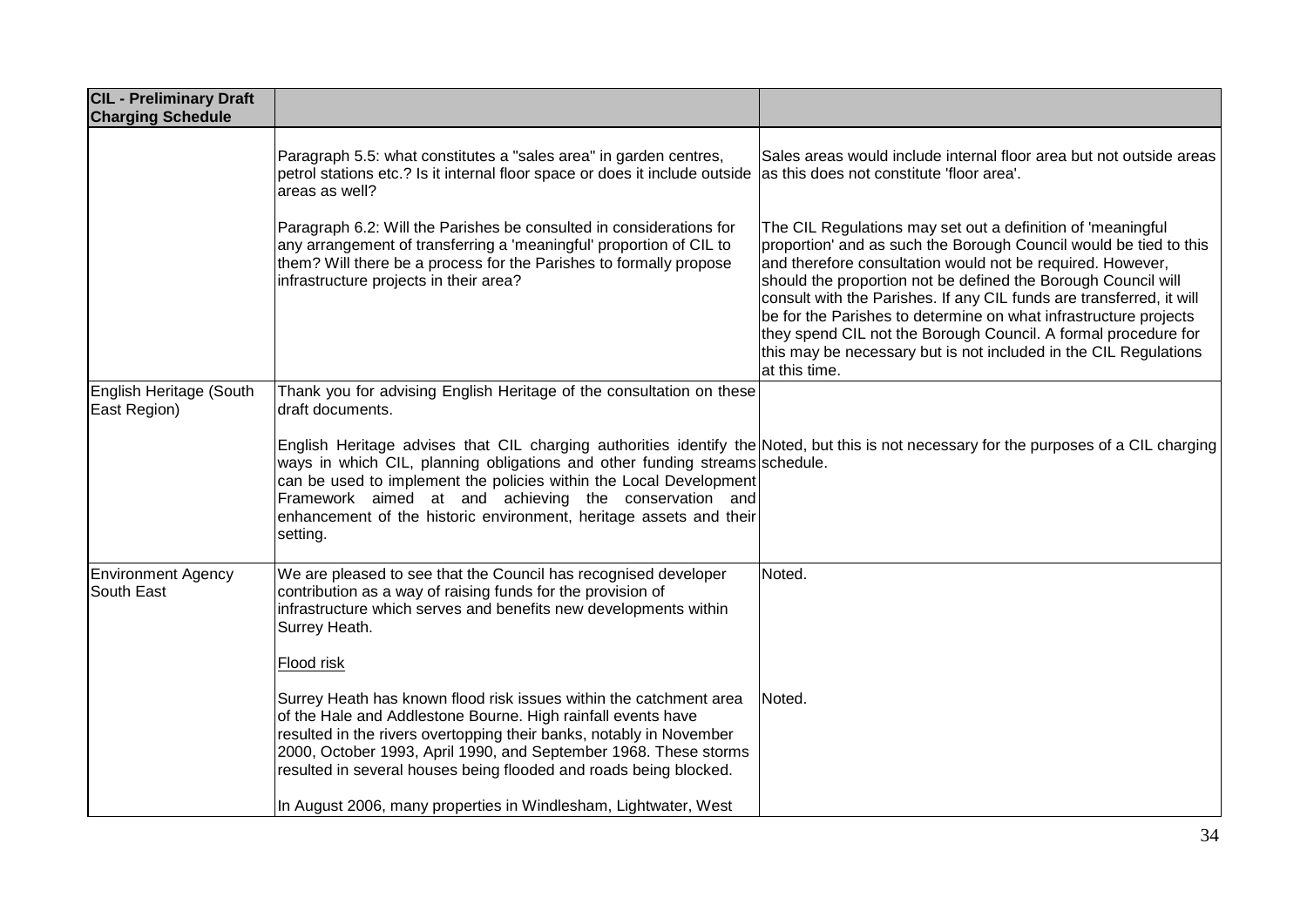| <b>CIL - Preliminary Draft</b><br><b>Charging Schedule</b> |                                                                                                                                                                                                                                                                                                                                                                                                                                                                                                                                                                                                                                                                                                                                                  |        |
|------------------------------------------------------------|--------------------------------------------------------------------------------------------------------------------------------------------------------------------------------------------------------------------------------------------------------------------------------------------------------------------------------------------------------------------------------------------------------------------------------------------------------------------------------------------------------------------------------------------------------------------------------------------------------------------------------------------------------------------------------------------------------------------------------------------------|--------|
|                                                            | End and Chobham were flooded internally and externally. The<br>principle flooding sources were a combination of fluvial, surface and<br>sewer water. Areas within the catchment with known flooding<br>problems include Bagshot, Chobham, West End, Windlesham and<br>Lightwater.                                                                                                                                                                                                                                                                                                                                                                                                                                                                |        |
|                                                            | Community Infrastructure Levy (CIL) provides opportunities to provide<br>further flood reduction measures that could help reduce flood risk<br>issues highlighted in the Council's SFRA. There are a number of<br>flood risk related activities which the Council will be undertaking in<br>2013 / 2014. The Council submitted bids to the Environment Agency<br>for two Flood Defence Grant in Aid (FDGiA) schemes in May 2012.<br>The bids were initially assessed in June and they have now<br>progressed to the next stage for full high-level assessment.<br>These schemes, when implemented will support proposed future<br>developments in the areas in question by contributing towards<br>minimising flood risk to people and property. |        |
|                                                            | The Council may choose to use the Community Infrastructure Levy to Noted, this may be an infrastructure type the Borough Council<br>raise funds from developers to support any appropriate flood defence places onto the Regulation 123 statement.<br>infrastructures which are recommended by studies.                                                                                                                                                                                                                                                                                                                                                                                                                                          |        |
|                                                            | Contributions could also be made towards regional SuDS schemes<br>such as large scale attenuation ponds, detention basins, etc. Not only<br>would this provide benefits in terms of reducing surface water runoff<br>from larger areas of Surrey Heath, thereby reducing existing surface<br>water flooding issues in the Borough, but depending on the design<br>could also provide amenity benefits.                                                                                                                                                                                                                                                                                                                                           | Noted. |
|                                                            | Contributions could also be made to providing off site floodplain<br>compensation and/or flood storage schemes helping to<br>increase/maintain fluvial flood plain storage in the Borough. The<br>cumulative impact of smaller developments such as extensions etc<br>can have a noticeable impact in terms of reducing floodplain storage,<br>while at the same time are impractical to mitigate on a site by site<br>basis. Given this, it may be worth considering whether contributions<br>from such developments could go towards providing off site flood<br>storage areas (where opportunities exist) to help counter the                                                                                                                 |        |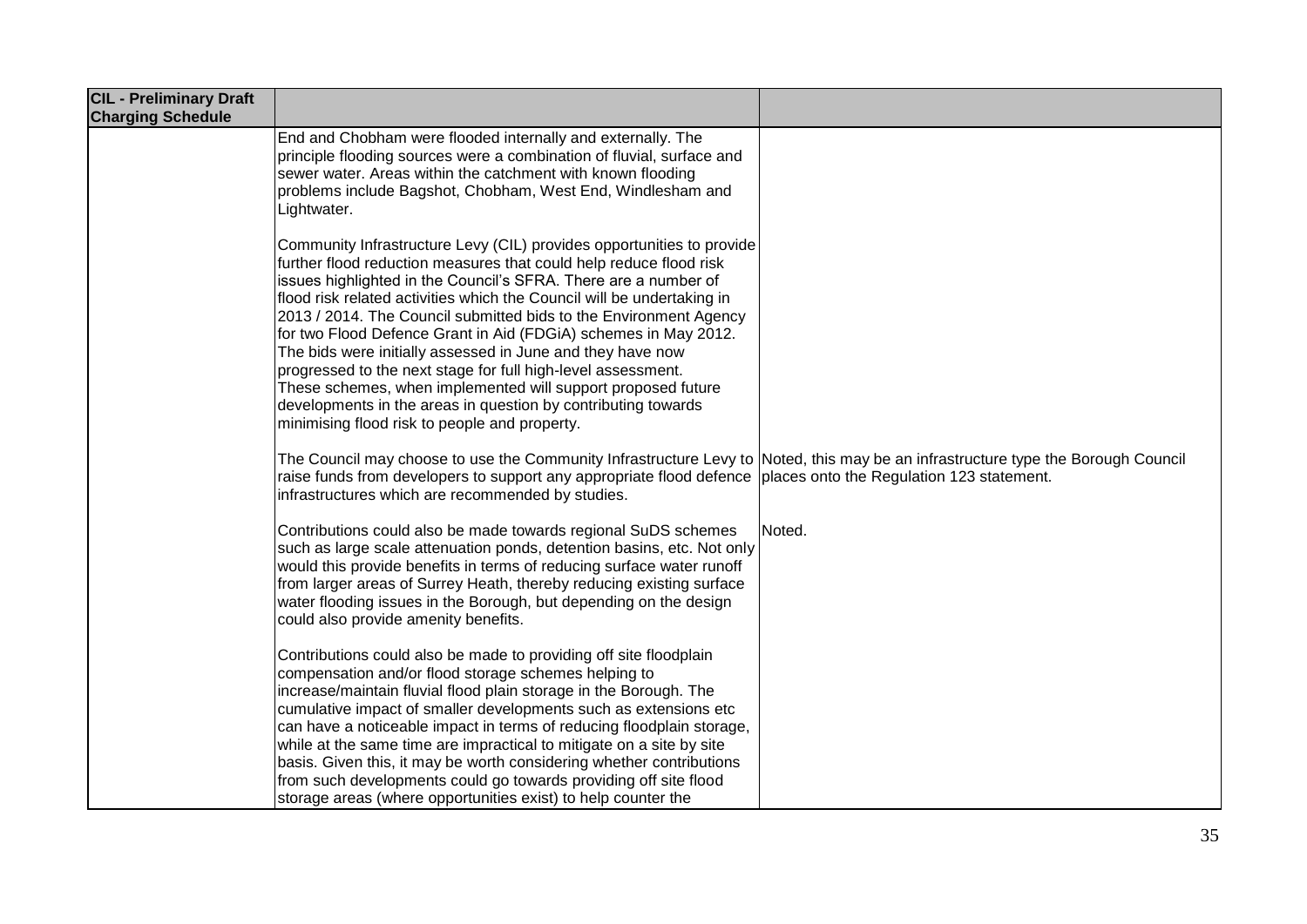| <b>CIL - Preliminary Draft</b><br><b>Charging Schedule</b> |                                                                                                                                                                                                                                                                                                                                                                                                                                                                                 |                                                                   |
|------------------------------------------------------------|---------------------------------------------------------------------------------------------------------------------------------------------------------------------------------------------------------------------------------------------------------------------------------------------------------------------------------------------------------------------------------------------------------------------------------------------------------------------------------|-------------------------------------------------------------------|
|                                                            | cumulative impact of smaller development.                                                                                                                                                                                                                                                                                                                                                                                                                                       |                                                                   |
|                                                            | <b>Biodiversity</b>                                                                                                                                                                                                                                                                                                                                                                                                                                                             |                                                                   |
|                                                            | Costings have been estimated for SANGs; parks and gardens and<br>amenity greenspace, but there is no mention of spending the funds<br>on biodiversity specifically, or on creating new habitats. While this<br>may be included within SANGs and amenity greenspace, the Local<br>Authority may consider contributions towards biodiversity, which is in<br>line with the local authority's biodiversity duty under the Natural<br>Environment and Rural Communities (NERC) Act. | Noted, however this is rolled into SANG costs.                    |
| Highways Agency                                            | The HA will be concerned with proposals that have the potential to<br>impact the safe and efficient operation of the SRN.                                                                                                                                                                                                                                                                                                                                                       | Comments regarding the Strategic Road Network (SRN) are<br>noted. |
|                                                            | We have reviewed the consultation and do not have any comment at<br>this time.                                                                                                                                                                                                                                                                                                                                                                                                  |                                                                   |
| Indigo Planning on behalf<br>of Valad Europe Ltd           | VALAD Europe ('Valad') is the freeholder of Norwich House which is<br>located within a strategic location in Camberley Town Centre. Valad<br>are currently considering future options with regard to their holding<br>given the existing difficulties in the commercial property market,<br>specifically the oversupply of office accommodation in Camberley<br>Town Centre.                                                                                                    |                                                                   |
|                                                            | The implementation of CIL in Surrey Heath and its impacts on the<br>viability of any future proposals is therefore of great interest to Valad<br>who wish to ensure that the tariff is implemented fairly and<br>appropriately.                                                                                                                                                                                                                                                 |                                                                   |
|                                                            | Valad are keen to consolidate their presence in Camberley but do not Noted.<br>wish to see development opportunities adversely impacted by the<br>imposition of an unreasonably high CIL levy. We trust that the above<br>comments will be taken into consideration in the preparation of<br>Surrey Heath's draft charging schedule which we look forward to<br>reviewing in 2013.                                                                                              |                                                                   |
| Natural England                                            | Thank you for your consultation on the above dated 03 August 2012<br>which was received by Natural England on the same date. We have                                                                                                                                                                                                                                                                                                                                            | Noted                                                             |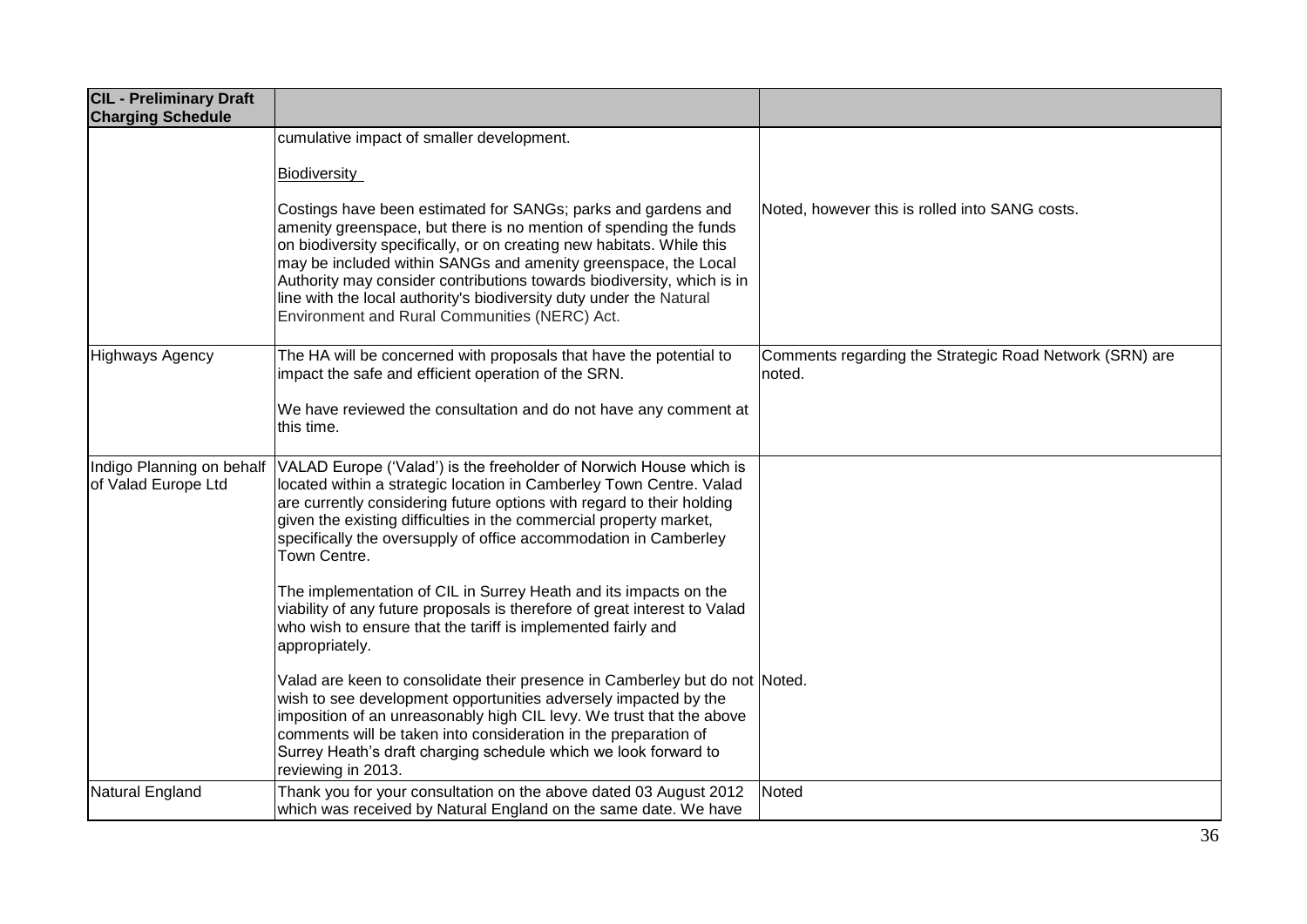| <b>CIL - Preliminary Draft</b><br><b>Charging Schedule</b> |                                                                                                                                                                                                                                                                                                                                                                                                                                                                                                                                                                                                                                                                                                                                                                                                                                                                                                                                                                                                                      |                                                                                                                                                                                                                                                                                                                                                                                    |
|------------------------------------------------------------|----------------------------------------------------------------------------------------------------------------------------------------------------------------------------------------------------------------------------------------------------------------------------------------------------------------------------------------------------------------------------------------------------------------------------------------------------------------------------------------------------------------------------------------------------------------------------------------------------------------------------------------------------------------------------------------------------------------------------------------------------------------------------------------------------------------------------------------------------------------------------------------------------------------------------------------------------------------------------------------------------------------------|------------------------------------------------------------------------------------------------------------------------------------------------------------------------------------------------------------------------------------------------------------------------------------------------------------------------------------------------------------------------------------|
|                                                            | chosen to respond via letter as our concerns relate solely to one<br>issue, that of the Thames Basin Heaths Special Protection Area (TBH<br>SPA).                                                                                                                                                                                                                                                                                                                                                                                                                                                                                                                                                                                                                                                                                                                                                                                                                                                                    |                                                                                                                                                                                                                                                                                                                                                                                    |
|                                                            | <b>HRA Screening</b><br>Natural England was consulted by your Authority on the requirement<br>for the Community Infrastructure Levy (CIL) charging schedule to<br>undergo a Habitats Regulations Assessment (HRA) back in<br>September 2011. We responded on 14 October 2011 (Our ref:33158)<br>concurring with your Authority's view that no HRA was required. This<br>response was issued in error by a member of staff who did not fully<br>understand the potential implications of CIL for the TBH SPA. Natural<br>England hereby retracts this erroneous response and would like to<br>apologise unreservedly for any confusion or difficulty caused. Since<br>the issuing of this incorrect response Natural England's views on CIL<br>have developed significantly and our current view as to the<br>requirement for HRA is set out in Annex 1 of this letter. This is<br>consistent with letters issued to other planning authorities affected by<br>the TBH SPA in response to CIL HRA screening requests. | Noted, however the Borough Council, as the competent authority,<br>disagrees with the assertion that an HRA of a CIL charging<br>schedule is required. The charging schedule is neither a plan nor<br>project and as such there is no requirement or indeed mechanism<br>within either the Habitats Directive or Habitats Regulations for the<br>charging schedule to undergo HRA. |
|                                                            | Natural England welcomes the commitment of your Authority to<br>ensuring that a mechanism is put in place which guarantees that<br>sufficient CIL funds are directed to SPA avoidance measures<br>(Paragraph 6.15 of Consultation document). The means to achieve<br>this is a matter which Natural England will be addressing with all TBH<br>SPA authorities in an upcoming meeting.                                                                                                                                                                                                                                                                                                                                                                                                                                                                                                                                                                                                                               | Noted. The Borough Council remains committed to working with<br>Natural England to ensure an appropriate mechanism is in place<br>at the time of CIL implementation to ensure SPA measures are<br>fully funded. However, even in the absence of such a mechanism<br>the Borough Council is still of the opinion that an HRA of the<br>charging schedule itself is not required.    |
|                                                            | <b>SANG at Princess Royal Barracks, Deepcut</b><br>Natural England has been working with your Authority and other<br>stakeholders for a number of years on the bespoke Suitable<br>Alternative Natural Greenspace (SANG) solution which will allow<br>some 1,200 new dwellings to come forward at Deepcut. We would<br>like to remind your Authority that due to the particular circumstances<br>of this development the SANG requirement is significantly over and<br>above the minimum standard set out in the TBH SPA Delivery<br>Framework. We note your Authority's expectation that a planning<br>application is likely to be agreed for the site prior to the<br>implementation of a CIL charging schedule and therefore all on-site                                                                                                                                                                                                                                                                          | Noted, however it is the intention of the Borough Council to secure<br>the SANG at the Princess Royal Barracks by S106. This SANG<br>is likely to be excluded from a Regulation 123 statement to ensure<br>this remains the case even after implementation of CIL.                                                                                                                 |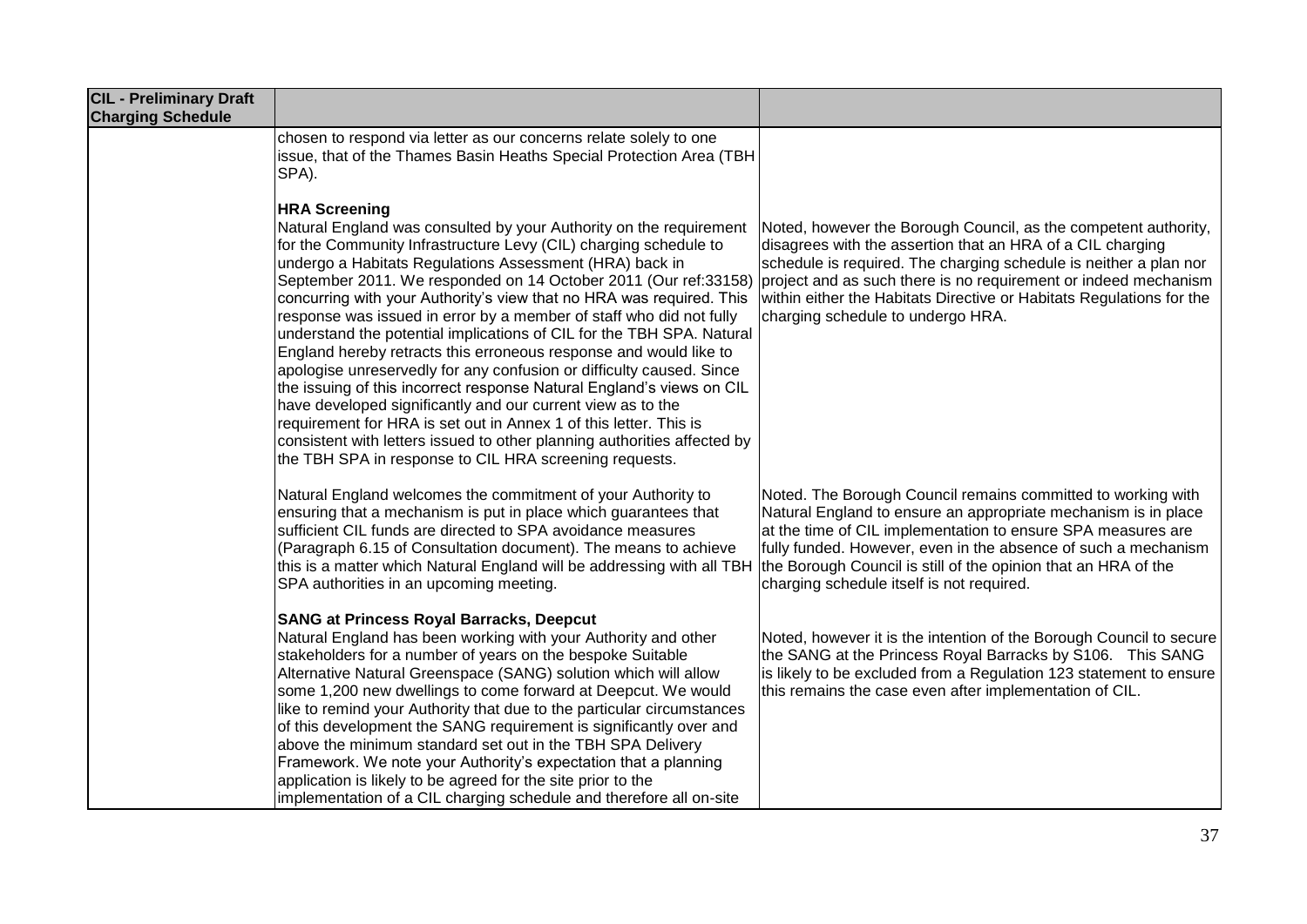| <b>CIL - Preliminary Draft</b><br><b>Charging Schedule</b> |                                                                                                                                                                                                                                                                                                                                                                                                                                                                                                                                                                                                                                                                                                                                                                                                                                                                                                                               |                                                                                                                                                                                                                                                                                                                                                                                                                                                                                                                                                                                                                                                                                                                                                                                   |
|------------------------------------------------------------|-------------------------------------------------------------------------------------------------------------------------------------------------------------------------------------------------------------------------------------------------------------------------------------------------------------------------------------------------------------------------------------------------------------------------------------------------------------------------------------------------------------------------------------------------------------------------------------------------------------------------------------------------------------------------------------------------------------------------------------------------------------------------------------------------------------------------------------------------------------------------------------------------------------------------------|-----------------------------------------------------------------------------------------------------------------------------------------------------------------------------------------------------------------------------------------------------------------------------------------------------------------------------------------------------------------------------------------------------------------------------------------------------------------------------------------------------------------------------------------------------------------------------------------------------------------------------------------------------------------------------------------------------------------------------------------------------------------------------------|
|                                                            | infrastructure, including SANG, will be funded via a legal agreement.<br>However, if for any reason this changes and the bespoke SANG is to<br>be funded by CIL then you should ensure your estimated<br>infrastructure costs are as accurate as possible based on the SANG<br>designs which Natural England has commented on at the<br>pre-application stage.                                                                                                                                                                                                                                                                                                                                                                                                                                                                                                                                                                |                                                                                                                                                                                                                                                                                                                                                                                                                                                                                                                                                                                                                                                                                                                                                                                   |
|                                                            | <b>SANG catchment and CIL contributions</b><br>The Technical Background Document indicates that limited SANG<br>capacity remains at Chobham Place Woods. However, it is the more<br>recent SANG at Blackwater Valley / Hawley Meadows which will<br>provide the majority of capacity in the Borough in the immediate<br>future. The Blackwater Valley / Hawley Meadows SANG has a<br>catchment area of 5km. This means once all capacity at Chobham<br>Place Woods has been used up and assuming no other SANGs have<br>been agreed in the interim that only developments of 9 houses or less implications of fully funding the SANG at Blackwater Valley Park<br>will be permitted within that portion of the Borough outside the<br>catchment area. It is not currently clear whether the implications of<br>this for the funding of the Blackwater Valley / Hawley Meadows<br>SANG through CIL have been fully considered. | The Chobham Place Woods SANG is now at capacity and as<br>such all net additional residential development is being assigned<br>to Blackwater Valley Park (aside from developments of 10+ units<br>outside the 5km catchment). The Borough Council remains<br>committed to implementing a suite of SANG across the Borough<br>and continues to explore opportunities for new SANG which will<br>be required to deliver the Borough's housing target to 2028. The<br>and any future SANG requirements have been considered in the<br>Technical Background Document which accompanied the CIL<br>pre-draft schedule consultation. The TBD considers the amount of<br>revenue likely to be raised by CIL and shows that sufficient CIL<br>funds will come forward to fully fund SANG. |
|                                                            | Annex 1 - Natural England's view on the requirement for CIL<br>charging schedules to undergo assessment under the<br><b>Conservation of Habitats and Species Regulations 2010</b><br>In light of the current draft Community Infrastructure Levy (CIL)<br>legislation, under which planning obligations cannot be used to pool<br>contributions from more than five separate developments, we<br>welcome that the council are seeking Natural England's opinion on<br>whether this document would require a full Habitats Regulations<br>Assessment.                                                                                                                                                                                                                                                                                                                                                                          |                                                                                                                                                                                                                                                                                                                                                                                                                                                                                                                                                                                                                                                                                                                                                                                   |
|                                                            | Surrey Heath Borough Council have an agreed approach which will<br>need to continue to provide and maintain sufficient Suitable                                                                                                                                                                                                                                                                                                                                                                                                                                                                                                                                                                                                                                                                                                                                                                                               |                                                                                                                                                                                                                                                                                                                                                                                                                                                                                                                                                                                                                                                                                                                                                                                   |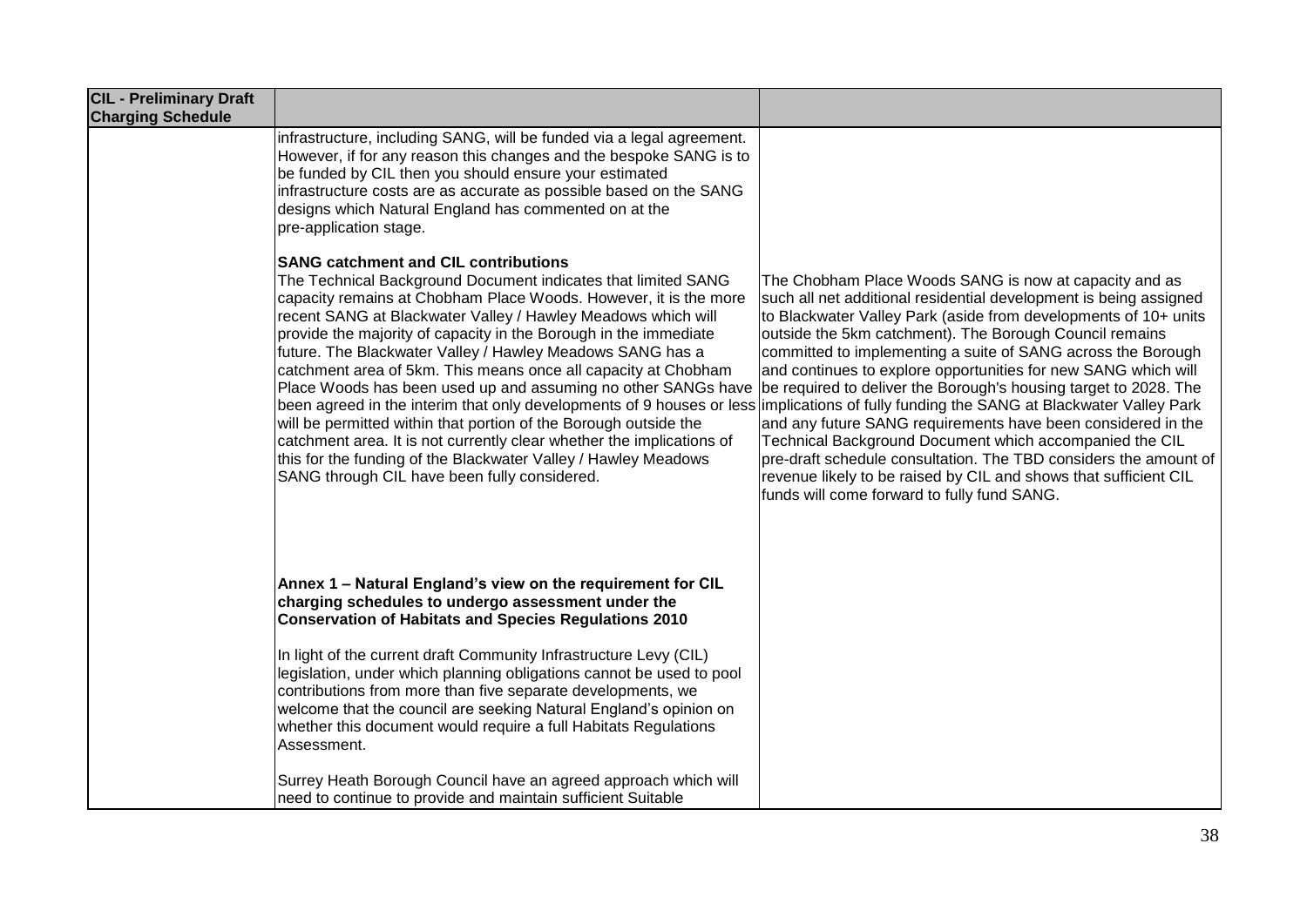| <b>CIL - Preliminary Draft</b><br><b>Charging Schedule</b> |                                                                                                                                                                                                                                                                                                                                                                                                                                                                                                                                               |  |
|------------------------------------------------------------|-----------------------------------------------------------------------------------------------------------------------------------------------------------------------------------------------------------------------------------------------------------------------------------------------------------------------------------------------------------------------------------------------------------------------------------------------------------------------------------------------------------------------------------------------|--|
|                                                            | Alternative Natural Greenspace (SANG) in perpetuity (in addition to<br>Strategic Access Management and Monitoring), to avoid impacts from<br>residential development within 5km of the Thames Basin Heaths<br>Special Protection Area (TBHSPA). As competent authority, the<br>council must satisfy itself that the proposed CIL approach is<br>compliant with the Conservation of Habitats and Species Regulations<br>2010 (the 'Habitats Regulations').                                                                                     |  |
|                                                            | Natural England has concerns regarding the compliance of the<br>proposed approach with the Habitats Regulations, namely regarding<br>the lack of legal obligation on the local authority to deliver sufficient<br>SANG in perpetuity. Whilst we fully appreciate the council's will and<br>intention to use funds raised from CIL on SANG, we believe that<br>without a mechanism in place which ensures adequate funds are<br>spent on SANG, doubt could remain as to the long term funding of<br>SANG.                                      |  |
|                                                            | Natural England will need to see evidence within the CIL charging<br>schedule produced by Surrey Heath Borough Council that they will<br>still be able to collect the relevant amount of funding to maintain the<br>SANGs in the borough, to the required size and quality for in<br>perpetuity, to mitigate for the housing allocation.                                                                                                                                                                                                      |  |
|                                                            | We consider that, without further evidence any future CIL<br>schedule or SPD could lead to a likely significant effect on the<br>SPA, and therefore that a full Habitats Regulations Assessment<br>must be carried out.                                                                                                                                                                                                                                                                                                                       |  |
|                                                            | This concern is increased by the exemption of affordable housing<br>from the requirement to contribute to CIL. Due to uncertainties in the<br>level and timing of affordable housing coming forward within the 5km<br>zone, there could be a deficit in SANGs funding collected via CIL to<br>offset potential impacts. It is our opinion, and that of the TBH Delivery<br>Framework and Surrey Heath Borough Council's sound Core<br>Strategy, that affordable housing has equal potential to increase<br>recreational pressures on the SPA. |  |
|                                                            | The challenges that Surrey Heath faces are shared by the other                                                                                                                                                                                                                                                                                                                                                                                                                                                                                |  |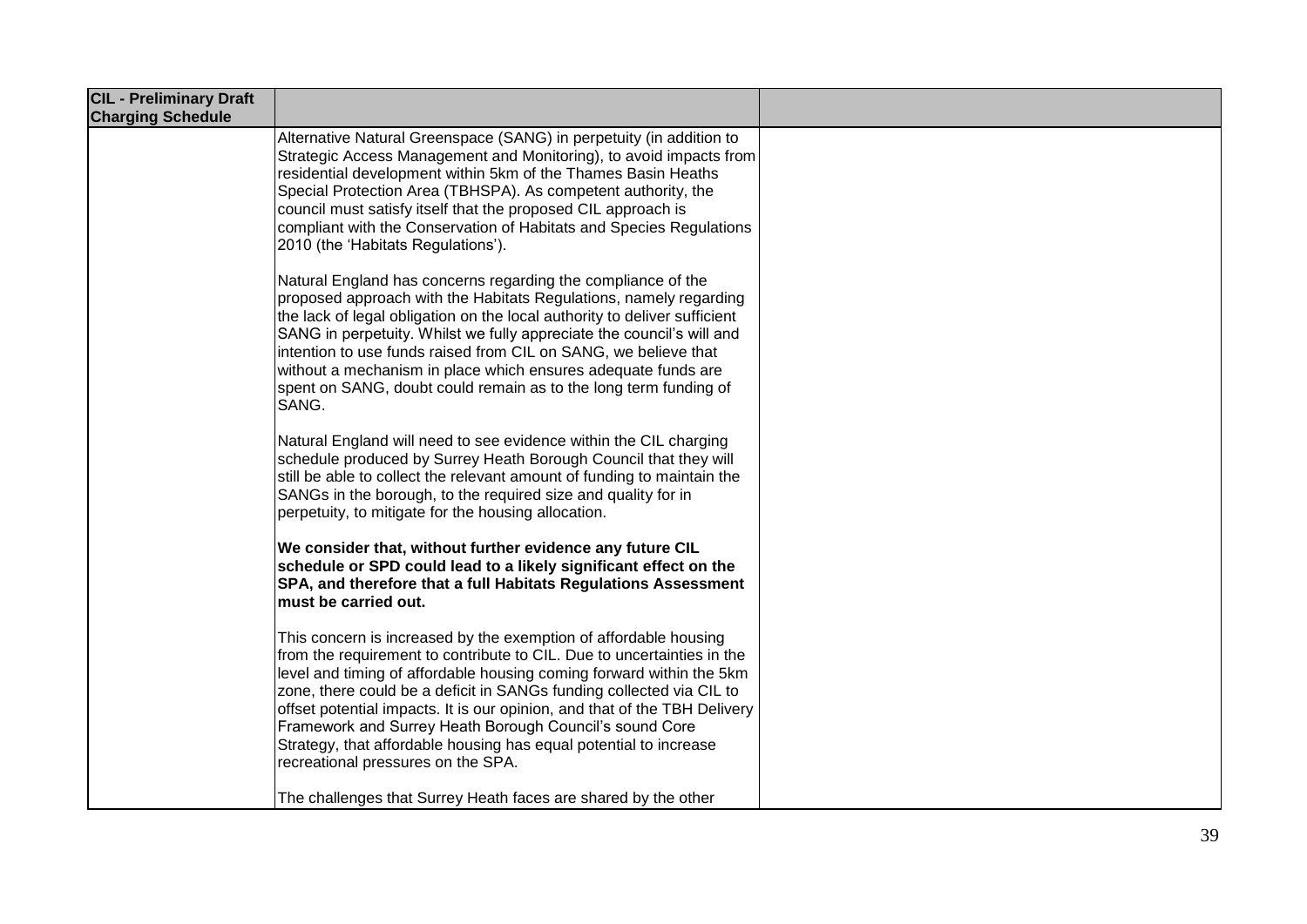| <b>CIL - Preliminary Draft</b><br><b>Charging Schedule</b> |                                                                                                                                                                                                                                                                                                                                                                                                                                                                                                                                                                                                                                                                                                                                                                                                                                                                                                                                                                                                                      |                                                                                                                                                                                                                                                                                                                                                                                                                                                                                                                                                                                                                                                                                                          |
|------------------------------------------------------------|----------------------------------------------------------------------------------------------------------------------------------------------------------------------------------------------------------------------------------------------------------------------------------------------------------------------------------------------------------------------------------------------------------------------------------------------------------------------------------------------------------------------------------------------------------------------------------------------------------------------------------------------------------------------------------------------------------------------------------------------------------------------------------------------------------------------------------------------------------------------------------------------------------------------------------------------------------------------------------------------------------------------|----------------------------------------------------------------------------------------------------------------------------------------------------------------------------------------------------------------------------------------------------------------------------------------------------------------------------------------------------------------------------------------------------------------------------------------------------------------------------------------------------------------------------------------------------------------------------------------------------------------------------------------------------------------------------------------------------------|
|                                                            | Thames Basin Heaths local authorities, who are also trying to secure<br>a solution which satisfies both the new CIL Regulations and Habitats<br>Regulations. We therefore urge the Council to continue to work with<br>the other Thames Basin Heaths authorities (and Natural England) to<br>development an agreed approach.                                                                                                                                                                                                                                                                                                                                                                                                                                                                                                                                                                                                                                                                                         |                                                                                                                                                                                                                                                                                                                                                                                                                                                                                                                                                                                                                                                                                                          |
| RSPB (South East Office)                                   | The RSPB does not question Surrey Heath's firm commitment to the<br>protection of the Thames Basin Heaths SPA, nevertheless we do<br>have serious concerns regarding the implications of the introduction<br>of the Community Infrastructure Levy (CIL) for the delivery of Suitable<br>Alternative Nature Greenspace (SANGs) in the Borough.<br>As the Council knows, it is agreed that SANGs are required (in<br>addition to Strategic Access Management and Monitoring) in line with<br>all net new housing within 5km of the SPA (in Surrey Heath's case,<br>across the whole of the Borough) in order to avoid a likely significant<br>effect on the Annex I ground-nesting bird populations for which the<br>SPA is designated. Without certainty of the delivery of SANGs at the<br>required level, location and timing, net new housing development<br>within the SPA zone of influence will not meet the requirements of the<br>Habitats Regulations and must undergo individual Appropriate<br>Assessment. | Noted.                                                                                                                                                                                                                                                                                                                                                                                                                                                                                                                                                                                                                                                                                                   |
|                                                            | The collection of contributions towards SANGs via CIL (as proposed<br>by the Council's CIL Preliminary Draft Charging Schedule) will<br>remove the critical link between new housing within the Borough and<br>the delivery of SANGs. This creates serious questions as to how the<br>Council will be able to demonstrate that SANGs are delivered:                                                                                                                                                                                                                                                                                                                                                                                                                                                                                                                                                                                                                                                                  | The Borough Council is aware of the potential break in the link<br>between development and SANG funding through the CIL<br>Regulations. The Borough Council notes that the Inspector at the<br>Poole Borough Council CIL examination considered this issue and<br>concluded that 'The fact that the introduction of the CIL will sever<br>the direct link between development and strategic infrastructure<br>does not undermine the capability of the Council to meets its<br>obligations under the Habitats Regulations'. As such the Borough<br>Council considers that SANG can be delivered through CIL and<br>allows the Borough Council to meet its obligations under the<br>Habitats Regulations. |
|                                                            | i) at the necessary level to mitigate recreational pressure from all net<br>new housing within the 5km zone of influence;                                                                                                                                                                                                                                                                                                                                                                                                                                                                                                                                                                                                                                                                                                                                                                                                                                                                                            | The estimated level of SANG required to avoid impact from<br>residential development over the Core Strategy period i.e. 3,240<br>net additional dwellings has been calculated in an Infrastructure<br>Needs Assessment and is reproduced in Table 3-1 of the                                                                                                                                                                                                                                                                                                                                                                                                                                             |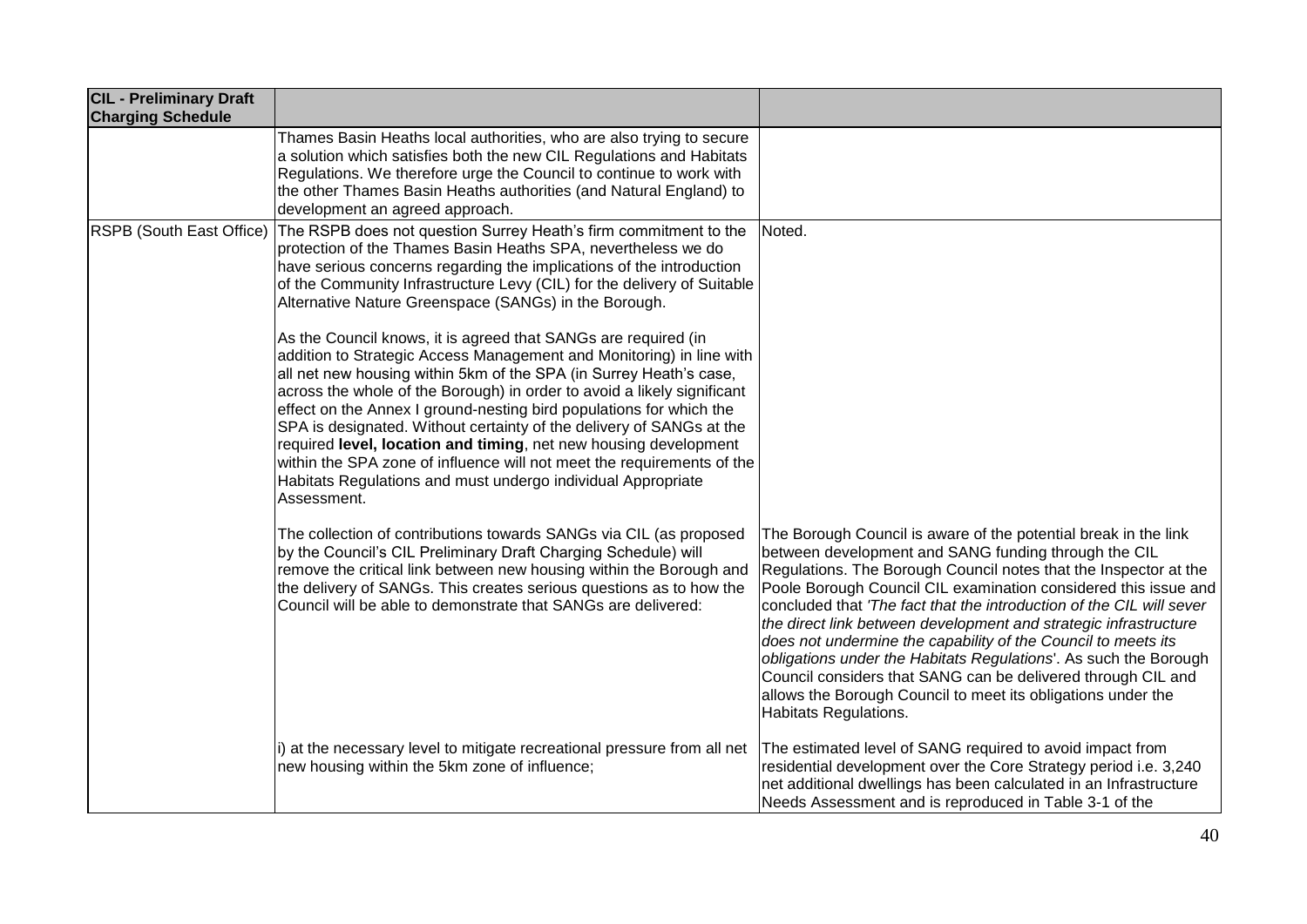| <b>CIL - Preliminary Draft</b><br><b>Charging Schedule</b> |                                                                                                                                                                                                                                                                                                                                                                                                                                                                                                                                                                                                                                                                                                                                      |                                                                                                                                                                                                                                                                                                                                                                                                 |
|------------------------------------------------------------|--------------------------------------------------------------------------------------------------------------------------------------------------------------------------------------------------------------------------------------------------------------------------------------------------------------------------------------------------------------------------------------------------------------------------------------------------------------------------------------------------------------------------------------------------------------------------------------------------------------------------------------------------------------------------------------------------------------------------------------|-------------------------------------------------------------------------------------------------------------------------------------------------------------------------------------------------------------------------------------------------------------------------------------------------------------------------------------------------------------------------------------------------|
|                                                            |                                                                                                                                                                                                                                                                                                                                                                                                                                                                                                                                                                                                                                                                                                                                      | Technical Background Document. As such the level of SANG<br>required to avoid impact from 3,240 net dwellings has been<br>lconsidered.                                                                                                                                                                                                                                                          |
|                                                            | ii) within the required proximity of otherwise damaging development,<br>and;                                                                                                                                                                                                                                                                                                                                                                                                                                                                                                                                                                                                                                                         | The Borough Council continues to work towards a suite of SANG<br>which will avoid impacts wherever development occurs within the<br>Borough and at whatever scale. If suitable SANG are unavailable<br>at the time an application is made then the Borough Council as<br>the competent authority still retains the power to refuse permission<br>if development cannot avoid impact to the SPA. |
|                                                            | iii) in time to ensure that the necessary SANGs are up and running<br>ahead of occupancy of the new housing within the 5km zone of<br>influence.                                                                                                                                                                                                                                                                                                                                                                                                                                                                                                                                                                                     | The Borough Council can introduce an instalments policy and this<br>may be able to ensure that SANG funding from CIL still comes<br>forward upon commencement of development. Further, there is<br>nothing in the CIL regulations which stop the Borough Council<br>from entering into a planning obligation to restrict occupation until<br>a SANG is up and running.                          |
|                                                            | Without this important linkage between new housing and the<br>necessary SPA mitigation measures, we are unable to see how<br>the Council, as competent authority under the Habitats<br>Regulations, will be able to determine the potential impacts of<br>increased recreational pressure arising from new housing within $\alpha$ avoidance measures for European sites.<br>the Borough will be avoided, either at the development plan level<br>or the individual application level.                                                                                                                                                                                                                                               | Noted, but for the reasons given above the Borough Council<br>disagrees with this assertion. Further, the Borough Council is<br>considering producing an Infrastructure DPD which will include a<br>hierarchy of infrastructure funded by CIL. This could include                                                                                                                               |
|                                                            | This concern is amplified by the exemption of affordable housing from Noted. However, the Borough Council considers that is has taken<br>the requirement to contribute to CIL1. We appreciate that the Council<br>proposes to make up the resulting shortfall in SANG funding by<br>increasing the contribution made by market housing, and has<br>calculated the SANG infrastructure tariff on the basis of the proportion<br>of affordable and market housing that is currently predicted to come<br>forward in the Borough over the Core Strategy period (2011-2028).<br>However, there are inevitable uncertainties in such predictions, which<br>we consider exposes the delivery of SANGs to an unacceptable level<br>of risk. | a precautionary approach when calculating how much revenue will<br>be required from CIL to fully fund SANG including making<br>allowances for affordable housing and the net level of<br>development. As such the CIL charges proposed for residential<br>development are considered to be robust.                                                                                              |
|                                                            | A further matter of significant concern is raised by the Council's                                                                                                                                                                                                                                                                                                                                                                                                                                                                                                                                                                                                                                                                   | The Technical Background Document is simply stating that at the                                                                                                                                                                                                                                                                                                                                 |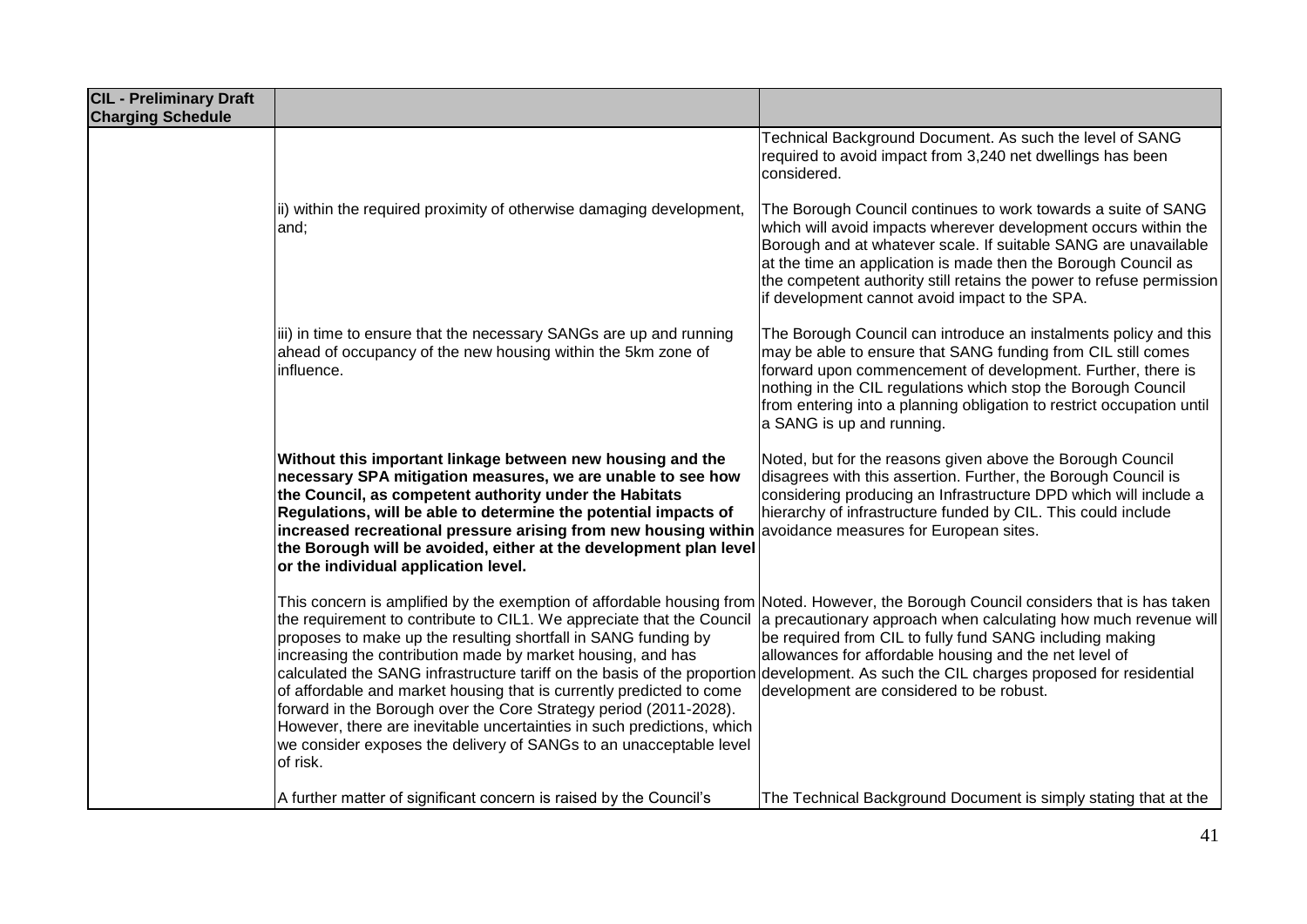| <b>CIL - Preliminary Draft</b><br><b>Charging Schedule</b> |                                                                                                                                                                                                                                                                                                                                                                                                                                                                                                                                                                                                                                                                                                                                                                                                                                                        |                                                                                                                                                                                                                                                                                                                                                                                                                                                            |
|------------------------------------------------------------|--------------------------------------------------------------------------------------------------------------------------------------------------------------------------------------------------------------------------------------------------------------------------------------------------------------------------------------------------------------------------------------------------------------------------------------------------------------------------------------------------------------------------------------------------------------------------------------------------------------------------------------------------------------------------------------------------------------------------------------------------------------------------------------------------------------------------------------------------------|------------------------------------------------------------------------------------------------------------------------------------------------------------------------------------------------------------------------------------------------------------------------------------------------------------------------------------------------------------------------------------------------------------------------------------------------------------|
|                                                            | suggestion (Section 4) that, in the first 3 years of the adoption of CIL<br>in the Borough, SANGs contributions will only be collected towards<br>the Blackwater Valley/Hawley Meadows SANG. As we understand,<br>with the exception of developments of less than 10 units, the<br>catchment for this SANG extends only to 5km, therefore only<br>covering the western part of the Borough. There is no indication in the Nevertheless, should no further SANG come forward, the Borough<br>Consultation Document whether affordable or market housing<br>developments (greater than 9 units) beyond this zone will be refused<br>on the basis of a lack of SANGs within an appropriate distance, nor<br>indeed whether this matter has been factored into the calculations for<br>determining the SANG infrastructure tariff to be collected via CIL. | time of writing the Blackwater Valley Park SANG was the only<br>SANG in operation for the purposes of calculating CIL. The<br>Borough Council continues to work towards a suite of SANG and<br>therefore it is not the case that SANG contributions will only be<br>collected towards Blackwater Valley Park in the first 3 years.<br>Council as competent authority still retains the power to refuse<br>permission if development does not avoid impact. |
|                                                            | The Technical Background Document does suggest that some limited The assertion that the Chobham Place Woods SANG is more<br>additional capacity may still exist in Chobham Place Woods SANG.<br>However, while this may extend the overall SANG catchment<br>coverage across the Borough, we note that the per person cost of<br>delivering the Chobham Place Woods SANG is considerably higher<br>than that of the Blackwater Valley/Hawley Meadows SANG, on which $\mathcal{E}2,333$ per person.<br>the SANG infrastructure tariff has been based, raising further serious<br>questions about the delivery of SANGs in the Borough via the<br>proposed CIL Charging Schedule.                                                                                                                                                                        | expensive per person than Blackwater Valley Park is wrong.<br>Blackwater Valley Park costs £2,600 per person, whilst Chobham<br>Place Woods was £3,500 per dwelling. As such a low occupancy<br>unit such as a 1-bed flat (occupancy of 1.5 persons) equates to                                                                                                                                                                                            |
|                                                            | We note that a Habitats Regulations Assessment (HRA) screening<br>has been undertaken in respect of the draft Charging Schedule,<br>which concluded that a full Appropriate Assessment is not required.<br>However, given the uncertainties set out above, we consider that the<br>collection of SANGs contributions via CIL could lead to a likely<br>significant effect on the SPA, and therefore that a full Appropriate<br>Assessment is necessary. We understand that this is also Natural<br>England's current advice to the Council, despite the suggestion in the<br>screening report that Natural England support the HRA screening<br>conclusions.                                                                                                                                                                                           | The Borough Council maintains the assertion that a CIL charging<br>schedule is not a plan, programme or project and is merely a<br>financial tool. As such there is no mechanism to undertake HRA.                                                                                                                                                                                                                                                         |
|                                                            | We acknowledge that there is a clear commitment on behalf of the<br>Council to address the challenges that the introduction of CIL places<br>on the delivery of SANG in the Borough. However, these challenges<br>extend beyond simply ensuring that sufficient funding is directed to<br>SPA avoidance measures, and include a number of potentially                                                                                                                                                                                                                                                                                                                                                                                                                                                                                                  | Noted                                                                                                                                                                                                                                                                                                                                                                                                                                                      |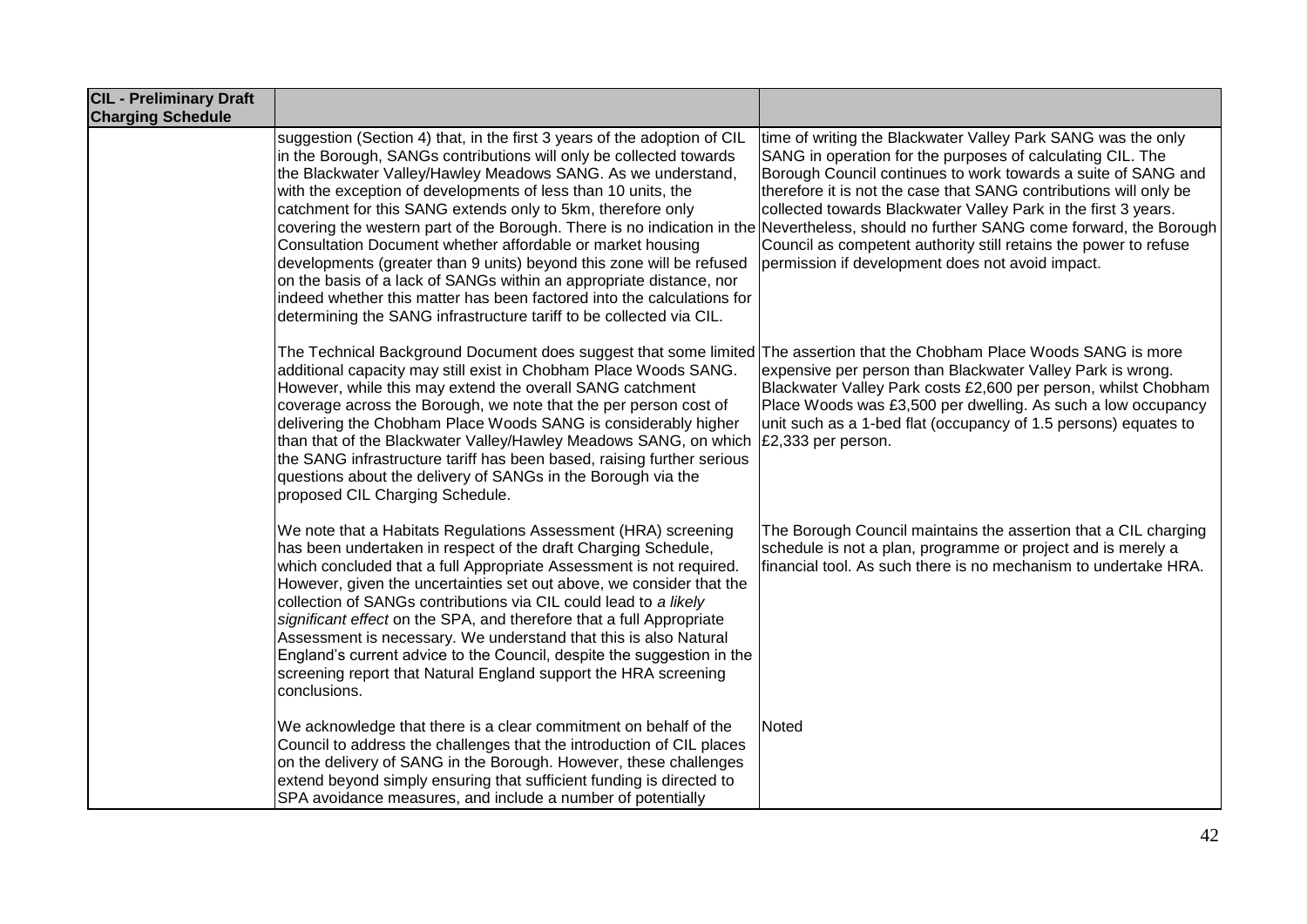| <b>CIL - Preliminary Draft</b><br><b>Charging Schedule</b> |                                                                                                                                                                                                                                                                                                                                                                                                                                                                                                              |  |
|------------------------------------------------------------|--------------------------------------------------------------------------------------------------------------------------------------------------------------------------------------------------------------------------------------------------------------------------------------------------------------------------------------------------------------------------------------------------------------------------------------------------------------------------------------------------------------|--|
|                                                            | complex issues, examples of which we have highlighted in this<br>response. If not very carefully managed, the introduction of CIL could<br>threaten to unravel the many years of work undertaken to establish a<br>robust approach to the protection of the Thames Basin Heaths SPA.<br>We therefore urge the Council to work with the other Thames Basin<br>Heaths authorities and Natural England to ensure a legally sound<br>approach is taken to the adoption of CIL across the Thames Basin<br>Heaths. |  |
| Sport England                                              | Sport England has considered the CIL draft charging schedule in the<br>light of Sport England's 'Spatial Planning for Sport and Active<br>Recreation: Development Control Guidance Note (2009) Appendix 2'.                                                                                                                                                                                                                                                                                                  |  |
|                                                            | The overall thrust of the statement is that a planned approach to the<br>provision of facilities and opportunities for sport is necessary in order<br>to ensure the sport and recreational needs of local communities are<br>met.                                                                                                                                                                                                                                                                            |  |
|                                                            | The National Planning Policy Framework (NPPF) requires each local<br>planning authority to produce a Local Plan for its area. Local Plans<br>should address the spatial implications of economic, social and<br>environmental change. Local Plans should be based on an adequate,<br>up-to-date and relevant evidence base. In addition, para 73 of the<br>NPPF requires that:                                                                                                                               |  |
|                                                            | "Planning policies should be based on robust and up-to-date<br>assessments of the needs for open space, sports and recreation<br>facilities and opportunities for new provision. The assessment should<br>identify specific needs and quantitative deficits or surpluses of open<br>space, sports and recreational facilities in the local area."                                                                                                                                                            |  |
|                                                            | Paragraph 175 of the NPPF states:                                                                                                                                                                                                                                                                                                                                                                                                                                                                            |  |
|                                                            | "Where practical, Community Infrastructure Levy charges should be<br>worked<br>up and tested alongside the Local Plan."                                                                                                                                                                                                                                                                                                                                                                                      |  |
|                                                            | Sport England advocates that new developments should contribute to This will be taken into account for the Regulation 123 Statement<br>the sporting and recreational needs of the locality made necessary by but is not necessary for the Charging Schedule.                                                                                                                                                                                                                                                 |  |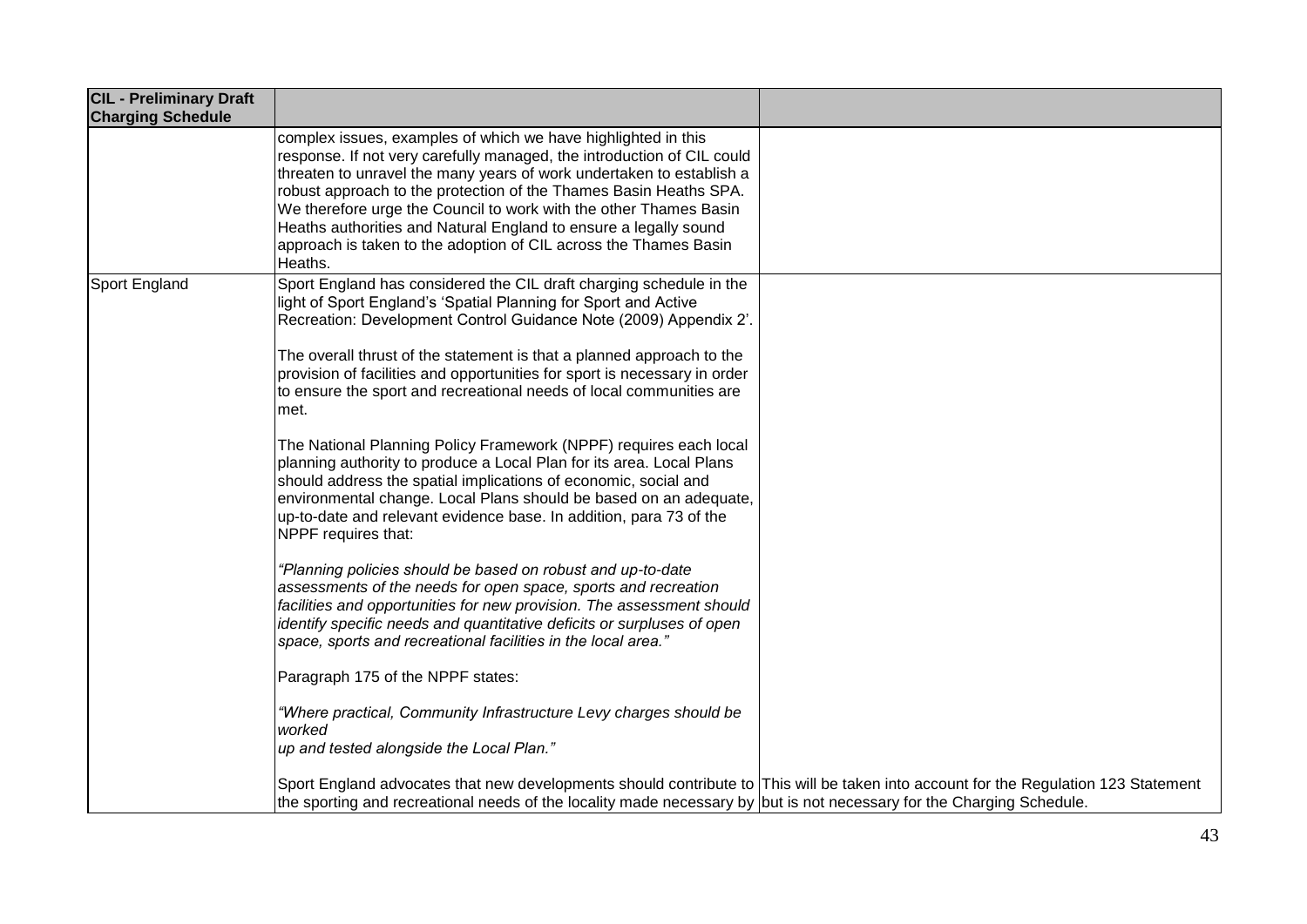| <b>CIL - Preliminary Draft</b><br><b>Charging Schedule</b> |                                                                                                                                                                                                                                                                                                                                                                                                                                                                           |                                                                                 |
|------------------------------------------------------------|---------------------------------------------------------------------------------------------------------------------------------------------------------------------------------------------------------------------------------------------------------------------------------------------------------------------------------------------------------------------------------------------------------------------------------------------------------------------------|---------------------------------------------------------------------------------|
|                                                            | their development.                                                                                                                                                                                                                                                                                                                                                                                                                                                        |                                                                                 |
|                                                            | Sport England is encouraged that the Council has an Open Space<br>and Recreation Study 2007 in place. However, to ensure that<br>developer contributions are not challenged at the planning application<br>stage, Sport England would advise the Council to update its evidence<br>base more regularly.                                                                                                                                                                   | Noted                                                                           |
|                                                            | Sport England supports the use of planning obligations/community<br>infrastructure levy as a way of securing the provision of new or<br>enhanced places for sport and a contribution towards their future<br>maintenance, to meet the needs arising from new development. This<br>does need to be based on a robust evidence base. This includes<br>indoor sports facilities (swimming pools, sports halls, etc) as well as<br>playing fields and multi-use games courts. | <b>Noted</b>                                                                    |
|                                                            | All new dwellings in Surrey Heath in the local plan period should<br>provide for new or enhance existing sport and recreation facilities to<br>help create opportunities for physical activity whilst having a major<br>positive impact on health and mental wellbeing.                                                                                                                                                                                                   | This is a matter for the Regulation 123 Statement not the charging<br>schedule. |
|                                                            | Planning, leisure and sports officers should:                                                                                                                                                                                                                                                                                                                                                                                                                             | Noted                                                                           |
|                                                            | - Assess existing information on the need and demand for sport and<br>recreation provision in terms of how it will assist in creating a CIL<br>charging schedule                                                                                                                                                                                                                                                                                                          |                                                                                 |
|                                                            | - Look at the potential for adapting any existing standard charge<br>approaches to sport, currently used for section 106 agreements, into<br>CIL charges                                                                                                                                                                                                                                                                                                                  |                                                                                 |
|                                                            | - Ensure liaison between sport and planning officers results in built<br>sports facilities, as well as outdoor facilities such as playing fields,<br>being included in CIL charging schedules                                                                                                                                                                                                                                                                             |                                                                                 |
|                                                            | - Consider how lists of appropriate projects, in areas affected by<br>development, can be established and prioritised for implementation                                                                                                                                                                                                                                                                                                                                  |                                                                                 |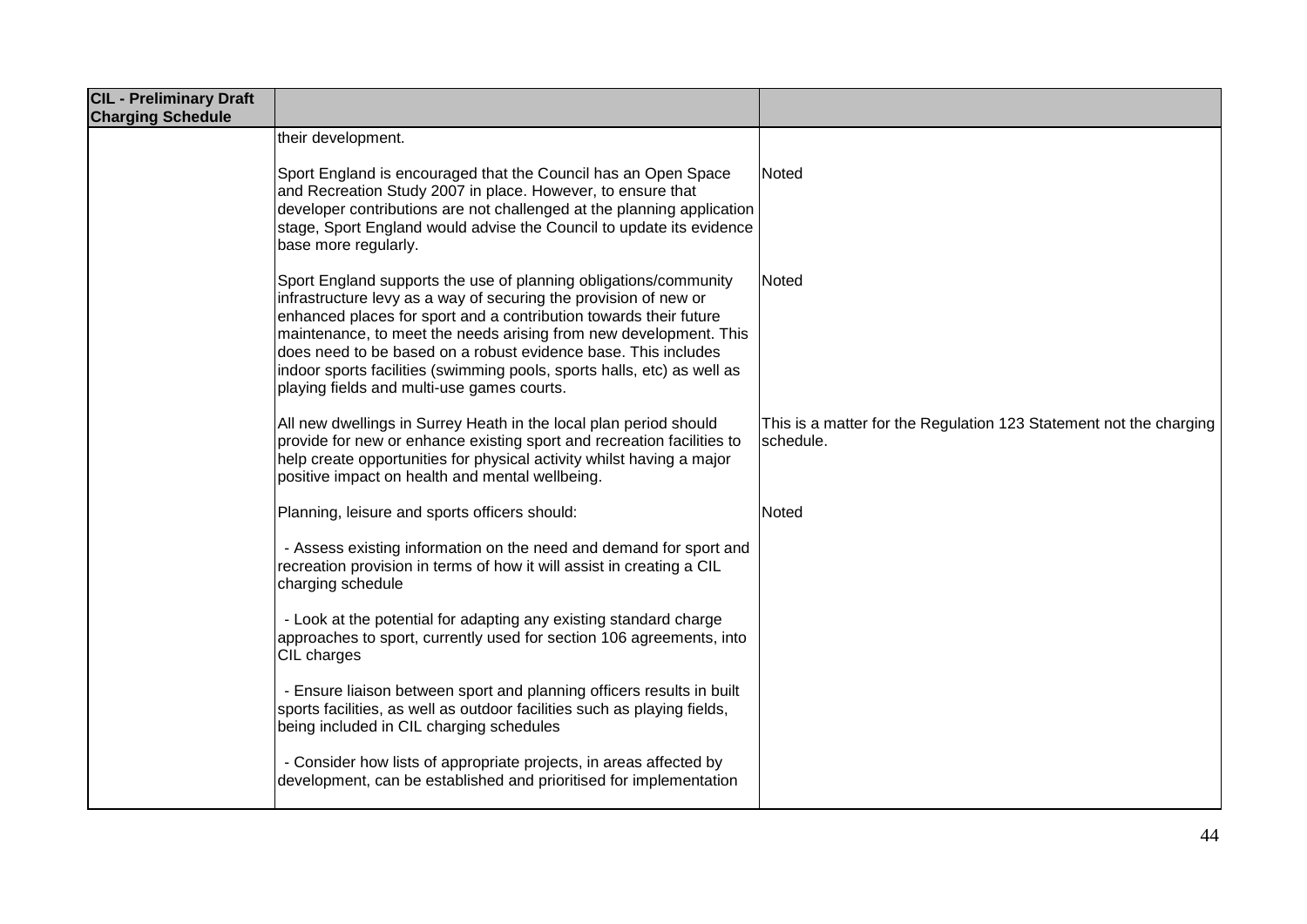| <b>CIL - Preliminary Draft</b><br><b>Charging Schedule</b>        |                                                                                                                                                                                                                                                                                                                                                                                                                                                                                                                                                                                                                  |       |
|-------------------------------------------------------------------|------------------------------------------------------------------------------------------------------------------------------------------------------------------------------------------------------------------------------------------------------------------------------------------------------------------------------------------------------------------------------------------------------------------------------------------------------------------------------------------------------------------------------------------------------------------------------------------------------------------|-------|
|                                                                   | For information regarding planning obligations for sport:<br>http://www.sportengland.org/facilities__planning/planning_tools_and_<br>guidance/planning contributions.aspx                                                                                                                                                                                                                                                                                                                                                                                                                                        |       |
|                                                                   | For more information re: sport and CIL:<br>http://www.sportengland.org/faci<br>lities_planning/planning_tools_and_guidance/planning_contributions<br>- what/community_infrastructure_levy.aspx                                                                                                                                                                                                                                                                                                                                                                                                                   |       |
| <b>Surrey County Council -</b><br>Planning Implementation<br>Team | We have only one comment to make with regard to paragraph 3.8.<br>This paragraph, headed "sources of funding," needs to be revised to<br>reflect the fact the Department of Transport allocates the funding<br>referred to, and it is not fixed to either integrated transport or<br>maintenance as implied in the current paragraph. The text should<br>therefore be amended as follows:                                                                                                                                                                                                                        | Noted |
|                                                                   | The third Surrey Local Transport Plan (LTP3) indicates identifies the<br>level of transport capital funding which the Department of Transport<br>has allocated to Surrey. This amounts to of £13m for integrated<br>transport and £31.6m for highways capital maintenance up to £44.6<br>million for 2011/12 and 2012/13, with indicative funding of a further<br>£16.1m for integrated transport and £29.6m highways capital funding-<br>from £45.7 million for 2013/14 to and 2014/15. The funding<br>allocation is for integrated transport and maintenance, although it is<br>not ring fenced for transport. |       |
| Thomas Eggar LLP on<br>behalf of Asda Stores Ltd                  | We wish fundamentally to object to the approach taken to assessing<br>the Charging Schedule, and to the disproportionate loading of the<br>Community Infrastructure Levy ("CIL") upon retail development, on<br>the following grounds:-                                                                                                                                                                                                                                                                                                                                                                          |       |
|                                                                   | 3. The Impact on policy's promoting economic growth and<br>employment opportunities;<br>4. The approach taken to retail-led regeneration schemes;<br>5. The proposal to split "convenience" and "comparison" retail;<br>6. The financial assumptions and viability assessments<br>contained in the Council's Viability Report.                                                                                                                                                                                                                                                                                   |       |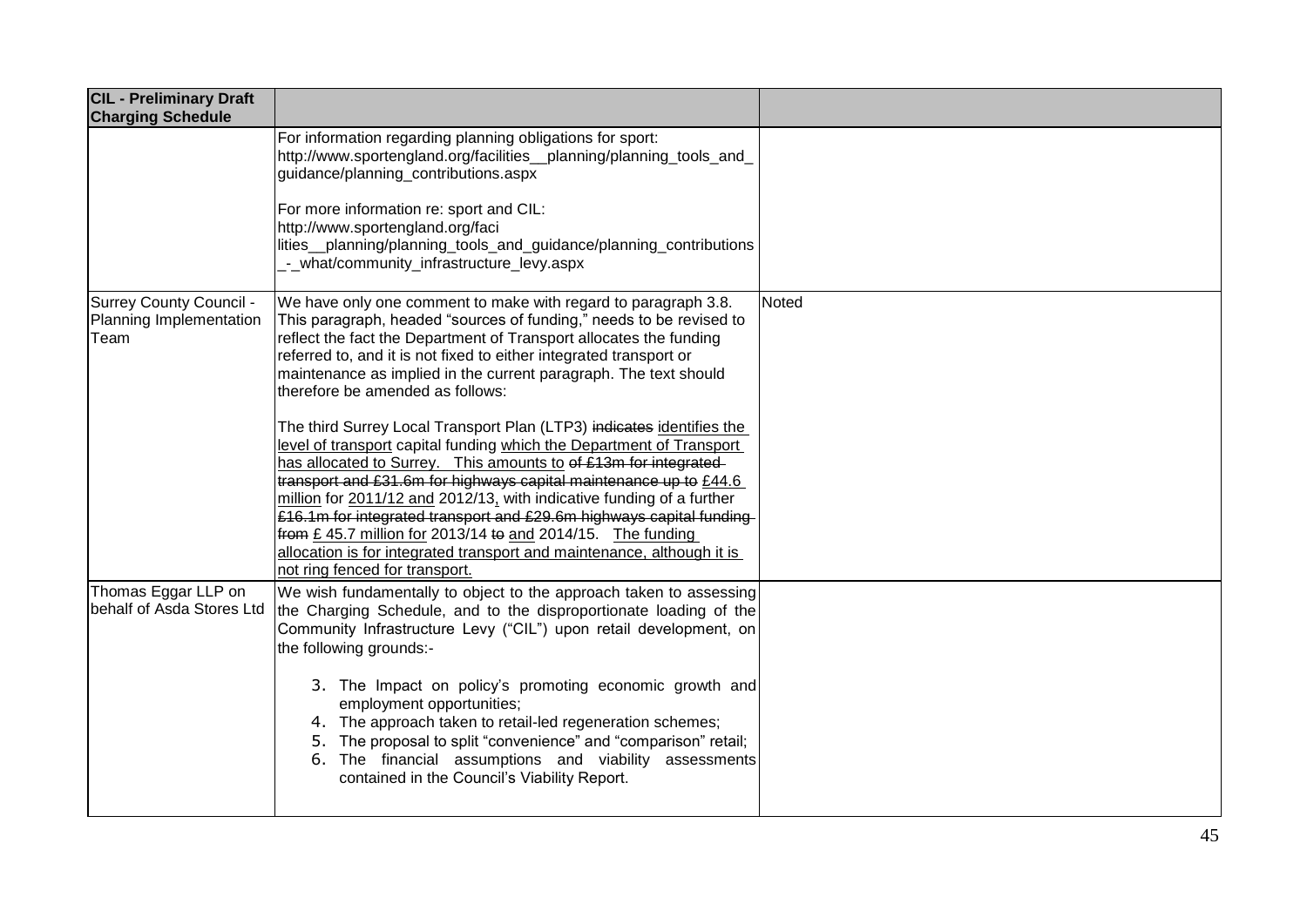| <b>CIL - Preliminary Draft</b><br><b>Charging Schedule</b> |                                                                                                                                                                                                                                                                                                                                                                                                                                                                                                                                                                                                                                                                                                                                                                                                                                                                                                                               |                                                                                                                                                                                                                                                                                                                                                                                                                                                                                                                                                                   |
|------------------------------------------------------------|-------------------------------------------------------------------------------------------------------------------------------------------------------------------------------------------------------------------------------------------------------------------------------------------------------------------------------------------------------------------------------------------------------------------------------------------------------------------------------------------------------------------------------------------------------------------------------------------------------------------------------------------------------------------------------------------------------------------------------------------------------------------------------------------------------------------------------------------------------------------------------------------------------------------------------|-------------------------------------------------------------------------------------------------------------------------------------------------------------------------------------------------------------------------------------------------------------------------------------------------------------------------------------------------------------------------------------------------------------------------------------------------------------------------------------------------------------------------------------------------------------------|
|                                                            | We have also raised a few more general concerns and made some<br>suggestions, which we hope you will consider.                                                                                                                                                                                                                                                                                                                                                                                                                                                                                                                                                                                                                                                                                                                                                                                                                |                                                                                                                                                                                                                                                                                                                                                                                                                                                                                                                                                                   |
|                                                            | The stated purpose of CIL is to raise revenue for infrastructure If an infrastructure type or project is included in the list of<br>necessary to serve development. CIL is intended to address the infrastructure types/projects set out by the charging authority then<br>imbalance of raising funds for infrastructure under the s.106 route, it will be funded through CIL and cannot be funded through S106.<br>where larger schemes have effectively subsidised minor<br>developments. However, CIL does not replace the s.106 revenue<br>stream, it will simply provide additional revenue for infrastructure.                                                                                                                                                                                                                                                                                                          | If projects are excluded from CIL or there is no statement setting<br>out a list of types/projects than up to 5 planning obligations can<br>contribute towards a single item of infrastructure or infrastructure<br>type. As such it is not agreed that CIL is simply additional revenue<br>on top of S106.                                                                                                                                                                                                                                                       |
|                                                            | In light of this, we have some further concerns:-                                                                                                                                                                                                                                                                                                                                                                                                                                                                                                                                                                                                                                                                                                                                                                                                                                                                             |                                                                                                                                                                                                                                                                                                                                                                                                                                                                                                                                                                   |
|                                                            | The Charging Schedule, as drawn, does not make the connection<br>between the CIL charges proposed and the infrastructure<br>requirements of the particular developments upon which they are<br>being levied. By way of example, using the CIL figures proposed in<br>the Charging Schedules (£250.00 per square metre) the proposed<br>charge would add £1,000,000 to the cost of a generic 4,000 square infrastructure. As such CIL is flexible in terms of how funds are<br>metre, supermarket development. There is no evidence that this is spent, which is one of the fundamental purposes of its<br>necessarily the appropriate figure in terms of the related infrastructure introduction.<br>costs that a retail development should be expected to carry, but<br>rather it appears to be a high level calculation based on the sector's<br>assumed ability to pay.                                                    | The charging schedule does not have to make a connection<br>between the CIL charges and the infrastructure requirements<br>normally associated with a particular type of development. CIL<br>charges are based on the economic viability of development and<br>not whether a development should pay towards certain items of                                                                                                                                                                                                                                      |
|                                                            | We accept that some superstores may individually necessitate the<br>provision of specific local infrastructure, but it could be argued that If an infrastructure type or project is listed in a Regulation 123<br>given the proliferation of modern supermarkets infrastructure<br>requirements have reduced, for example, it is frequently the case that through S106. If infrastructure projects or types are excluded from<br>journey times fall as new supermarkets are opened. The inevitable<br>consequence of this is that most existing infrastructure is used less,<br>not more, as a result of such developments. There is a concern that<br>as local authorities will still seek site-specific commitments under the<br>Section 106 regime as well as CIL, then the two charges represent an<br>unreasonable double levy for infrastructure, which is being placed<br>onto a very limited category of development. | statement then it will be funded through CIL and cannot be funded<br>CIL than up to 5 planning obligations can contribute towards a<br>single item of infrastructure or infrastructure type. As such CIL<br>Regulation 123 was written to specifically avoid the double<br>charging of both S106 and CIL from individual developments.<br>There may be instances where bespoke infrastructure is required<br>through S278 agreements and potentially non-infrastructure S106<br>contributions and this will be factored into the updated viability<br>assessment. |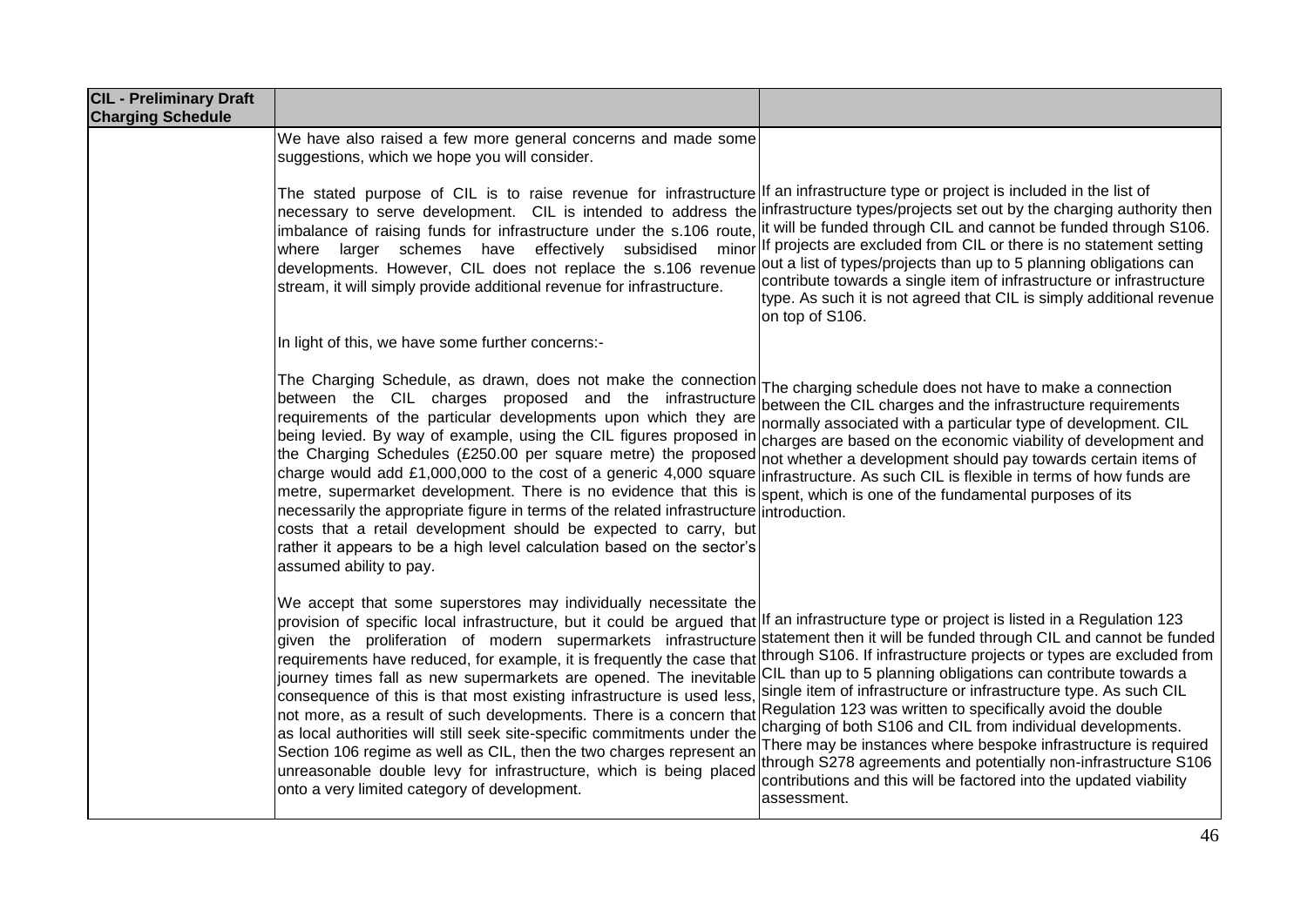| <b>CIL - Preliminary Draft</b><br><b>Charging Schedule</b> |                                                                                                                                                                                                                                                                                                                                                                                                                                                                                                                                                                                                                                                                                                                                                                                                                                                                                                                                                                    |                                                                                                                                                                                                                                                      |
|------------------------------------------------------------|--------------------------------------------------------------------------------------------------------------------------------------------------------------------------------------------------------------------------------------------------------------------------------------------------------------------------------------------------------------------------------------------------------------------------------------------------------------------------------------------------------------------------------------------------------------------------------------------------------------------------------------------------------------------------------------------------------------------------------------------------------------------------------------------------------------------------------------------------------------------------------------------------------------------------------------------------------------------|------------------------------------------------------------------------------------------------------------------------------------------------------------------------------------------------------------------------------------------------------|
|                                                            | There is also a risk that some of the infrastructure projects identified<br>by the Council to be funded by CIL will already have been funded by Noted, however the Borough Council is required to publish an<br>undelivered projects funded by existing s.106 commitments. At annual report which sets out the amount of CIL receipts received<br>present, s.106 contributions paid to the Council are repaid to the<br>developer if the infrastructure has not been delivered within a certain individual infrastructure projects. The Borough Council also<br>period of time. These delivery periods are long, usually between five monitors on which projects it spends S106 monies. As such with<br>and ten years, and the onus is on the developer to check that the<br>Council has carried out the works and to request a refund if not. As<br>you will be aware, there is no similar mechanism to allow developers<br>to reclaim unspent CIL contributions. | and the amount of CIL spent including details of spending on<br>monitoring in place it should be transparent as to which projects<br>have been funded by which mechanism.                                                                            |
|                                                            | The charges appear disproportionately high, when compared to those<br>proposed by other councils for convenience retail. As you can see Economic viability will vary across different areas of the country<br>from the table at Schedule 2, Surrey Heath is proposing one of the<br>highest levels of CIL for convenience retail in the country so far.<br>Whilst the Council has not stated whether it intends to adopt<br>exceptional circumstances relief, we would strongly encourage it to The Borough Council will make a decision on whether to introduce<br>do so.                                                                                                                                                                                                                                                                                                                                                                                         | given varying land values. The viability assessment takes this into<br>account which is why there is a difference between the tariffs<br>proposed in Surrey Heath and the tariffs in other areas.<br>exceptional circumstances relief in due course. |
|                                                            | The Viability Report makes it clear that the viability of any particular<br>development scheme is finely balanced, and will fluctuate<br>dramatically depending on the costs involved in the development and<br>the state of the economy when the development comes forward. It<br>identifies a number of housing or commercial schemes, which are on<br>the borders of viability, which will not come forward as a result of CIL<br>being imposed on them.                                                                                                                                                                                                                                                                                                                                                                                                                                                                                                        |                                                                                                                                                                                                                                                      |
|                                                            | By adopting 'exceptional circumstances' relief the Council would have<br>the flexibility, if it so wished, to allow strategic or desirable but<br>unprofitable development schemes to come forward by exempting<br>them from the CIL charge or reducing it in certain circumstances.                                                                                                                                                                                                                                                                                                                                                                                                                                                                                                                                                                                                                                                                               |                                                                                                                                                                                                                                                      |
|                                                            | Simply exempting schemes from certain Section 106 obligations is<br>unlikely to be sufficient to counteract the negative impact of the CIL<br>charge, particularly as not all schemes (in particular retail<br>developments) would attract an affordable housing requirement which                                                                                                                                                                                                                                                                                                                                                                                                                                                                                                                                                                                                                                                                                 |                                                                                                                                                                                                                                                      |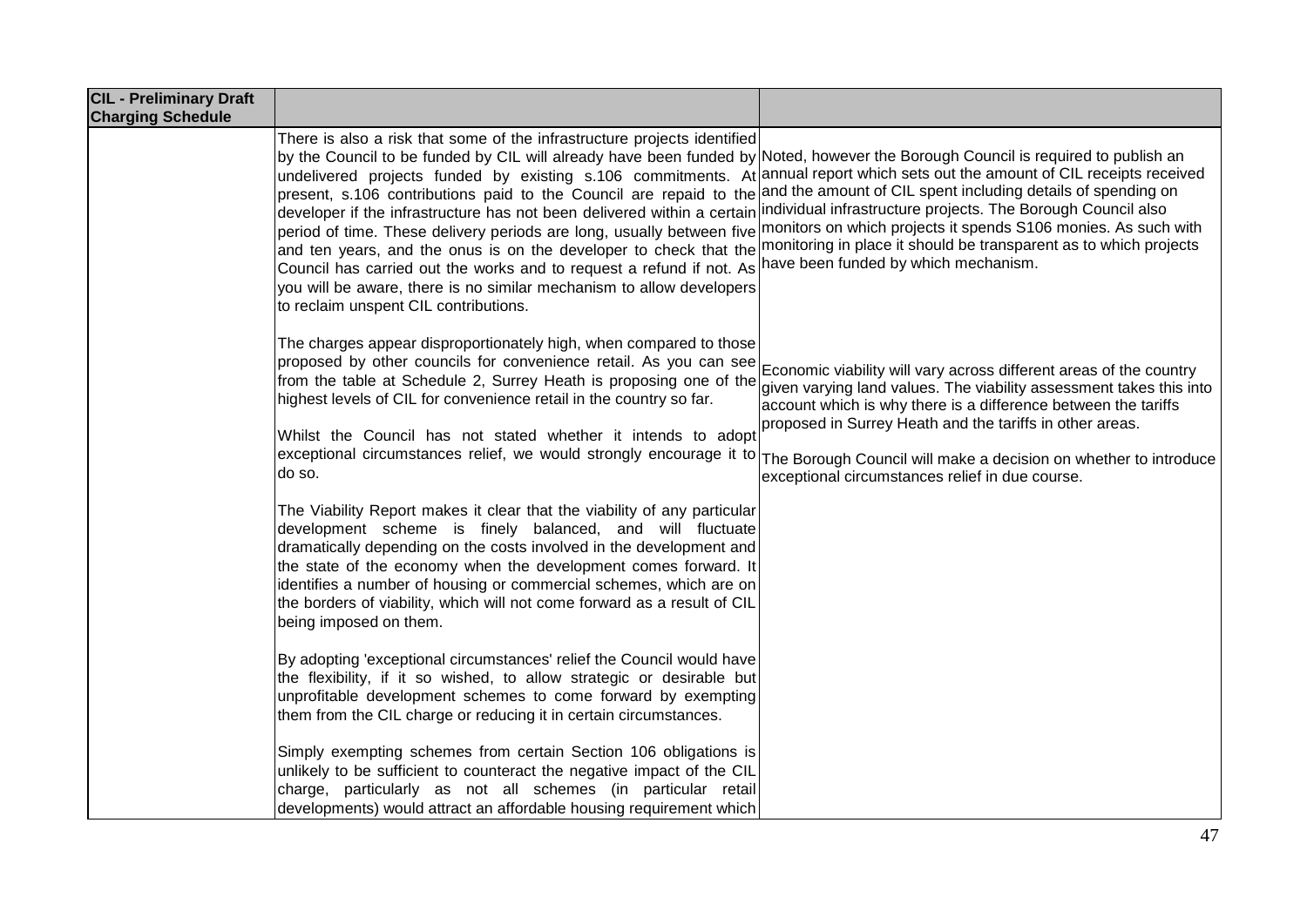| <b>CIL - Preliminary Draft</b><br><b>Charging Schedule</b> |                                                                                                                                                                                                                                                                                                                                                                                                                                                                                                                     |                                                                                                                 |
|------------------------------------------------------------|---------------------------------------------------------------------------------------------------------------------------------------------------------------------------------------------------------------------------------------------------------------------------------------------------------------------------------------------------------------------------------------------------------------------------------------------------------------------------------------------------------------------|-----------------------------------------------------------------------------------------------------------------|
|                                                            | could be waived. Further, the types of strategic development which<br>are most likely to be of concern to the Council, such as large<br>regeneration or housing schemes, are precisely the types of<br>development which are likely to carry heavy site specific<br>infrastructure costs, which will be funded under s.106, and are most<br>likely to qualify for "exceptional circumstances" relief.                                                                                                               |                                                                                                                 |
|                                                            | We note that the Council does not propose to consult on a staged<br>payments policy at this stage. When considering a staged payments<br>policy, we should be grateful if the Council would take into account<br>the fact that many major development projects are implemented in<br>phases and ensure that developers are not disadvantaged by<br>submitting an application for full, rather than outline, planning<br>permission.                                                                                 | Noted. The Borough Council will make a decision on whether to<br>introduce an instalments policy in due course. |
|                                                            | Large scale developments are phased for a number of reasons, most<br>commonly because the revenue generated by the early phases of the<br>development needs to be realised in order to fund the remainder of<br>the scheme.                                                                                                                                                                                                                                                                                         |                                                                                                                 |
|                                                            | As planning authorities have often expressed a preference for<br>determining full planning applications where all of the relevant<br>information is available to them, large scale developments are often<br>submitted to the Council as full planning applications, rather than<br>applications for outline permission. If this trend is to continue,<br>allowances will need to be made for the phasing of large scale<br>developments which have been granted full, rather than outline,<br>planning permission. |                                                                                                                 |
|                                                            | At present the CIL Regulations allow for staged payments to be<br>linked to the period of time that has passed since commencement,<br>rather than the phase of development achieved. This means that<br>any one staged payment could fall due before the earlier phases of<br>the scheme have started to generate the revenue required to fund it,<br>rendering the project economically unviable. This puts developers<br>who have applied for full planning permission at a disadvantage,                         |                                                                                                                 |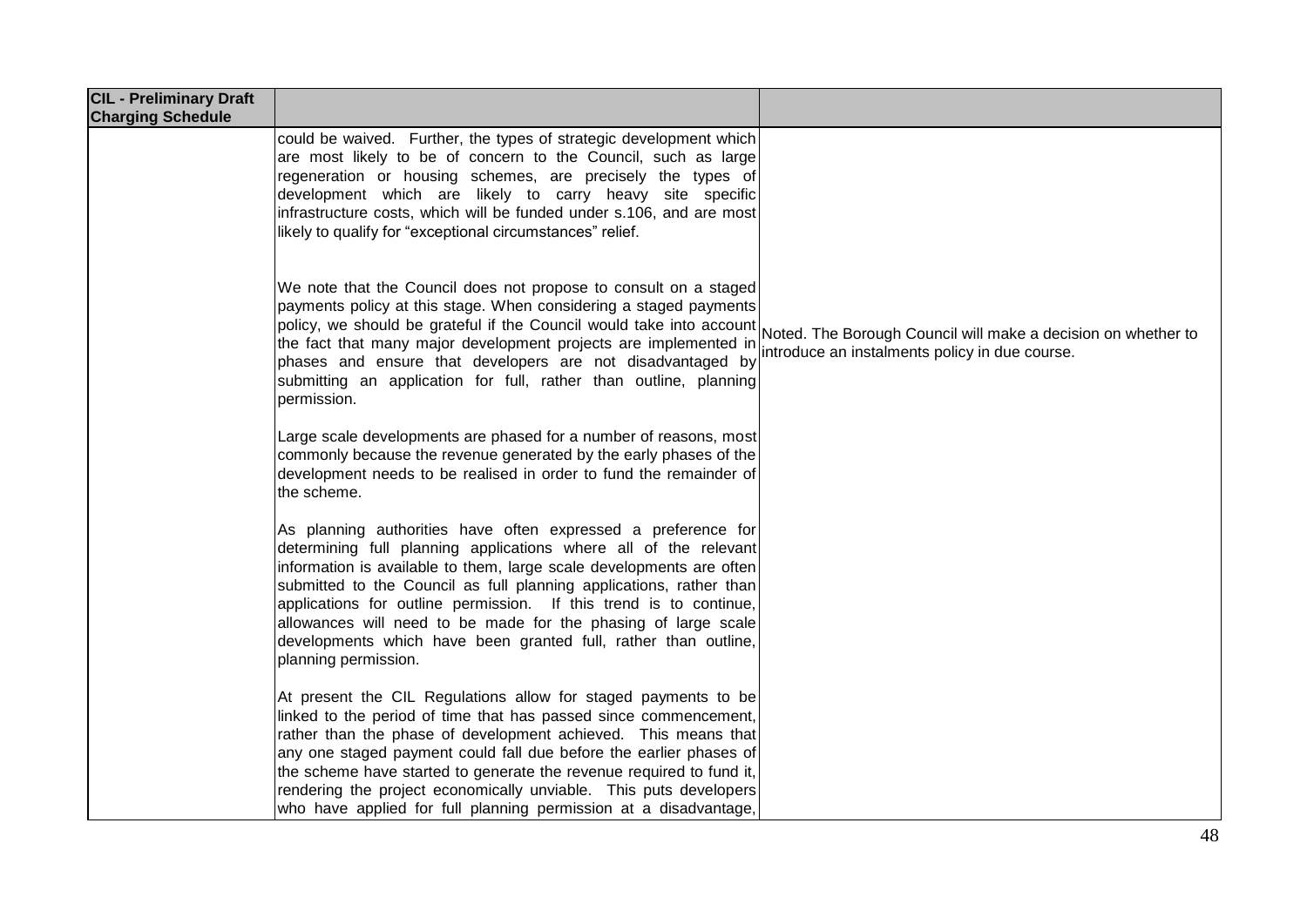| <b>CIL - Preliminary Draft</b><br><b>Charging Schedule</b> |                                                                                                                                                                                                                                                                                                                                                                                                               |                                                                                                                                                                                                                                                                                               |
|------------------------------------------------------------|---------------------------------------------------------------------------------------------------------------------------------------------------------------------------------------------------------------------------------------------------------------------------------------------------------------------------------------------------------------------------------------------------------------|-----------------------------------------------------------------------------------------------------------------------------------------------------------------------------------------------------------------------------------------------------------------------------------------------|
|                                                            | compared to those who have an outline permission, as the charging<br>regime for outline planning permissions makes specific allowances<br>for phased development.                                                                                                                                                                                                                                             |                                                                                                                                                                                                                                                                                               |
|                                                            | Under the CIL Regulations, developers are required to serve a notice<br>of commencement of development on the Charging Authority, but are<br>not required to notify them of the commencement of individual phases<br>of development. This could, however, be easily addressed through<br>the use of planning conditions or, alternatively, planning obligations<br>requested through a Section 106 agreement. |                                                                                                                                                                                                                                                                                               |
|                                                            | For these reasons, we would ask that the Council undertakes a<br>fundamental rethink of its position, and substantially alters its<br>Charging Schedule in so far as it relates to retail development in<br>general, and supermarket retailing in particular.                                                                                                                                                 |                                                                                                                                                                                                                                                                                               |
|                                                            | And accordingly, we would request that the Council:                                                                                                                                                                                                                                                                                                                                                           |                                                                                                                                                                                                                                                                                               |
|                                                            | ٠<br>boundaries; and/or<br>Reduces the CIL charges for convenience retail units to the<br>٠<br>same level proposed for comparison retail;                                                                                                                                                                                                                                                                     | Adopts a single flat rate levy across all development within its CIL charges should be based on economic viability evidence. With<br>variation in viability across the Borough it is considered<br>appropriate to apply differential charges.<br>The viability evidence may not support this. |
|                                                            | Introduces exceptional circumstances relief; and<br>٠                                                                                                                                                                                                                                                                                                                                                         | The Borough Council is considering its policy with respect to<br>exceptional circumstances relief and a payment instalment policy.                                                                                                                                                            |
|                                                            | Produces a draft staged payments policy that ensures that<br>٠<br>developers are not disadvantaged by submitting an<br>application for full, rather than outline planning permission.                                                                                                                                                                                                                         |                                                                                                                                                                                                                                                                                               |
|                                                            | <b>Schedule 1</b>                                                                                                                                                                                                                                                                                                                                                                                             |                                                                                                                                                                                                                                                                                               |
|                                                            | s.106 Agreements                                                                                                                                                                                                                                                                                                                                                                                              |                                                                                                                                                                                                                                                                                               |
|                                                            | The types of contribution that could still feasibly be sought from a<br>retail developer once the charging schedule has been adopted                                                                                                                                                                                                                                                                          |                                                                                                                                                                                                                                                                                               |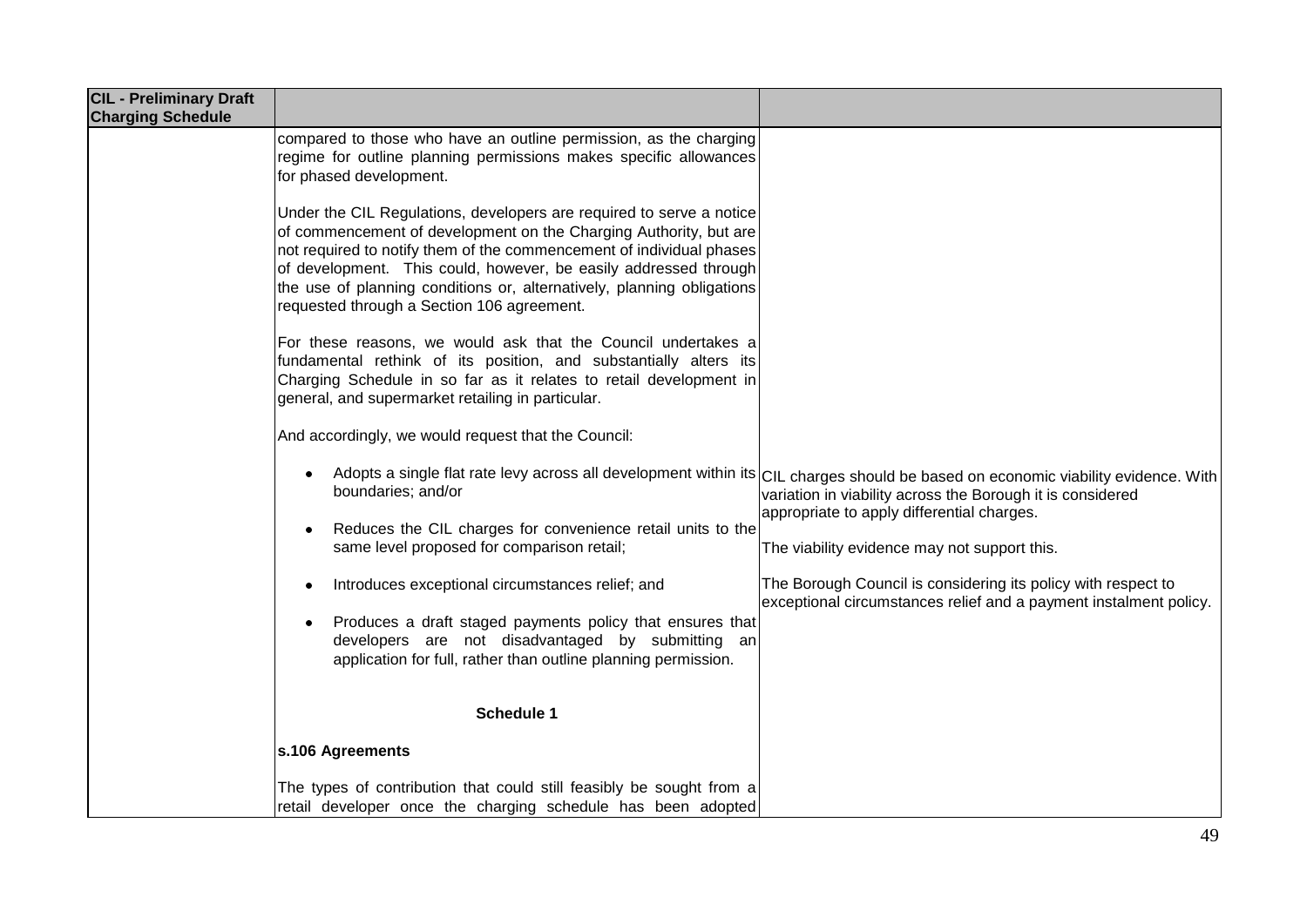| <b>CIL - Preliminary Draft</b> |                                                                                                                                                                                                                                                                                                                                                                                                                                                                                                                                                       |  |
|--------------------------------|-------------------------------------------------------------------------------------------------------------------------------------------------------------------------------------------------------------------------------------------------------------------------------------------------------------------------------------------------------------------------------------------------------------------------------------------------------------------------------------------------------------------------------------------------------|--|
| <b>Charging Schedule</b>       | include:<br>Cost of site-specific highways works; including junction<br>improvements, road widening schemes, new access<br>roads; diversion orders and other highways works;<br>Cost of extending the Council's CCTV Network or<br>Public Transport Network to include the scheme<br>(including the costs of creating new bus stops, real time<br>information and providing new bus services to serve the<br>site);<br>Monitoring costs of compliance with employment/                                                                                |  |
|                                | apprenticeship schemes and travel plans;<br>Environmental off-set contributions, to mitigate the loss<br>of habitat or greenery caused by the scheme;<br>The cost of any remediation and decontamination<br>works to be carried out by the Council on the<br>Developer's behalf;<br>Payments for town centre improvements intended to<br>mitigate the impact of the development on the town<br>centre or neighbouring areas; and<br>The costs incurred by the Council of maintaining any<br>site specific infrastructure required by the development. |  |
|                                | <b>Planning Costs</b><br>The cost of obtaining planning permission from the Council a<br>development scheme can be significant. These are not limited to the<br>Council's own fees for submitting an application and<br>obtaining<br>pre-application advice, but also include:                                                                                                                                                                                                                                                                        |  |
|                                | The professional costs involved in appointing consultants to<br>prepare the application;<br>Legal costs involved in negotiating the underlying legal<br>$\bullet$<br>agreements;<br>Costs of negotiating appropriate planning conditions and<br>$\bullet$<br>obligations with the Council;<br>Consultation costs, particularly for larger schemes which will                                                                                                                                                                                          |  |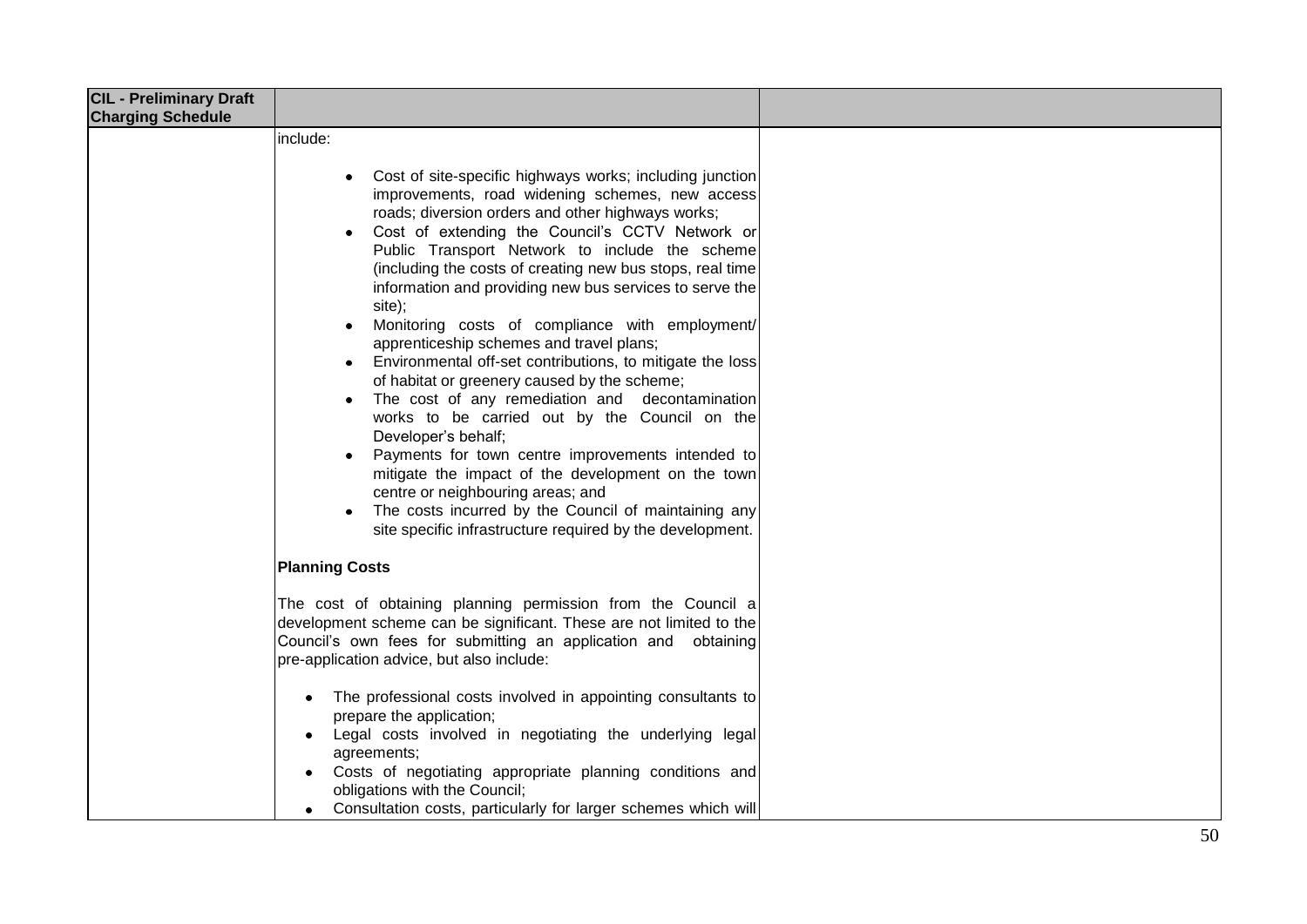| <b>CIL - Preliminary Draft</b><br><b>Charging Schedule</b> |                                                                   |                                                                                                                                                                                                                                                                                                                       |  |
|------------------------------------------------------------|-------------------------------------------------------------------|-----------------------------------------------------------------------------------------------------------------------------------------------------------------------------------------------------------------------------------------------------------------------------------------------------------------------|--|
|                                                            | $\bullet$                                                         | need to show evidence of early community engagement; and<br>If permission is refused, or challenged by an aggrieved third<br>party, the costs of an appeal to the planning inspector or a<br>judicial review challenge in the High Court.<br><b>Schedule 2</b>                                                        |  |
|                                                            | <b>Highest Level of</b><br>CIL proposed for<br>convenience retail | Local authorities proposing the charge                                                                                                                                                                                                                                                                                |  |
|                                                            | £0 - £100 per m2                                                  | Bracknell Forest, Huntingdonshire, Mid<br>Devon, Plymouth, Poole, West Dorset,<br>Weymouth and Portland,<br>Havant,<br>Southampton,<br>Brent,<br>Haringey,<br>Newham,<br>Lewisham,<br>Merton,<br>Wandsworth, Oxford, Shropshire, Mid<br>Sussex, Purbeck, Harrow, Hammersmith<br>& Fulham, Gedling, Elmbridge, Wealden |  |
|                                                            | £101 - £150 per m2                                                | East Cambridgeshire, Torbay, Bristol,<br>Portsmouth,<br>Sevenoaks,<br>Broadland,<br>Norwich, South Norfolk,<br>Bassetlaw,<br>Newark & Sherwood, Waveney, Bath &<br>East Somerset,<br>North<br>Gateshead,<br>Newcastle, Fareham, Barnet, Sutton                                                                        |  |
|                                                            | £151 - £200 per m2                                                | Wycombe, New Forest, Dartford, Chorley,<br>South<br>Ribble,<br>Preston,<br>Islington,<br>Redbridge, South Somerset, Swindon,<br>County Durham, Wiltshire                                                                                                                                                              |  |
|                                                            | £201 - £250 per m2                                                | Hillingdon, Trafford, Exeter, Chelmsford,<br>Colchester, Southwark, Surrey Heath,<br>Reigate & Banstead                                                                                                                                                                                                               |  |
|                                                            | £251 per $m2 +$                                                   | Barking & Dagenham, Taunton Deane,                                                                                                                                                                                                                                                                                    |  |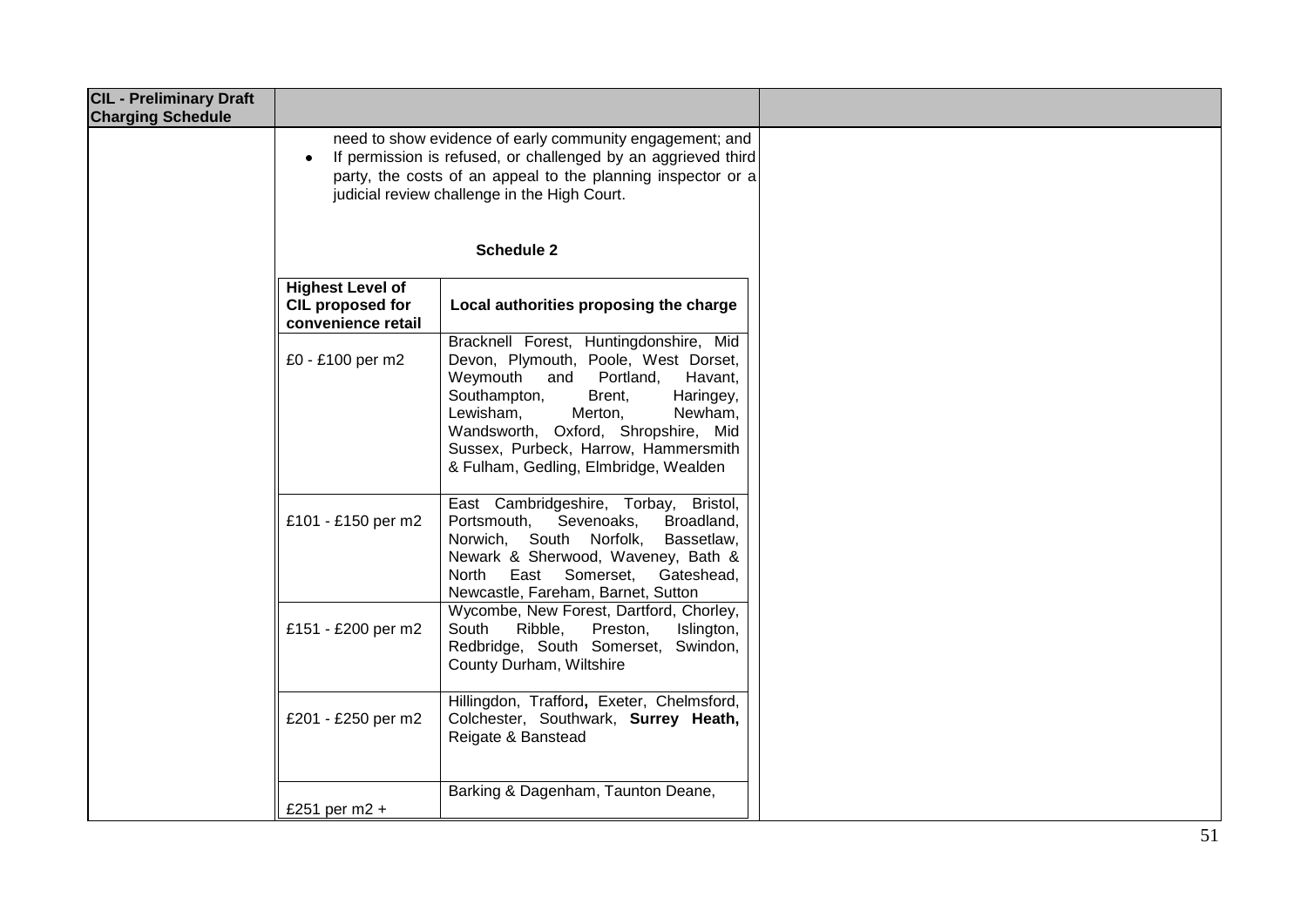| <b>CIL - Preliminary Draft</b><br><b>Charging Schedule</b>             |                                                                                                                                                                                                                                                                                                                                                                                                                                                                                                                                                                         |                                                                                                                                                                                                                                                                                                                                                                                                                                                               |
|------------------------------------------------------------------------|-------------------------------------------------------------------------------------------------------------------------------------------------------------------------------------------------------------------------------------------------------------------------------------------------------------------------------------------------------------------------------------------------------------------------------------------------------------------------------------------------------------------------------------------------------------------------|---------------------------------------------------------------------------------------------------------------------------------------------------------------------------------------------------------------------------------------------------------------------------------------------------------------------------------------------------------------------------------------------------------------------------------------------------------------|
| <b>Woolf Bond Planning LLP</b><br>on behalf of Taylor<br>Wimpey UK Ltd | We refer to the above consultation exercise and enclose<br>representations submitted on behalf of our clients Messrs Taylor<br>Wimpey (Strategic) Ltd.                                                                                                                                                                                                                                                                                                                                                                                                                  |                                                                                                                                                                                                                                                                                                                                                                                                                                                               |
|                                                                        | i.<br>The National Planning Policy Framework (NPPF) (CLG,<br>2012)                                                                                                                                                                                                                                                                                                                                                                                                                                                                                                      |                                                                                                                                                                                                                                                                                                                                                                                                                                                               |
|                                                                        | The NPPF provides for a presumption in favour of sustainable The NPPF also states at paragraph 119 that 'The presumption in<br>development that is to become the basis for every plan and sets out favour of sustainable development does not apply where<br>the Government's requirements for the planning system. The NPPF development requiring appropriate assessment under the Birds or<br>at para 175 is clear that CIL should provide a pro development focus Habitat Directives is being considered, planned or determined'.<br>in terms of its implementation: | This applies to all net additional dwellings in Surrey Heath.                                                                                                                                                                                                                                                                                                                                                                                                 |
|                                                                        | 'Community Infrastructure Levy should support and<br>incentivise new development, particularly by placing<br>control over a meaningful proportion of the funds raised<br>with the neighbourhoods where development takes<br>place'.                                                                                                                                                                                                                                                                                                                                     |                                                                                                                                                                                                                                                                                                                                                                                                                                                               |
|                                                                        | In regard specifically to the issue of viability the NPPF states:                                                                                                                                                                                                                                                                                                                                                                                                                                                                                                       |                                                                                                                                                                                                                                                                                                                                                                                                                                                               |
|                                                                        | 'To ensure viability, the costs of any requirements likely The Borough Council has recently adopted its Core Strategy<br>affordable<br>housing,<br>standards,<br>mitigation, provide competitive returns to a willing land forward and builds on it.<br>owner and willing developer to enable the development<br>to be deliverable' (para 173).                                                                                                                                                                                                                         | to be applied to development, such as requirements for which includes affordable housing policies which were the subject<br>infrastructure of examination and were based on evidence of viability. As such<br>contributions or other requirements should, when taking district wide development costs were considered at the time of the<br>account of the normal cost of development and Core Strategy and the draft viability assessment for CIL takes this |
|                                                                        | Further in regard to overall infrastructure planning, the NPPF states:<br>'To facilitate this, it is important that local planning<br>authorities understand district-wide development costs<br>at the time Local Plans are drawn up. For this reason,<br>infrastructure and development policies should be<br>planned at the same time, in the Local Plan' (para 177).                                                                                                                                                                                                 |                                                                                                                                                                                                                                                                                                                                                                                                                                                               |
|                                                                        | CLG Written Ministerial Statement (23rd March 2011)<br>ii.                                                                                                                                                                                                                                                                                                                                                                                                                                                                                                              |                                                                                                                                                                                                                                                                                                                                                                                                                                                               |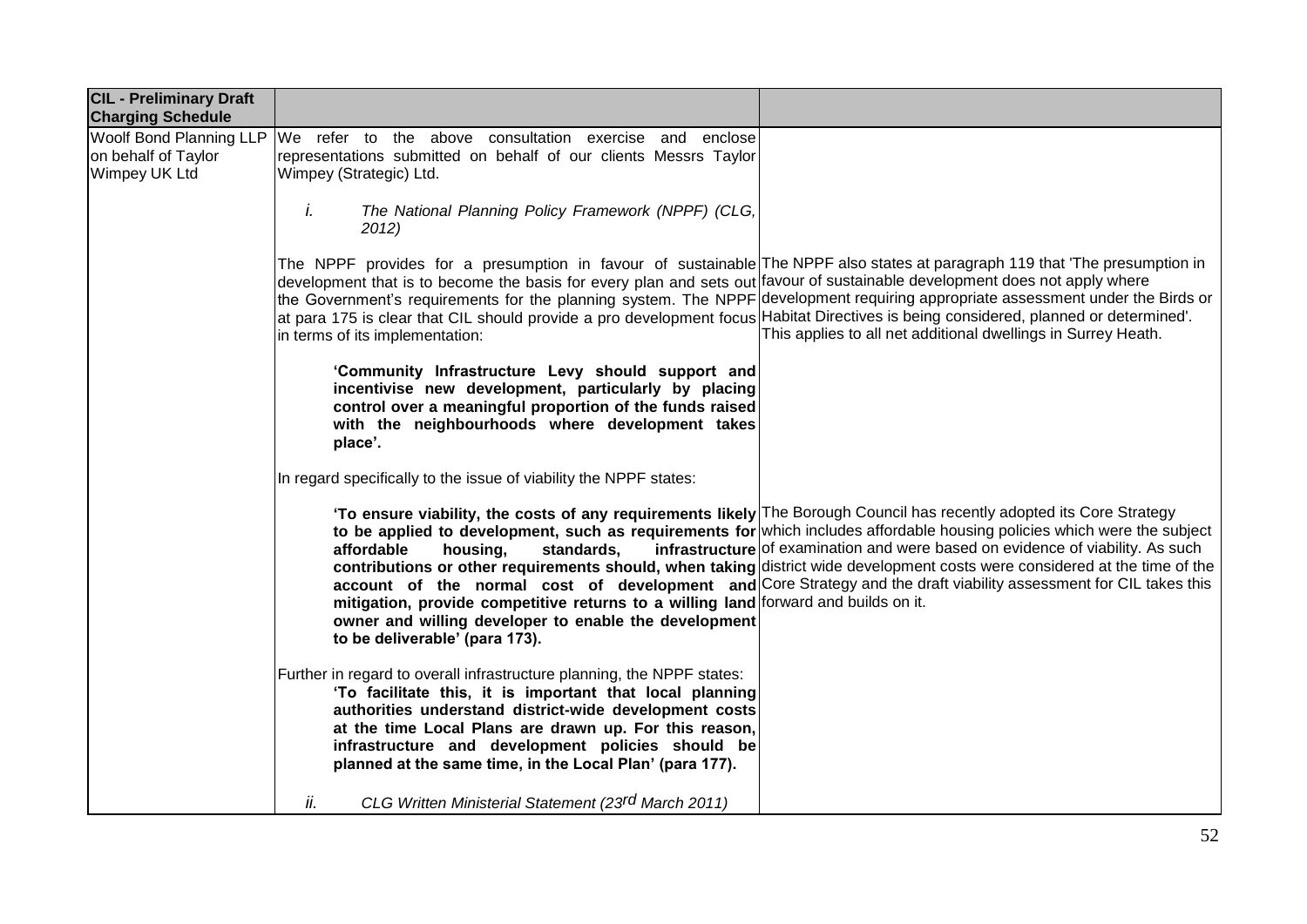| <b>CIL - Preliminary Draft</b><br><b>Charging Schedule</b> |                                                                                                                                                                                                                                                                                                                                                                                                                                                                                   |  |
|------------------------------------------------------------|-----------------------------------------------------------------------------------------------------------------------------------------------------------------------------------------------------------------------------------------------------------------------------------------------------------------------------------------------------------------------------------------------------------------------------------------------------------------------------------|--|
|                                                            | In regard to Section 106 matters, the Local Authority is reminded that The Borough Council is aware of the latest government<br>Greg Clarke's Decentralisation Written Ministerial Statement dated 23 announcements with respect to S106 negotiations and notes the<br>March 2011 set out a number of objectives from the 2011 Budget that comments raised.<br>are to inform the decisions Local Planning Authorities are taking now.<br>This includes the following requirement: |  |
|                                                            | 'To further ensure that development can go ahead, all<br>local authorities should reconsider, at developers'<br>request, existing section 106 agreements that currently<br>render schemes unviable, and where possible modify<br>those obligations to allow development to proceed;<br>provided this continues to ensure that the development<br>remains acceptable in planning terms'.                                                                                           |  |
|                                                            | The above is further supported by the Chief Planning Officers letter to<br>Local Planning Authorities dated 31st March 2011:                                                                                                                                                                                                                                                                                                                                                      |  |
|                                                            | 'Understanding the impact of planning obligations on the<br>viability of development will be an important<br>consideration when obligations<br>are<br>reviewed,<br>particularly where they were reached in different<br>economic circumstances. An appropriate review of<br>obligations, which takes account of local planning<br>priorities, could allow development to proceed on stalled<br>schemes'. (Annex B)                                                                |  |
|                                                            | The above provides a clear indication that the Government is taking<br>seriously the Country's continued depressed economic state and the<br>need to kick start the development industry by ensuring that unduly<br>onerous section 106 or for that matter CIL requirements do not stifle<br>prospective development.                                                                                                                                                             |  |
|                                                            | iii.<br>CLG Written Statement: Housing and Growth (6th<br>September 2012)                                                                                                                                                                                                                                                                                                                                                                                                         |  |
|                                                            | The Secretary of State's Written Statement on 'Housing and Growth'<br>(dated 6th September 2012) provides a further relevant update to the                                                                                                                                                                                                                                                                                                                                        |  |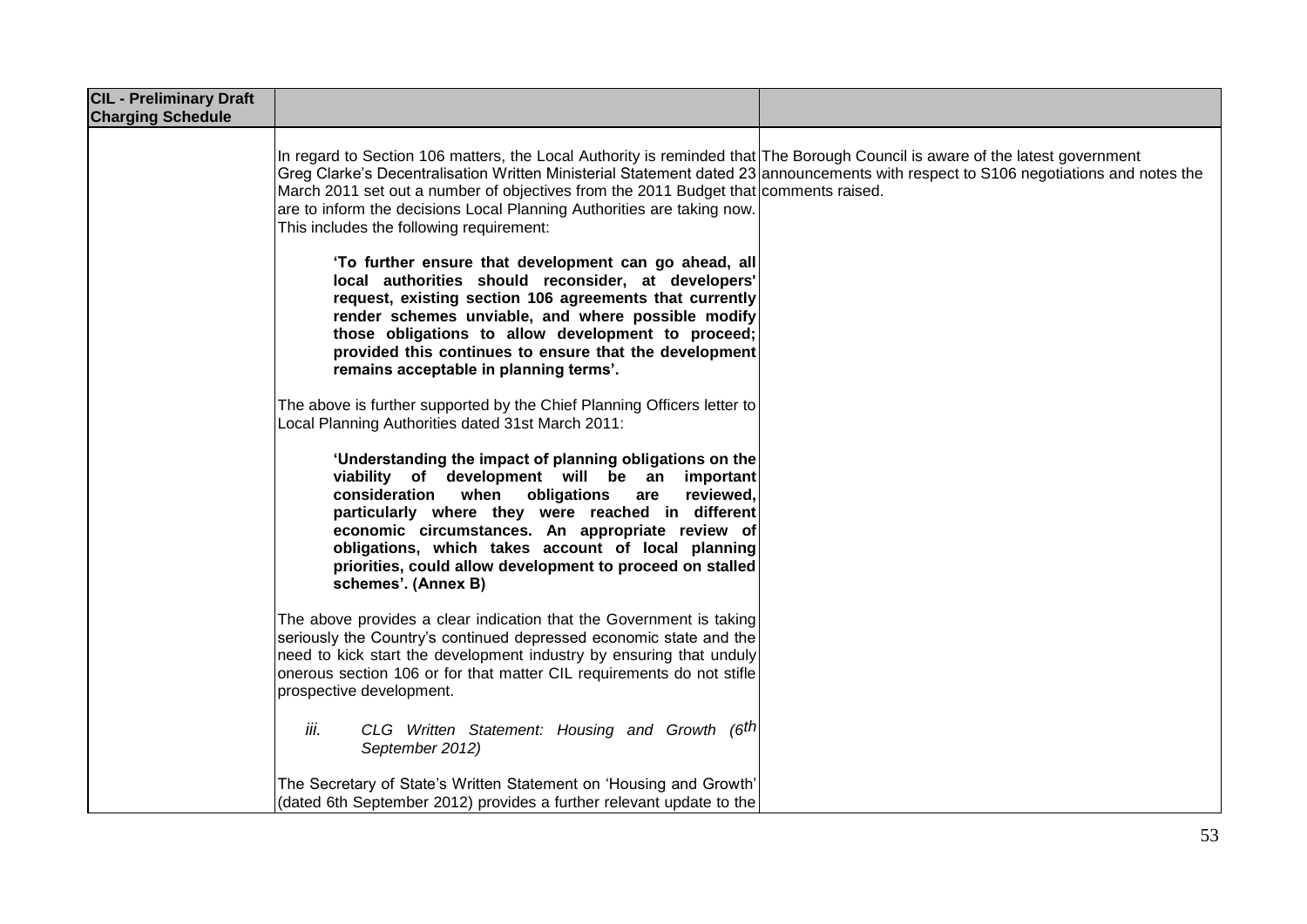| <b>CIL - Preliminary Draft</b><br><b>Charging Schedule</b> |                                                                                                                                                                                                                                                                                                                                                                                                                                                                                                                                                                                              |                                                                                                                                                                                                                                                                                                                                                                                                                                                                               |
|------------------------------------------------------------|----------------------------------------------------------------------------------------------------------------------------------------------------------------------------------------------------------------------------------------------------------------------------------------------------------------------------------------------------------------------------------------------------------------------------------------------------------------------------------------------------------------------------------------------------------------------------------------------|-------------------------------------------------------------------------------------------------------------------------------------------------------------------------------------------------------------------------------------------------------------------------------------------------------------------------------------------------------------------------------------------------------------------------------------------------------------------------------|
|                                                            | Government's latest position regarding viability. This statement sets<br>out that the Government's number one priority is to get the economy<br>growing and that there is a need to get Britain building again,<br>acknowledging the present need for housing set against supply<br>constraints:                                                                                                                                                                                                                                                                                             |                                                                                                                                                                                                                                                                                                                                                                                                                                                                               |
|                                                            | 'The need for new homes is acute, and supply remains<br>constrained. There are many large housing schemes in<br>areas of high housing demand that could provide real<br>benefit to local communities once delivered. But, large<br>schemes are complicated and raise a wide range of<br>complex issues that can be difficult to resolve' (page 2).<br>(Our underlining)                                                                                                                                                                                                                      |                                                                                                                                                                                                                                                                                                                                                                                                                                                                               |
|                                                            | The Surrey Heath Core Strategy and Development Management Completions is previous years were seriously affected by the<br>Policies (CSDMP) Document (2012) requires the provision of a total Thames Basin Heaths SPA and the lack of avoidance measures<br>3,240 dwellings over the plan period – equivalent to 191 dwellings per in the form of SANG. However, planning permissions and housing<br>annum. It is of relevance to the emerging CIL that housing delivery completions are beginning to recover, hence the rise from 34<br>over the past three monitoring years are as follows: | completions in 2009/10 to 179 in 2011/12.                                                                                                                                                                                                                                                                                                                                                                                                                                     |
|                                                            | $2009/10 - 34$ completions<br>$2010/11 - 44$ completions<br>2011/12 - 179 completions.                                                                                                                                                                                                                                                                                                                                                                                                                                                                                                       |                                                                                                                                                                                                                                                                                                                                                                                                                                                                               |
|                                                            | It is apparent from the above that the Borough has significantly under<br>delivered against the policy requirement over the past three years.<br>whilst it is accepted at para 5.16 of the CSDMP that the Borough can<br>only presently demonstrate a 2.37 year supply (including soft<br>commitments). These findings highlight that Surrey Heath comprises<br>a Borough whereby supply is consistently constrained when set<br>against pressing needs akin to that referred to in the Ministers<br>statement.                                                                              | The Inspector for the Core Strategy noted the lack of a 5 year<br>supply and took this into consideration when finding the Core<br>Strategy sound. The presence of the Thames Basin Heaths SPA<br>and the effect this had on completions was seen by the Inspector<br>as justification for the lack of a 5 year supply. Since the supporting<br>text to CP3 (para 5.16) was written supply has increased to 4.5<br>years as is evidenced in the latest SHLAA document (2012). |
|                                                            | The Secretary of State's Statement goes onto acknowledge that a<br>key constraint upon housing delivery is affordable housing provision:                                                                                                                                                                                                                                                                                                                                                                                                                                                     | The Borough Council is unaware of any requests for<br>re-negotiating existing S106 agreements in Surrey Heath or of any<br>S106 agreements which might be appealed in early 2013 where<br>they include affordable housing. For future negotiations the                                                                                                                                                                                                                        |
|                                                            | 'It is vital that the affordable housing element of Section<br>106 agreements negotiated during different economic                                                                                                                                                                                                                                                                                                                                                                                                                                                                           | Borough Council's affordable housing policy (CP5) is flexibly                                                                                                                                                                                                                                                                                                                                                                                                                 |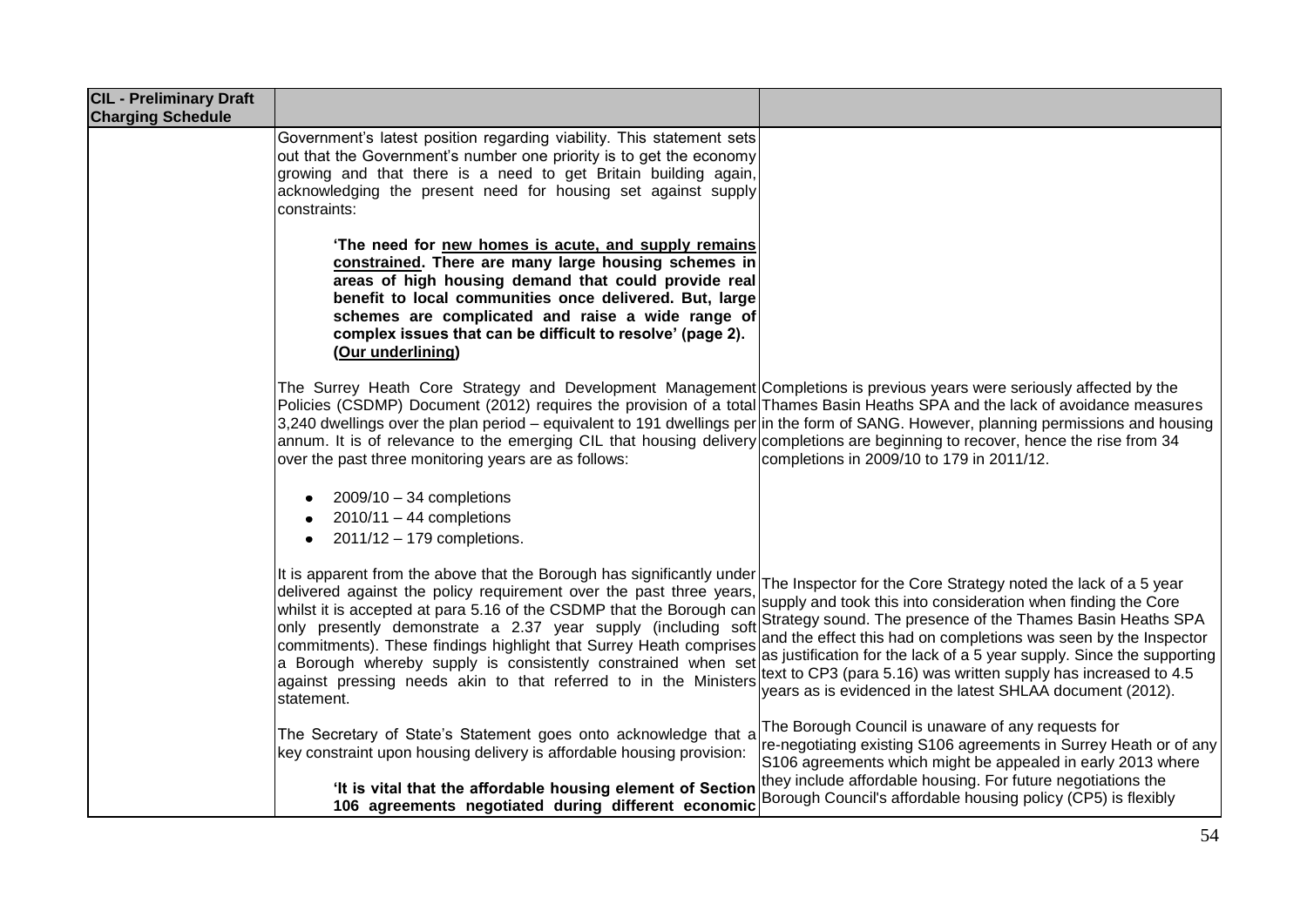| <b>CIL - Preliminary Draft</b><br><b>Charging Schedule</b> |                                                                                                                                                                                                                                                                                                                                                                                                                                                                                                                                                                                                                                                                                                                                                                                                      |
|------------------------------------------------------------|------------------------------------------------------------------------------------------------------------------------------------------------------------------------------------------------------------------------------------------------------------------------------------------------------------------------------------------------------------------------------------------------------------------------------------------------------------------------------------------------------------------------------------------------------------------------------------------------------------------------------------------------------------------------------------------------------------------------------------------------------------------------------------------------------|
|                                                            | conditions is not allowed to undermine the viability of worded to allow considerations of viability.<br>sites and prevent any construction of new housing. This<br>results in no development, no regeneration and no<br>community benefits at all when agreements are no<br>longer economically viable.                                                                                                                                                                                                                                                                                                                                                                                                                                                                                              |
|                                                            | The Government estimates that up to 75,000 new homes<br>are currently stalled due to site viability. S106 is an<br>important tool to provide affordable housing and we<br>welcome the flexible approach that many councils have<br>already taken to renegotiating these agreements where<br>necessary.                                                                                                                                                                                                                                                                                                                                                                                                                                                                                               |
|                                                            | $\cdots$<br>The Government will now introduce legislation, to be<br>effective in early 2013, which will allow any developer of<br>sites which are unviable because of the number of<br>affordable homes, to appeal with immediate effect. The<br>Planning Inspectorate will be instructed to assess how<br>many affordable homes would need to be removed from<br>the Section 106 agreement for the site to be viable in<br>current economic conditions. The Planning Inspectorate<br>would then, as necessary, set aside the existing Section<br>106 agreement for a three year period, in favour of a new<br>agreement with fewer affordable homes. We would<br>encourage councils to take the opportunity before<br>legislation comes into effect to seek negotiated solutions<br>where possible. |
|                                                            | Alongside this, the Government is also consulting on<br>legislation that would allow developers to renegotiate<br>non-viable Section 106 agreements entered into prior to<br>April 2010' (page 3).<br>(Our underlining)                                                                                                                                                                                                                                                                                                                                                                                                                                                                                                                                                                              |
|                                                            | The above is clear in setting out that affordable housing provision The draft viability assessment accompanying the proposed<br>provides a substantive constraint to housing delivery and in turn charges takes into account the adopted affordable housing policy                                                                                                                                                                                                                                                                                                                                                                                                                                                                                                                                   |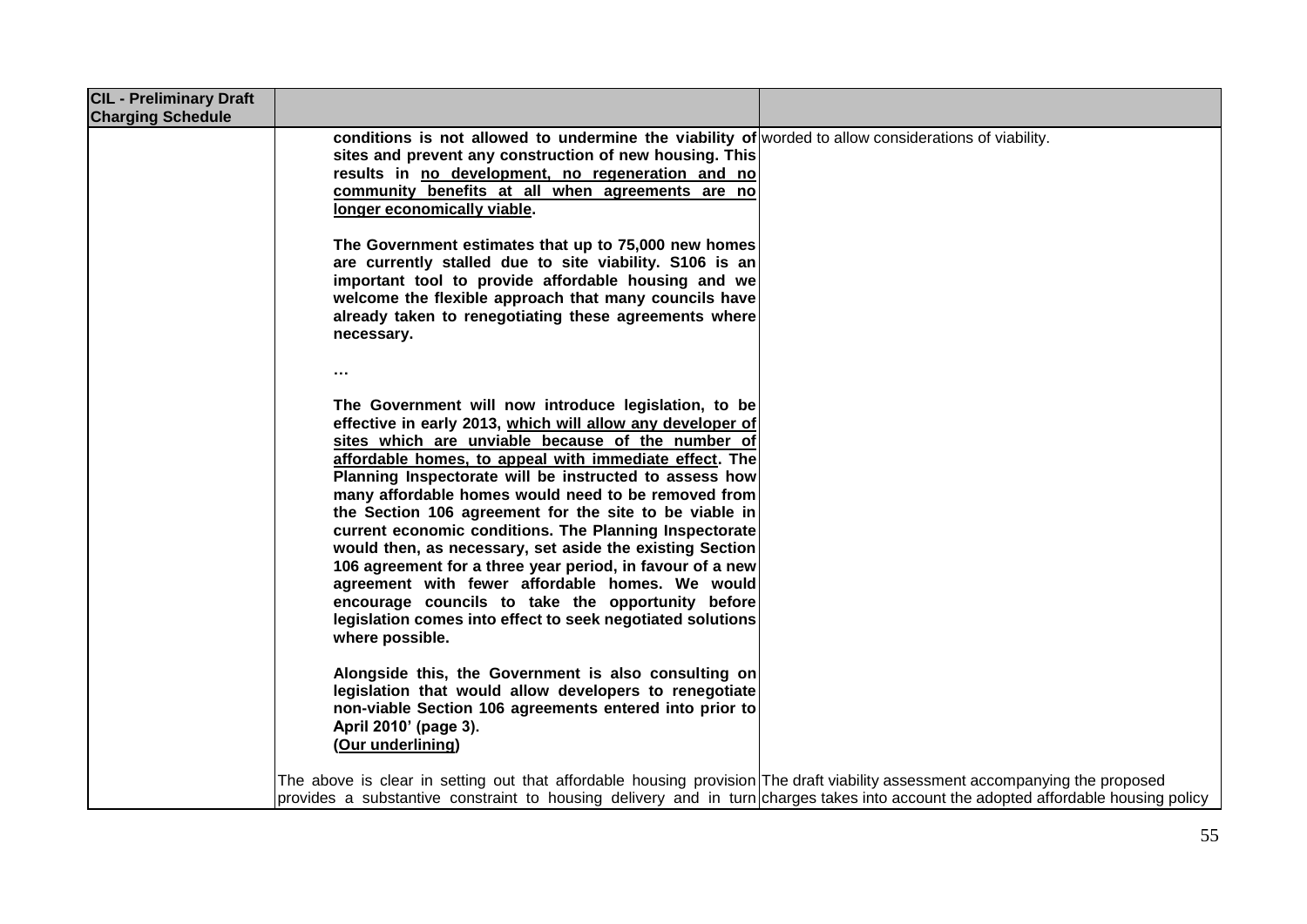| <b>CIL - Preliminary Draft</b><br><b>Charging Schedule</b> |                                                                                                                                                                                                                                                                                                                                                                                                                                                                                                                                                                                                                                                                                                                                                                                                                                                                                                                                                                                                                                                                                                                                                                                                                                                                                                                                                                                                                                                                                                                                                                                                                                                                                                                                                                                                                                                                                                                 |  |
|------------------------------------------------------------|-----------------------------------------------------------------------------------------------------------------------------------------------------------------------------------------------------------------------------------------------------------------------------------------------------------------------------------------------------------------------------------------------------------------------------------------------------------------------------------------------------------------------------------------------------------------------------------------------------------------------------------------------------------------------------------------------------------------------------------------------------------------------------------------------------------------------------------------------------------------------------------------------------------------------------------------------------------------------------------------------------------------------------------------------------------------------------------------------------------------------------------------------------------------------------------------------------------------------------------------------------------------------------------------------------------------------------------------------------------------------------------------------------------------------------------------------------------------------------------------------------------------------------------------------------------------------------------------------------------------------------------------------------------------------------------------------------------------------------------------------------------------------------------------------------------------------------------------------------------------------------------------------------------------|--|
|                                                            | measures such as the right to appeal defined requirements with in the Core Strategy (Policy CP5).<br>immediate effect are being introduced. The Borough of course now<br>have a set CSDMP Policy in regard to affordable housing provision. It<br>is therefore vital that the proposed CIL rate reflects this undeniable<br>constraint to the viability of schemes. If not developments will<br>continue to be delayed by re-negotiations/appeals as referred to by<br>the Secretary of State and under delivery within the Borough will<br>persist indefinitely.<br>iv.<br>Community Infrastructure Levy Guidance (CLG, 2010)                                                                                                                                                                                                                                                                                                                                                                                                                                                                                                                                                                                                                                                                                                                                                                                                                                                                                                                                                                                                                                                                                                                                                                                                                                                                                  |  |
|                                                            | This CLG document provides an overview of the Community The viability assessment sets out how much potential<br>Infrastructure Levy (CIL); a new planning charge that came into force development may be placed at risk by the CIL charges proposed.<br>on 6 April 2010 through the Community Infrastructure Levy It considers that overall 126 dwellings may be put at risk which<br>Regulations 2010 (now amended by the Community Infrastructure equates to 4.5% of the Core Strategy target to 2025 or 3.8% to<br>Levy (Amendment) Regulations 2011). As required by Regulation 14 2028. Irrespective of these sites not coming forward the Borough<br>of the Act it is essential that charging authorities in setting CIL rates Council will have to meet its Core Strategy target and sites will<br>strike what appears to the charging authority to be an appropriate have to be found elsewhere. The 2012 SHLAA shows a surplus of<br>balance between the desirability of funding infrastructure from CIL sites against the Core Strategy housing target and as such some<br>and the potential effects (taken as a whole) of the imposition of CIL flexibility to identify alternative sites does exist.<br>on the economic viability of development across its area. Accordingly<br>the guidance notes that in the event that the above is not achieved<br>the examiner will 'modify or reject the draft charging schedule if it puts<br>at serious risk the overall development of the area. In considering<br>whether the overall development of the area has been put at serious<br>risk, the examiner will want to consider the implications for the<br>priorities that the authority has identified in its Development Plan (for<br>example planned targets for housing supply and affordable housing),<br>or in the case of the Mayor's CIL, the implications for the London<br>Plan' (para 10). |  |
|                                                            | The guidance goes onto state that this balance will depend upon the<br>characteristics within individual Local Planning Authorities:<br>'For example, some charging authorities may place a                                                                                                                                                                                                                                                                                                                                                                                                                                                                                                                                                                                                                                                                                                                                                                                                                                                                                                                                                                                                                                                                                                                                                                                                                                                                                                                                                                                                                                                                                                                                                                                                                                                                                                                     |  |
|                                                            | high premium on funding infrastructure if they see this<br>as important to future economic growth in their area, or<br>if they consider that they have flexibility to identify<br>alternative development sites, or that some sites can be                                                                                                                                                                                                                                                                                                                                                                                                                                                                                                                                                                                                                                                                                                                                                                                                                                                                                                                                                                                                                                                                                                                                                                                                                                                                                                                                                                                                                                                                                                                                                                                                                                                                      |  |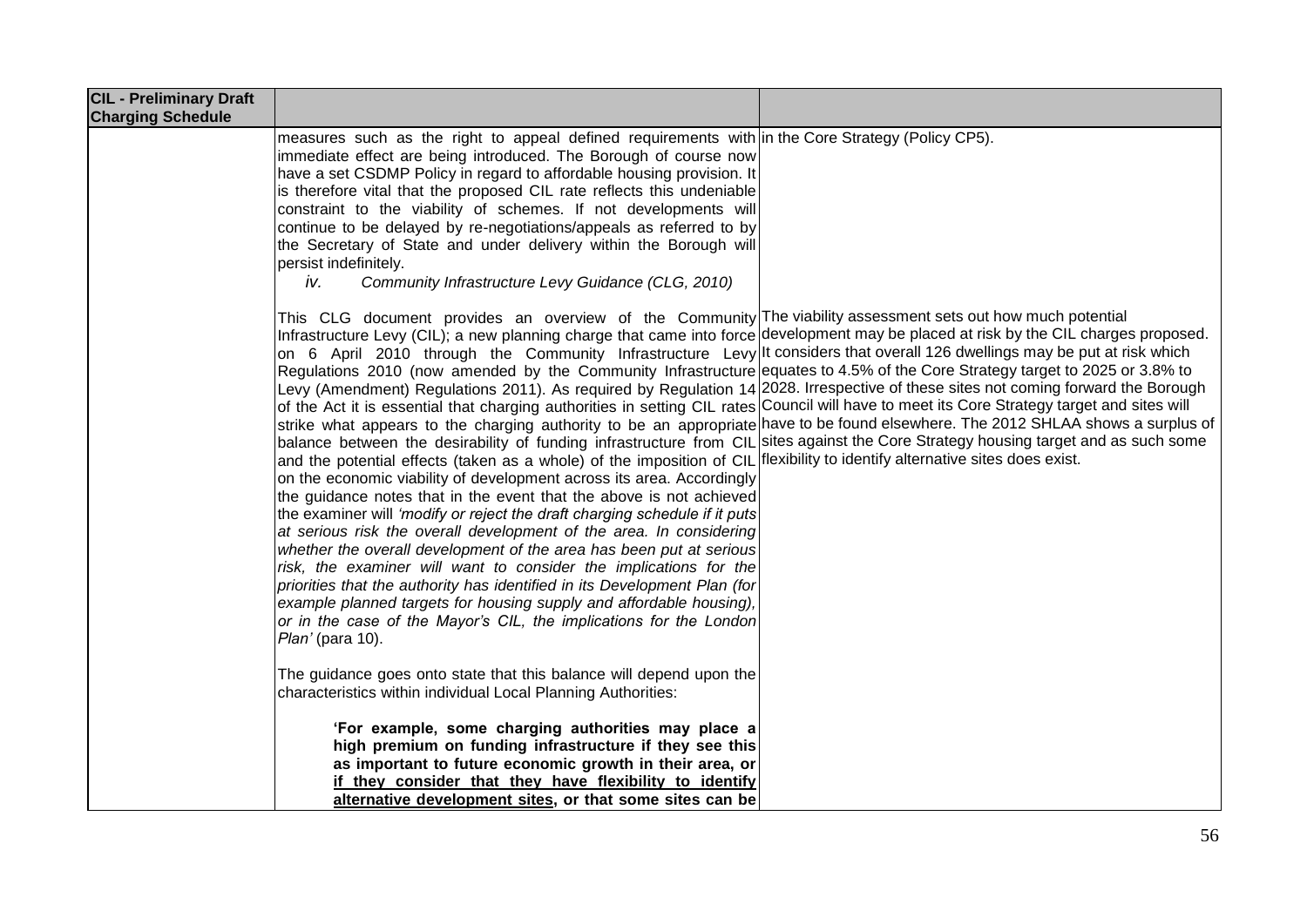| <b>CIL - Preliminary Draft</b><br><b>Charging Schedule</b> |                                                                                                                                                                                                                                                                                                                                                                                                                                                                                                                                                                                                                                                                                                                                                                                                                                                                                                                                                                                                                                                       |                                                                                                                                                              |  |
|------------------------------------------------------------|-------------------------------------------------------------------------------------------------------------------------------------------------------------------------------------------------------------------------------------------------------------------------------------------------------------------------------------------------------------------------------------------------------------------------------------------------------------------------------------------------------------------------------------------------------------------------------------------------------------------------------------------------------------------------------------------------------------------------------------------------------------------------------------------------------------------------------------------------------------------------------------------------------------------------------------------------------------------------------------------------------------------------------------------------------|--------------------------------------------------------------------------------------------------------------------------------------------------------------|--|
|                                                            | anticipate an overall benefit' (para 7).<br>(Our underlining)                                                                                                                                                                                                                                                                                                                                                                                                                                                                                                                                                                                                                                                                                                                                                                                                                                                                                                                                                                                         | redesigned to make them viable. These charging<br>authorities may be comfortable in putting a higher<br>percentage of potential development at risk, as they |  |
|                                                            | It is our strong view that such flexibility to deliver alternative<br>development sites does not exist within the Borough. This is evident<br>from the Boroughs respective constraints (including Special<br>Protection Areas and Green Belt designations) and the under delivery<br>of housing over the past three years and the absence of a five year<br>housing land supply. Accordingly and with the Governments<br>objectives in mind, the delivery of housing and associated economic<br>growth benefits is the paramount consideration in determining a<br>suitable CIL charging schedule.                                                                                                                                                                                                                                                                                                                                                                                                                                                    |                                                                                                                                                              |  |
|                                                            | The guidance goes onto state that 'charging authorities can set Different local authority areas will exhibit different viability<br>differential CIL rates for different geographical zones in their area, patterns, hence the difference in CIL charges proposed. Further,<br>provided that those zones are created and defined by reference to the differential CIL charges proposed in Surrey Heath are based<br>the economic viability of development within them' (para 35). It further on viability evidence. The Borough Council will update the draft<br>states that there is 'no requirement on charging authorities to set viability study for the draft charging schedule and this may make<br>differential rates and some charging authorities may prefer to set adjustments to the proposed charges.<br>uniform rates, because they are simpler' (para 34). The below table<br>sets out the proposed residential charging rates within LPAs within<br>reasonable proximity to the Borough who are in the process of<br>developing rates: |                                                                                                                                                              |  |
|                                                            | <b>LPA</b>                                                                                                                                                                                                                                                                                                                                                                                                                                                                                                                                                                                                                                                                                                                                                                                                                                                                                                                                                                                                                                            | <b>Residential</b><br><b>Charges</b><br>(per<br>square metre)                                                                                                |  |
|                                                            | Wycombe District                                                                                                                                                                                                                                                                                                                                                                                                                                                                                                                                                                                                                                                                                                                                                                                                                                                                                                                                                                                                                                      | £125 and £150                                                                                                                                                |  |
|                                                            | Elmbridge Borough                                                                                                                                                                                                                                                                                                                                                                                                                                                                                                                                                                                                                                                                                                                                                                                                                                                                                                                                                                                                                                     | £125                                                                                                                                                         |  |
|                                                            | <b>Bracknell Forest Borough</b>                                                                                                                                                                                                                                                                                                                                                                                                                                                                                                                                                                                                                                                                                                                                                                                                                                                                                                                                                                                                                       | £0, £25, £150 and £220                                                                                                                                       |  |
|                                                            | <b>Oxford City</b>                                                                                                                                                                                                                                                                                                                                                                                                                                                                                                                                                                                                                                                                                                                                                                                                                                                                                                                                                                                                                                    | £100                                                                                                                                                         |  |
|                                                            | Reigate & Banstead Borough                                                                                                                                                                                                                                                                                                                                                                                                                                                                                                                                                                                                                                                                                                                                                                                                                                                                                                                                                                                                                            | £125                                                                                                                                                         |  |
|                                                            | Whilst clearly all subject to different characteristics and infrastructural<br>requirements it is of relevance that the proposed charges in all cases<br>are below that proposed in the Borough and generally a single tariff                                                                                                                                                                                                                                                                                                                                                                                                                                                                                                                                                                                                                                                                                                                                                                                                                         |                                                                                                                                                              |  |